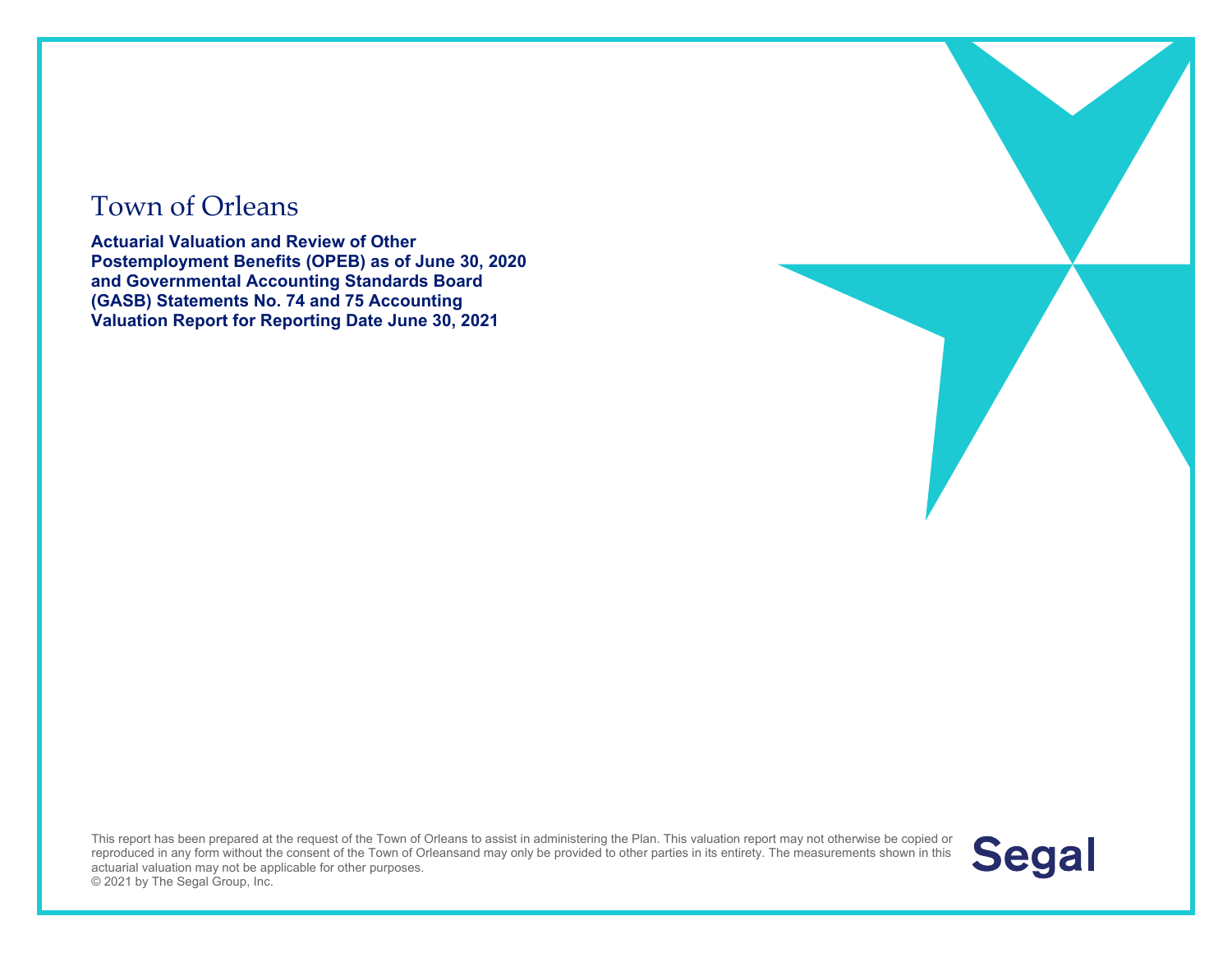

December 9, 2021

Ms. Cathy Doane Town Accountant Town of Orleans 19 School Road Orleans, MA 02653

Dear Ms. Doane:

We are pleased to submit this report on our actuarial valuation of postemployment welfare benefits as of June 30, 2020. The purpose of this report is to calculate an Actuarially Determined Contribution for the Town of Orleans Other Postemployment Benefit (OPEB) Plan for the fiscal year ending June 30, 2021. It contains the actuarial information that will need to be disclosed in order to comply with Governmental Accounting Standards Board (GASB) Statements No. 74 and 75 as of June 30, 2021 and also summarizes the actuarial data used in the valuation.

This report is based on information received from the Town of Orleans and vendors employed by the Town of Orleans. Segal does not audit the data provided. The accuracy and comprehensiveness of the data is the responsibility of those supplying the data. Segal, however, does review the data for reasonableness and consistency.

The measurements shown in this actuarial valuation may not be applicable for other purposes. Accordingly, additional determinations may be needed for other purposes, such as judging benefit security at termination of the plan, or determining short-term cash flow requirements.

Future actuarial measurements may differ significantly from the current measurements presented in this report due to such factors as the following: retiree group benefits program experience or rates of return on assets differing from that anticipated by the assumptions; changes in assumptions; increases or decreases expected as part of the natural operation of the methodology used for these measurements (such as the end of an amortization period); and changes in retiree group benefits program provisions or applicable law. Retiree group benefits models necessarily rely on the use of approximations and estimates, and are sensitive to changes in these approximations and estimates. Small variations in these approximations and estimates may lead to significant changes in actuarial measurements.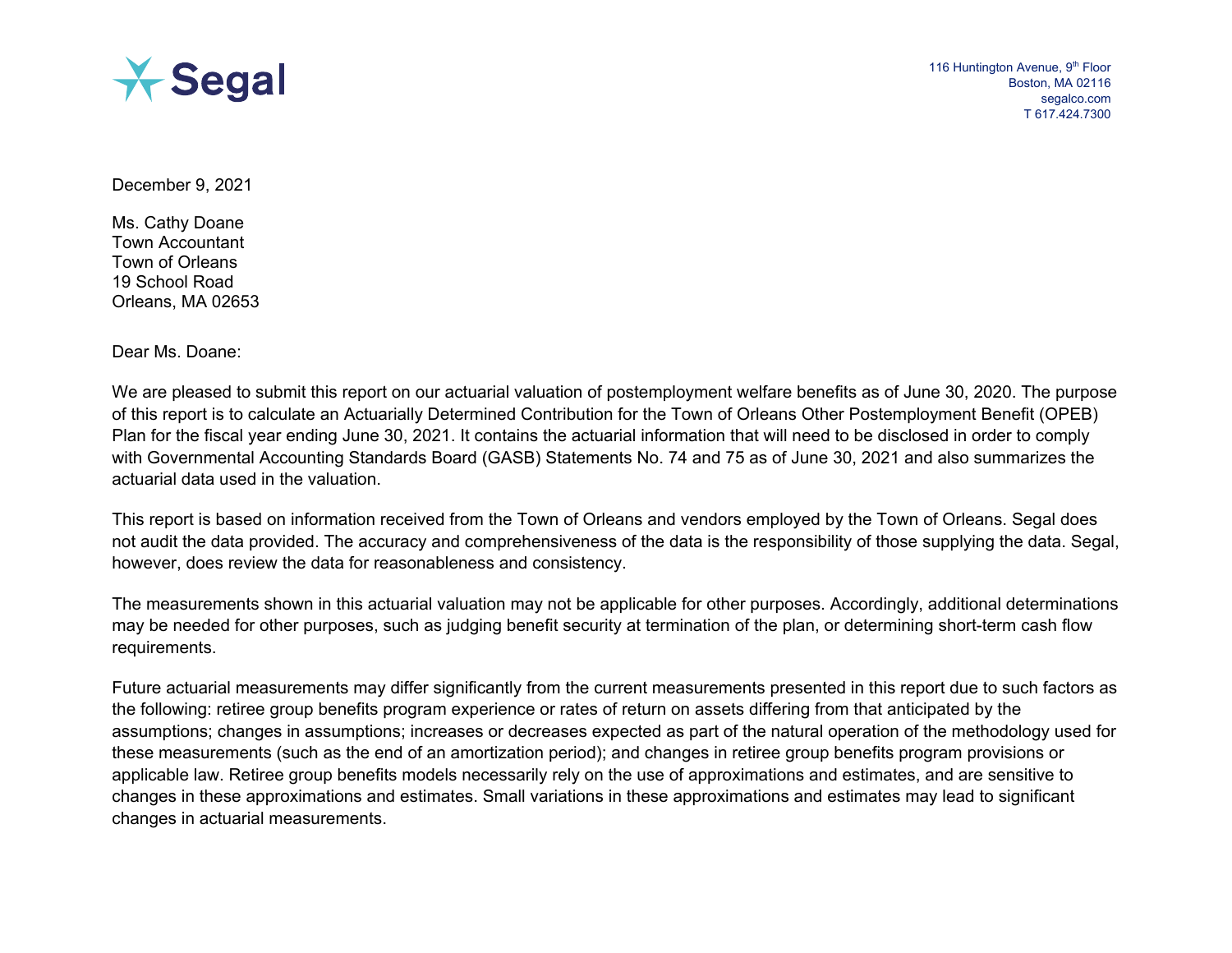The actuarial valuation has been completed in accordance with generally accepted actuarial principles and practices. The actuarial calculations were directed under our supervision. We are members of the American Academy of Actuaries and collectively meet the Qualification Standards of the American Academy of Actuaries to render the actuarial opinion herein. To the best of our knowledge, the information supplied in the actuarial valuation is complete and accurate. Further, in our opinion, the assumptions as approved by the Town of Orleans are reasonably related to the experience of and the expectations for the Plan.

We look forward to discussing this with you at your convenience. Once you've reviewed this report, please send a copy (preferably the electronic version) to Jim Lamenzo at PERAC. His email address is jlamenzo@per.state.ma.us.

Sincerely, Segal

Kathleen A. Riley, FSA, MAAA, EA Daniel J. Rhodes, FSA, MAAA

Senior Vice President and Actuary **Vice President and Consulting Actuary** Vice President and Consulting Actuary

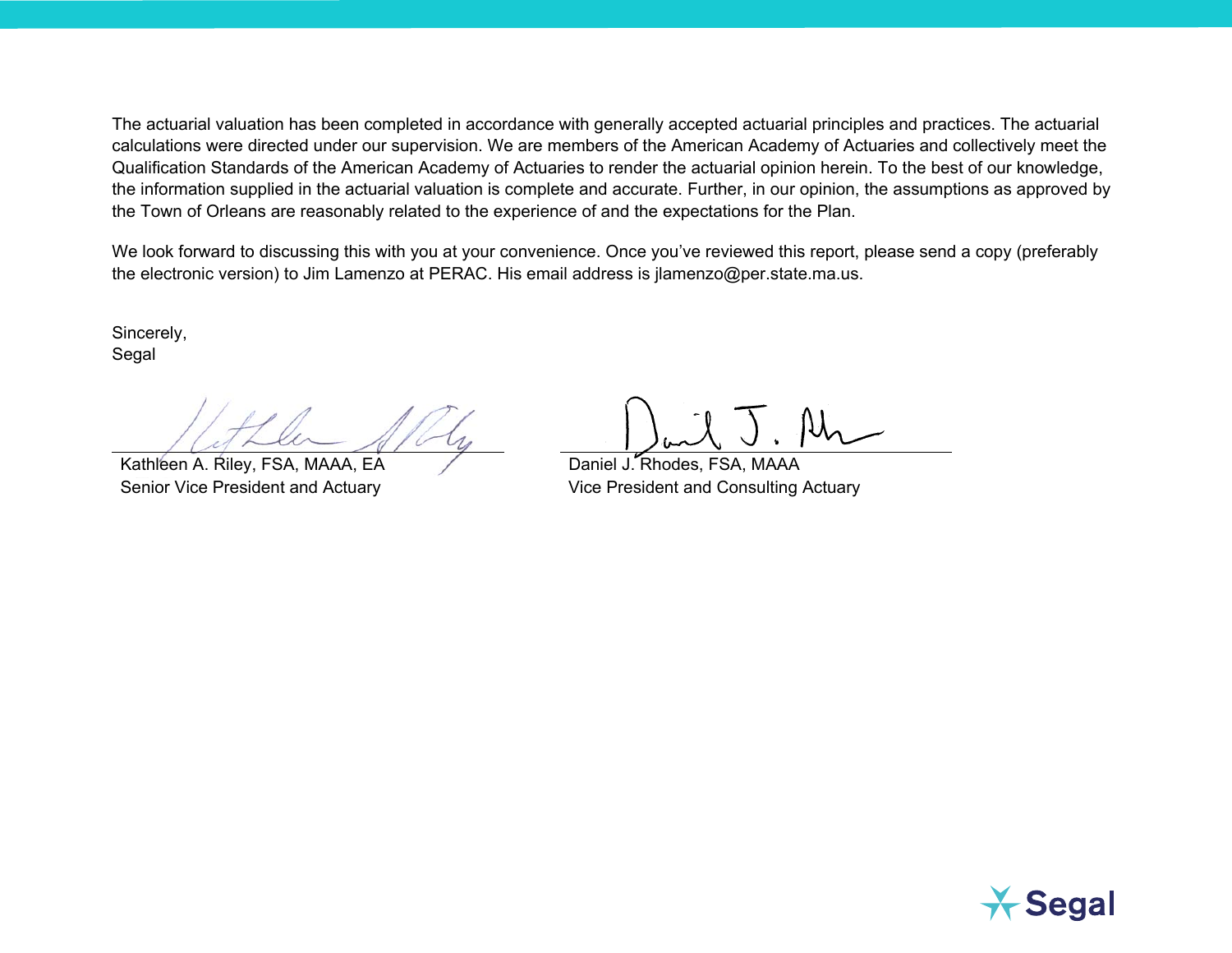#### Table of Contents

П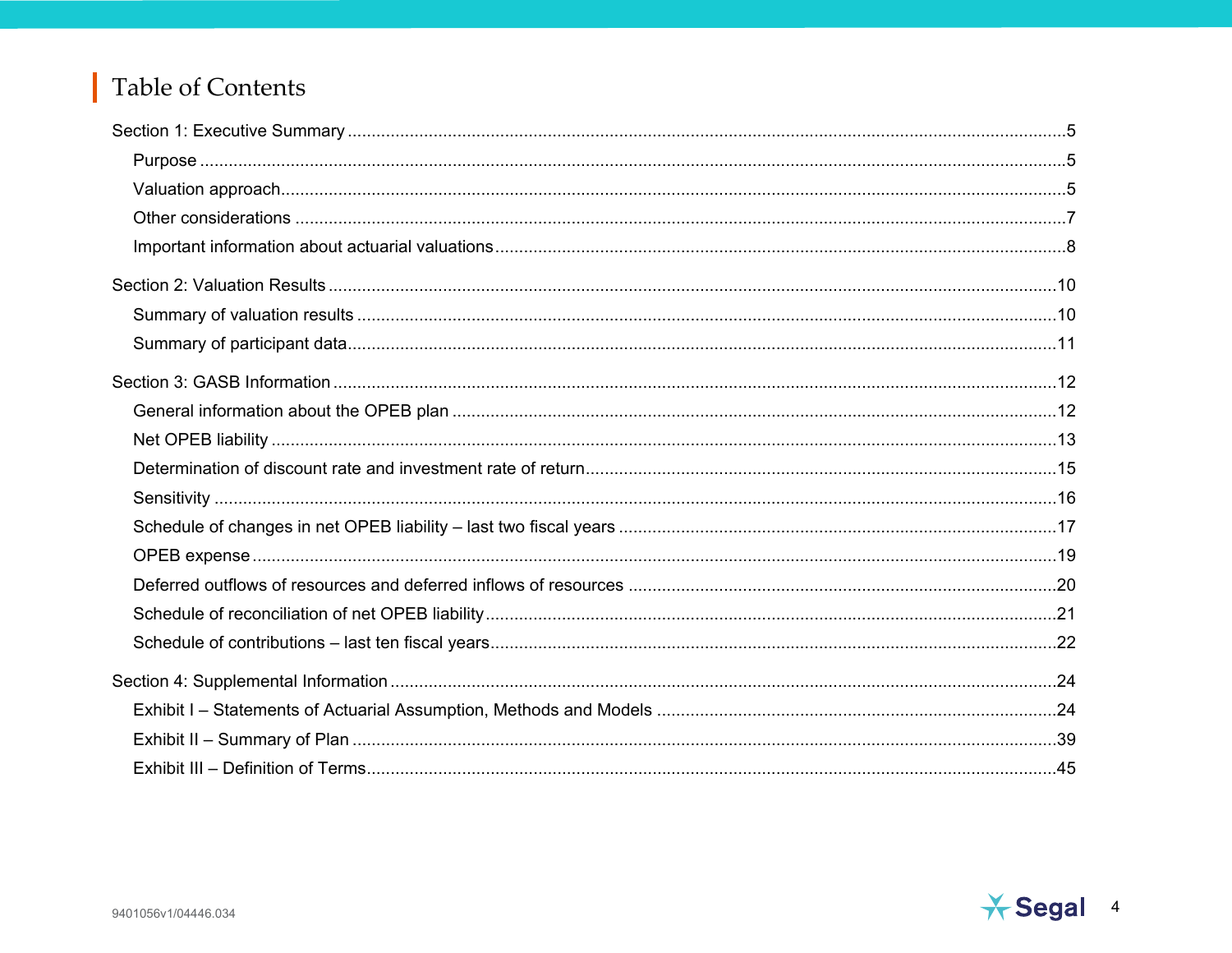#### **Purpose**

This report presents the results of our actuarial valuation of the postemployment welfare benefit program for certain towns, school districts and other member units in Barnstable County as of June 30, 2020. The purpose of this report is to calculate a recommended Actuarially Determined Contribution for the Other Postemployment Benefits (OPEB) plan for the fiscal year ending June 30, 2021 and to present certain disclosure information for the Town of Orleans (the "Employer") OPEB plan and the Town of Orleans OPEB Trust (the "Plan") as of June 30, 2021, required by Governmental Accounting Standards Board (GASB) Statements No. 74 and 75. The actuarial computations made are for purposes of fulfilling plan accounting requirements. Determinations for purposes other than meeting financial accounting requirements may be significantly different from the results reported here. This report is based on:

- The benefit provisions of the OPEB plan, as administered by the Town of Orleans;
- The characteristics of covered active members, retired members and beneficiaries as of June 30, 2020, provided by the Town of Orleans;
- Economic assumptions regarding future salary increases and investment earnings;
- The assets as of June 30, 2020;
- Health care assumptions regarding per capita costs, trend rates and participation; and
- Other actuarial assumptions, regarding employee terminations, retirement, death, etc.

#### **Valuation approach**

We completed an actuarial valuation of the postemployment welfare benefit program for certain towns, school districts and other member units in Barnstable County as of June 30, 2020. With the exception of the retired teachers who receive retiree health benefits through the Group Insurance Commission, per capita claims costs were based on the insured premium rates charged by the Cape Cod Municipal Health Group (CCMHG). Per capita claims costs for retired teachers participating in the Group Insurance Commission's (GIC) Retired Municipal Teachers plans were taken from the June 30, 2020 Commonwealth of Massachusetts Postemployment Benefit Plans Other than Pensions GASB Statement No. 74 Valuation Report, dated January 2021, completed by Deloitte Consulting. Trend assumptions were established separately for the retirees in the CCMHG and retired teachers in the GIC. Detailed information on the development of the per capita claims costs, the trend, and assumptions related to elections and enrollment are included in Section 3.

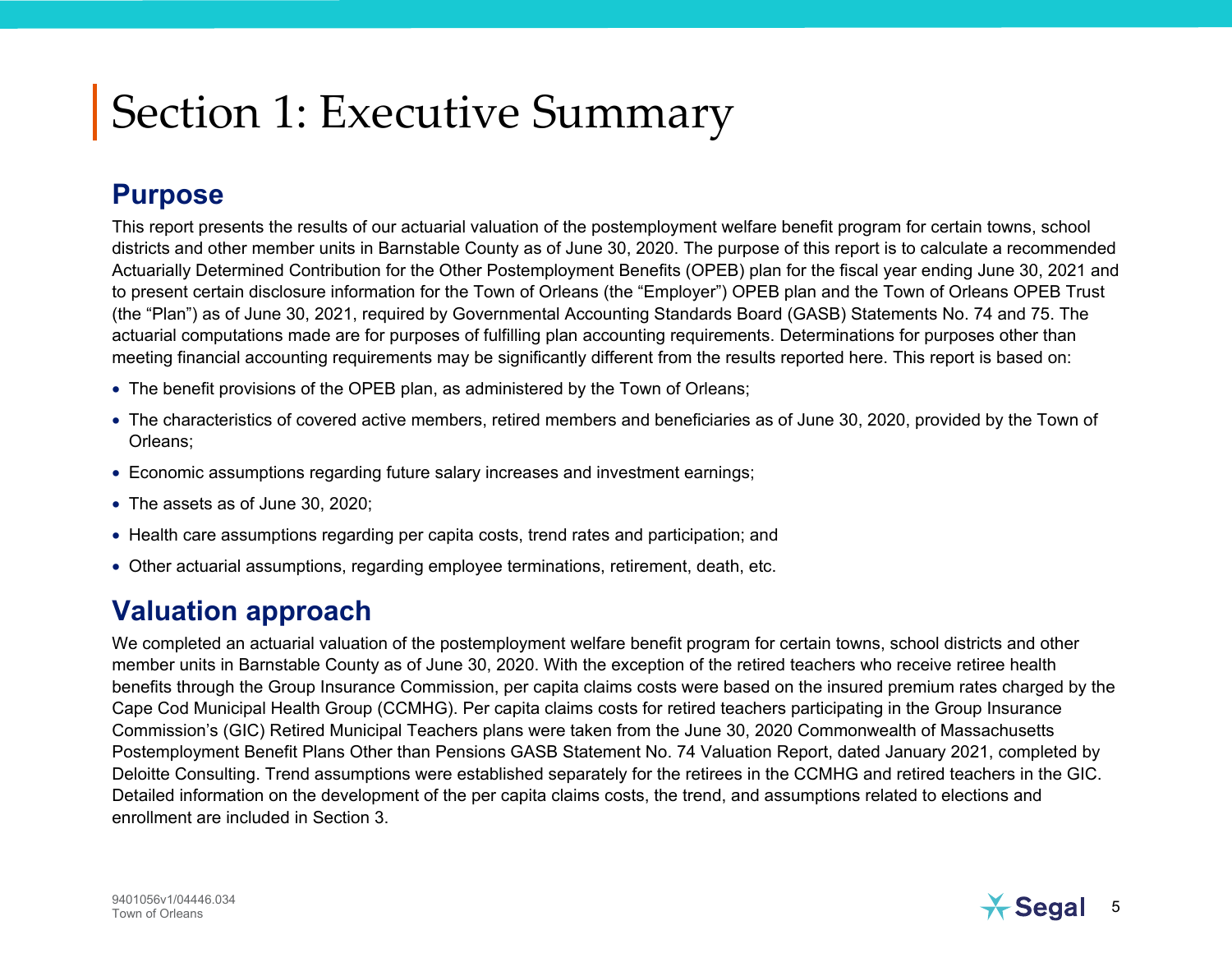The demographic assumptions used in the valuation are the same as used in the Barnstable County Retirement Association Actuarial Valuation as of January 1, 2020, dated July 20, 2020, completed by Segal, and the Massachusetts Teachers' Retirement System Actuarial Valuation Report as of January 1, 2021, dated November 4, 2021, completed by PERAC, and are summarized in Section 3. The mortality assumptions for teachers included in this valuation have been updated to the most recent public plans mortality tables released by the Society of Actuaries.

The discount rate used to determine the Actuarially Determined Contribution (ADC) for fiscal 2021 is equal to the expected return on assets. Based on the investment allocation of the OPEB Trust, we have lowered the expected return on assets from 7.25% to 7.00%. The amortization payment on the unfunded actuarial accrued liability (UAAL) included in the ADC is based on a 26-year amortization period, with payments increasing 3.25% per year.

GASB 74 and 75 specify that the discount rate to be used is a blend of the long-term expected rate of return on OPEB Trust assets and a yield or index rate for 20-year, tax-exempt general obligation municipal bonds with an average rating of AA/Aa or higher. The blending is based on the sufficiency of projected assets to make projected benefit payments. The applicable municipal bond index was 2.21% as of June 30, 2020 and 2.16% as of June 30, 2021.

Based on the Town of Orlean's Trust assets, funding policy to contribute \$450,000 per year, and projected benefit payments, projected assets are expected to be sufficient to make projected benefit payments. Therefore, a 7.0% discount rate was used to determine the total OPEB liability as of June 30, 2021. A projection of the ADC appears on page 10.

The long term impact of the Coronavirus (COVID-19) pandemic is still unknown. Our results do not include the impact of the following:

- Direct or indirect effects of COVID-19 on short-term health plan costs
- Short-term or long-term impacts on mortality of the covered population
- The potential for federal or state fiscal relief

Section 2 summarizes the participant data used in the current and prior valuations and the liabilities that are used to determine the fiscal 2019 and 2021 ADC.

Section 3 includes the information required under GASB 74 and 75.

Section 4 includes a summary of the assumptions and methods used in the valuation and a summary of the benefits reflected in the valuation.

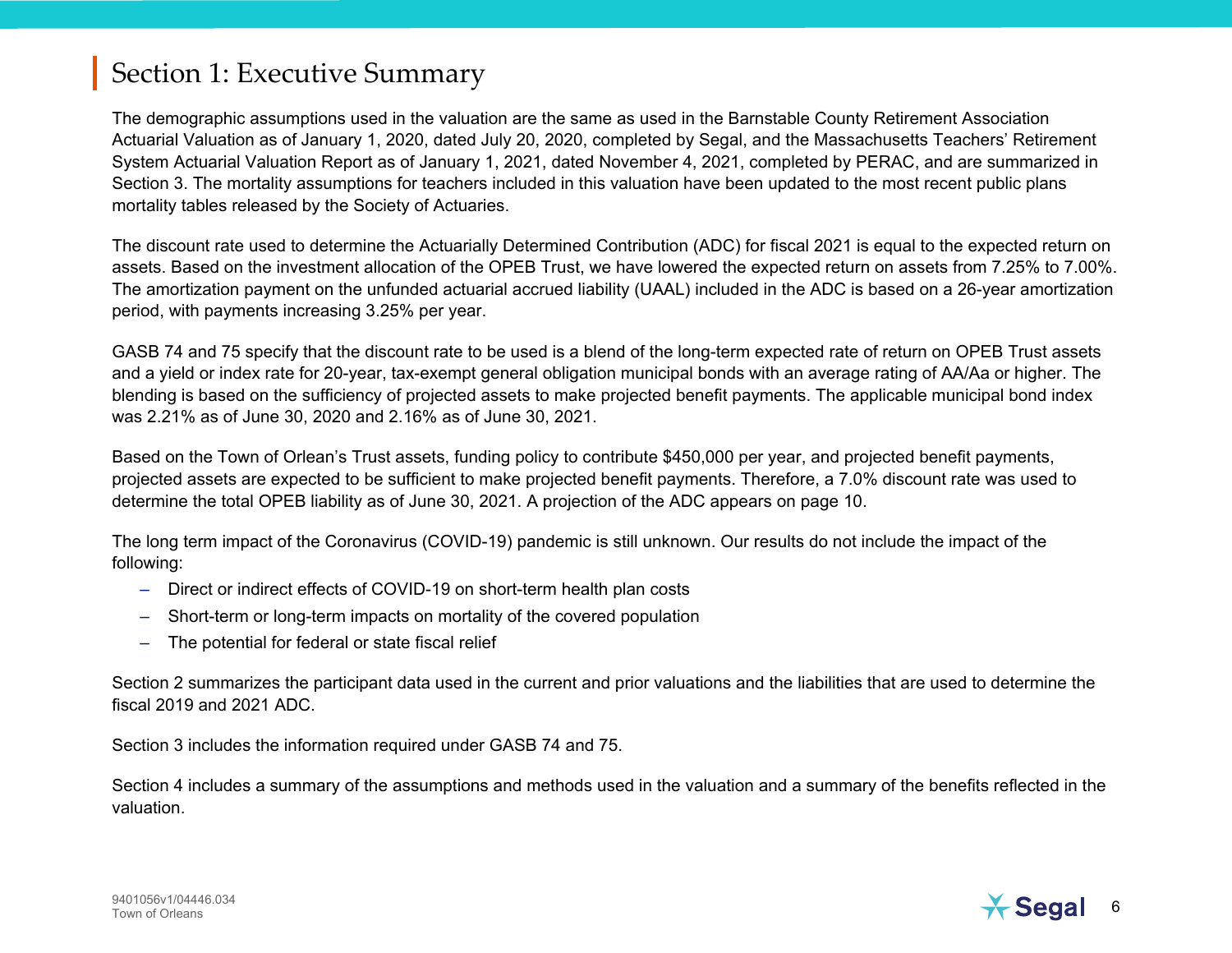#### **Other considerations**

Employer decisions regarding plan design, cost sharing between the Employer and its retirees, actuarial cost method, amortization techniques, and integration with Medicare are just some of the decisions that affect the magnitude of OPEB obligations. We are available to assist you with any investigation of such options you may wish to undertake.

Calculations are based on the benefits provided under the terms of the substantive plan in effect at the time of the valuation and on the pattern of sharing costs between the employer and plan members. The projection of benefits does not incorporate the potential effect of legal or contractual funding limitations on the pattern of cost sharing between the employer and plan members in the future.

Actuarial calculations reflect a long-term perspective, and the methods and assumptions use techniques designed to reduce shortterm volatility in accrued liabilities and the actuarial value of assets, if any.

The calculation of an accounting obligation does not, in and of itself, imply that there is any legal liability to provide the benefits valued, nor is there any implication that the Employer is required to implement a funding policy to satisfy the projected expense.

Actuarial valuations involve estimates of the value of reported amounts and assumptions about the probability of events far into the future, and the actuarially determined amounts are subject to continual revision as actual results are compared to past expectations and new estimates are made about the future.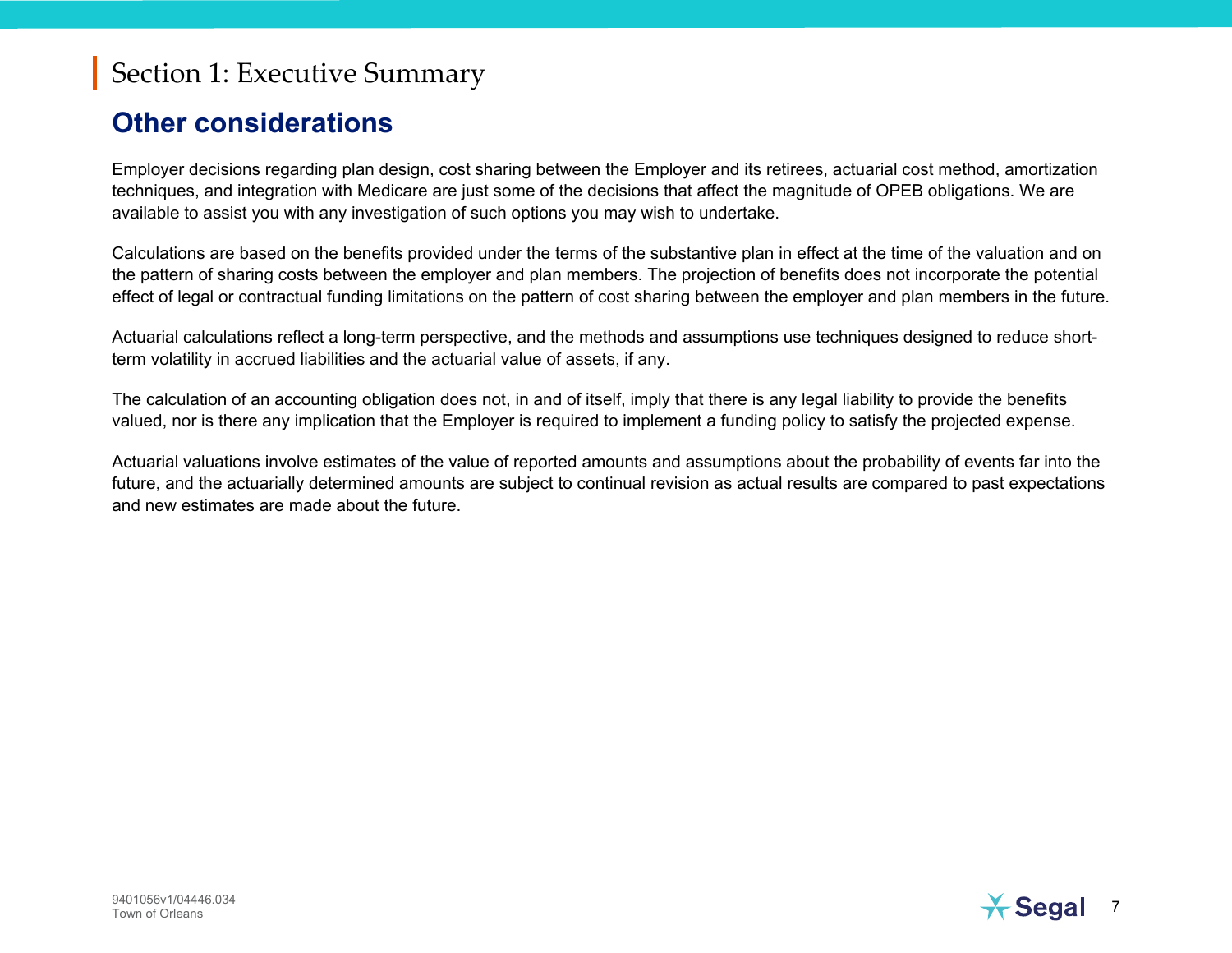#### **Important information about actuarial valuations**

An actuarial valuation is a budgeting tool with respect to defining future uncertain obligations of a postretirement health plan. As such, it will never forecast the precise future stream of benefit payments. It is an estimated forecast – the actual cost of the plan will be determined by the benefits and expenses paid, not by the actuarial valuation.

In order to prepare a valuation, Segal ("Segal") relies on a number of input items. These include:

| <b>Plan of benefits</b>      | Plan provisions define the rules that will be used to determine benefit payments, and those rules, or the<br>interpretation of them, may change over time. Even where they appear precise, outside factors may change<br>how they operate. For example, a plan may provide health benefits to post-65 retirees that coordinates with<br>Medicare. If so, changes in the Medicare law or administration may change the plan's costs without any change<br>in the terms of the plan itself. It is important for the Town of Orleans to keep Segal informed with respect to plan<br>provisions and administrative procedures, and to review the plan summary included in our report to confirm that<br>Segal has correctly interpreted the plan of benefits.                                                                                                                                                                                                                                                                                                                                                                                                                                                                                                                                                                                                                                                                                                                                                                                                                                                                                                                                                                                                                                                                                                                                                                                                            |
|------------------------------|----------------------------------------------------------------------------------------------------------------------------------------------------------------------------------------------------------------------------------------------------------------------------------------------------------------------------------------------------------------------------------------------------------------------------------------------------------------------------------------------------------------------------------------------------------------------------------------------------------------------------------------------------------------------------------------------------------------------------------------------------------------------------------------------------------------------------------------------------------------------------------------------------------------------------------------------------------------------------------------------------------------------------------------------------------------------------------------------------------------------------------------------------------------------------------------------------------------------------------------------------------------------------------------------------------------------------------------------------------------------------------------------------------------------------------------------------------------------------------------------------------------------------------------------------------------------------------------------------------------------------------------------------------------------------------------------------------------------------------------------------------------------------------------------------------------------------------------------------------------------------------------------------------------------------------------------------------------------|
| <b>Participant data</b>      | An actuarial valuation for a plan is based on data provided to the actuary by the plan. Segal does not audit such<br>data for completeness or accuracy, other than reviewing it for obvious inconsistencies compared to prior data<br>and other information that appears unreasonable. It is not necessary to have perfect data for an actuarial<br>valuation: the valuation is an estimated forecast, not a prediction. The uncertainties in other factors are such<br>that even perfect data does not produce a "perfect" result. Notwithstanding the above, it is important for Segal<br>to receive the best possible data and to be informed about any known incomplete or inaccurate data.                                                                                                                                                                                                                                                                                                                                                                                                                                                                                                                                                                                                                                                                                                                                                                                                                                                                                                                                                                                                                                                                                                                                                                                                                                                                      |
| <b>Assets</b>                | The valuation is based on the market value of assets as of the valuation date, as provided by the Town of<br>Orleans.                                                                                                                                                                                                                                                                                                                                                                                                                                                                                                                                                                                                                                                                                                                                                                                                                                                                                                                                                                                                                                                                                                                                                                                                                                                                                                                                                                                                                                                                                                                                                                                                                                                                                                                                                                                                                                                |
| <b>Actuarial assumptions</b> | In preparing an actuarial valuation, Segal starts by developing a forecast of the benefits to be paid to existing<br>plan participants for the rest of their lives and the lives of their beneficiaries. To determine the future costs of<br>benefits, Segal collects claims, premiums, and enrollment data in order to establish a baseline cost for the<br>valuation measurement, and then develops short- and long-term health care cost trend rates to project<br>increases in costs in future years. This forecast also requires actuarial assumptions as to the probability of<br>death, disability, withdrawal, and retirement of each participant for each year, as well as forecasts of the plan's<br>benefits for each of those events. The forecasted benefits are then discounted to a present value, typically<br>based on an estimate of the rate of return that will be achieved on the plan's assets or, if there are no assets, a<br>rate of return based on a yield or index rate for 20-year, tax-exempt general obligation municipal bonds with an<br>average rating of AA/Aa or higher (or equivalent quality on another rating scale). All of these factors are<br>uncertain and unknowable. Thus, there will be a range of reasonable assumptions, and the results may vary<br>materially based on which assumptions the actuary selects within that range. That is, there is no right answer<br>(except with hindsight). It is important for any user of an actuarial valuation to understand and accept this<br>constraint. The actuarial model necessarily uses approximations and estimates that may lead to significant<br>changes in our results but will have no impact on the actual cost of the plan. In addition, the actuarial<br>assumptions may change over time, and while this can have a significant impact on the reported results, it does<br>not mean that the previous assumptions or results were unreasonable or wrong. |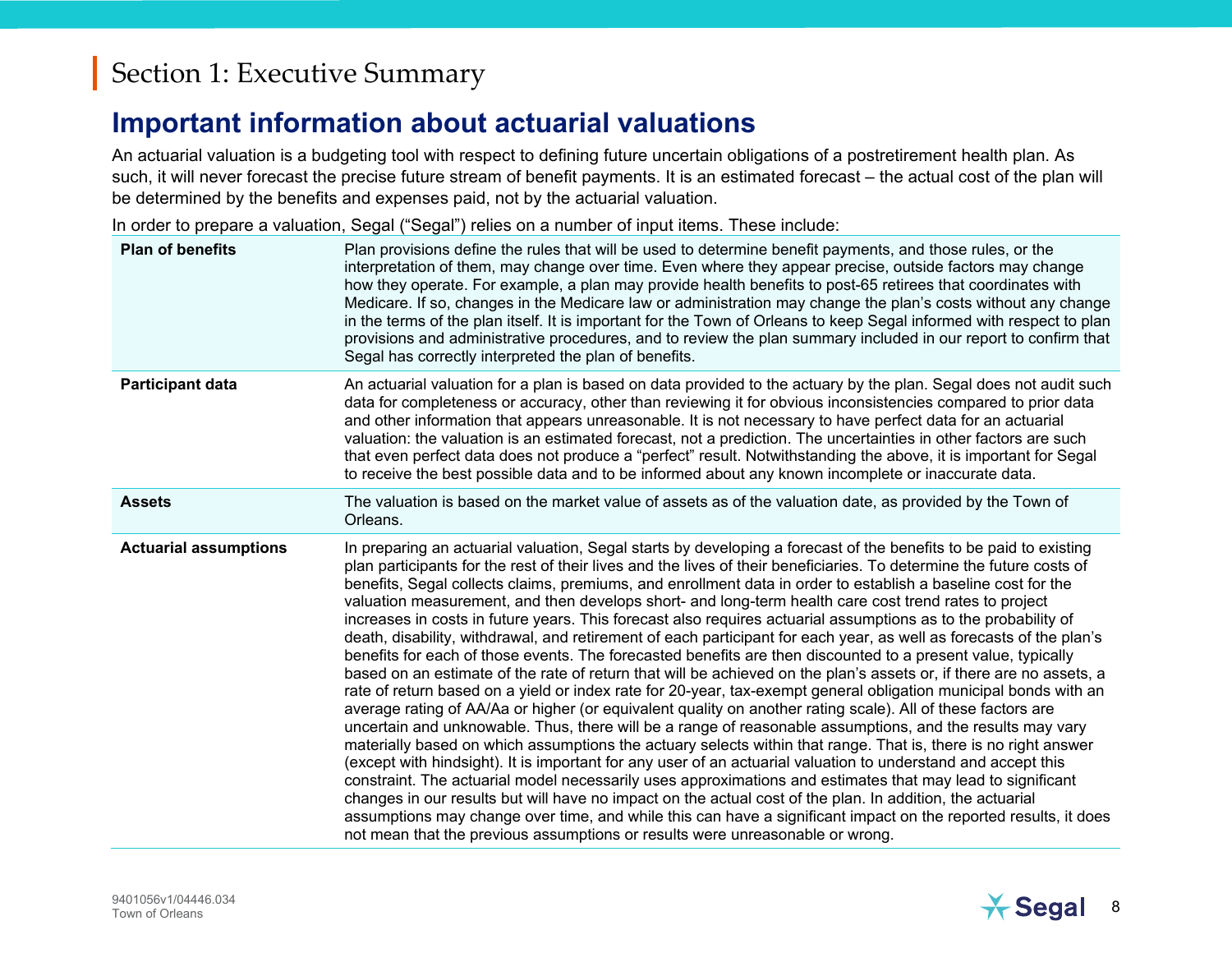Given the above, the user of Segal's actuarial valuation (or other actuarial calculations) needs to keep the following in mind:

The actuarial valuation is prepared for use by the Town of Orleans. It includes information for compliance with accounting standards and for the plan's auditor. Segal is not responsible for the use or misuse of its report, particularly by any other party.

If the Town of Orleans is aware of any event or trend that was not considered in this valuation that may materially change the results of the valuation, Segal should be advised, so that we can evaluate it.

An actuarial valuation is a measurement at a specific date – it is not a prediction of a plan's future financial condition. Accordingly, Segal did not perform an analysis of the potential range of financial measurements, except where otherwise noted. The actual long-term cost of the plan will be determined by the actual benefits and expenses paid and the actual investment experience of the plan.

Sections of this report include actuarial results that are not rounded, but that does not imply precision.

Critical events for a plan include, but are not limited to, decisions about changes in benefits and contributions. The basis for such decisions needs to consider many factors such as the risk of changes in plan enrollment, emerging claims experience, health care cost trend, and investment losses, not just the current valuation results.

Segal does not provide investment, legal, accounting, or tax advice. Segal's valuation is based on our understanding of applicable guidance in these areas and of the plan's provisions, but they may be subject to alternative interpretations. The Town of Orleans should look to their other advisors for expertise in these areas.

While Segal maintains extensive quality assurance procedures, an actuarial valuation involves complex computer models and numerous inputs. In the event that an inaccuracy is discovered after presentation of Segal's valuation, Segal may revise that valuation or make an appropriate adiustment in the next valuation.

Segal's report shall be deemed to be final and accepted by the Town of Orleans upon delivery and review. The Town of Orleans should notify Segal immediately of any questions or concerns about the final content.

As Segal has no discretionary authority with respect to the management or assets of the Plan, it is not a fiduciary in its capacity as actuaries and consultants with respect to the Plan.

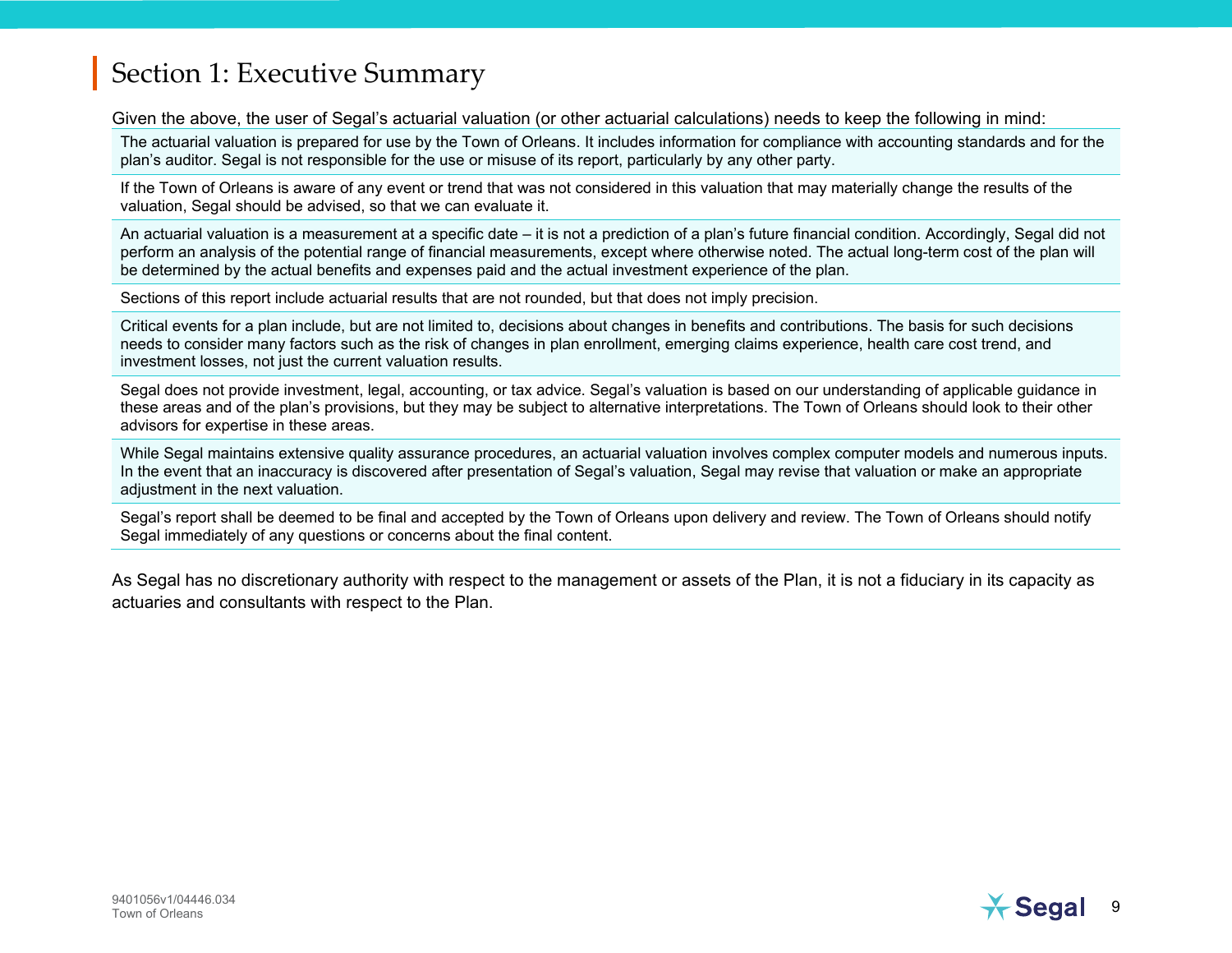# Section 2: Valuation Results

#### **Summary of valuation results**

|                                                                            | 7.00%<br><b>Discount Rate</b><br>June 30, 2020 | 7.25%<br><b>Discount Rate</b><br>June 30, 2018 |
|----------------------------------------------------------------------------|------------------------------------------------|------------------------------------------------|
| <b>Actuarial Accrued Liability by Participant Category</b>                 |                                                |                                                |
| Current retirees, beneficiaries and dependents                             | \$9,484,929                                    | \$9,148,123                                    |
| <b>Current active members</b><br>2.                                        | 10,338,808                                     | 10,452,058                                     |
| Total as of June 30: $(1) + (2)$<br>3.                                     | \$19,823,737                                   | \$19,600,181                                   |
| Actuarial value of assets as of June 30                                    | 2,130,786                                      | 1,113,823                                      |
| Unfunded actuarial accrued liability (UAAL) as of June 30: (3) - (4)<br>5. | \$17,692,951                                   | \$18,486,358                                   |
| Actuarially Determined Contribution for Fiscal Year Ending June 30         | 2021                                           | 2019                                           |
| Normal cost, adjusted for timing<br>6.                                     | \$662,784                                      | \$615,340                                      |
| Amortization payment, adjusted for timing                                  | 1,061,095                                      | 1,090,084                                      |
| Total Actuarially Determined Contribution (ADC): (6) + (7)<br>8.           | \$1,723,879                                    | \$1,705,424                                    |
| Projected benefit payments<br>9.                                           | 887,978                                        | 894,976                                        |
| Actuarially Determined Contribution for Fiscal Year Ending June 30         | 2022                                           | 2020                                           |
| 10. Normal cost, adjusted for timing                                       | \$685,351                                      | \$635,339                                      |
| 11. Amortization payment, adjusted for timing                              | 1,095,581                                      | <u>1,125,512</u>                               |
| 12. Total Actuarially Determined Contribution (ADC): (10) + (11)           | \$1,780,932                                    | \$1,760,851                                    |
| 13. Projected benefit payments                                             | 1,027,702                                      | 977,606                                        |

Notes:

Adjustment for timing assumes payment in the middle of the year.

Amortization payments for fiscal 2019 and 2020 are 28-year and 27-year payments, respectively, increasing 3.25% per year. Amortization payments for fiscal 2021 and 2022 are 26-year and 25-year payments, respectively, increasing 3.25% per year.

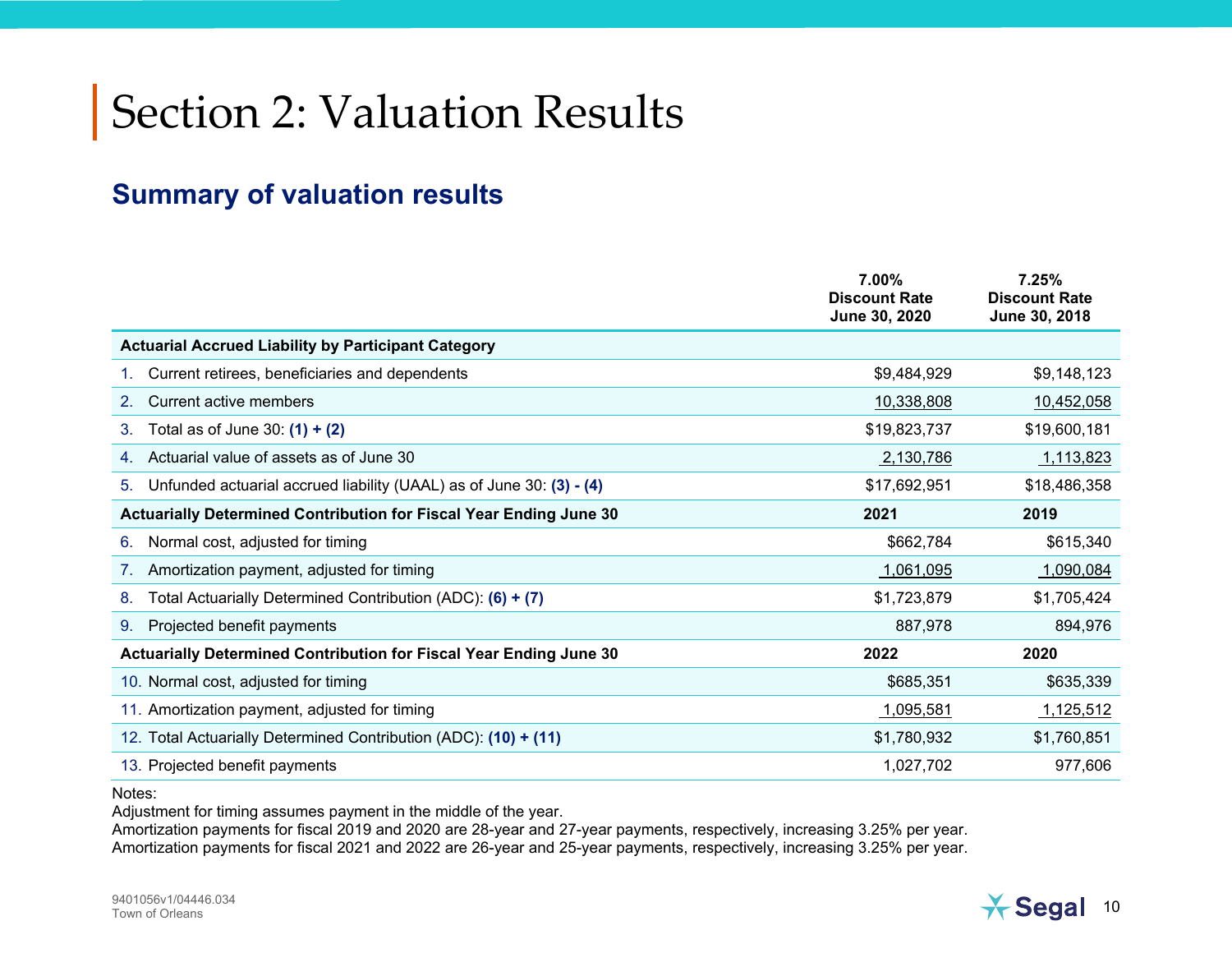## Section 2: Valuation Results

#### **Summary of participant data**

|                                                                           | June 30, 2020    | June 30, 2018 |
|---------------------------------------------------------------------------|------------------|---------------|
| Active employees covered for medical benefits                             |                  |               |
| Number of employees                                                       |                  |               |
| $\bullet$ Male                                                            | 81               | 75            |
| • Female                                                                  | $\underline{71}$ | 63            |
| • Total                                                                   | 152              | 138           |
| Average age                                                               | 50.5             | 50.3          |
| Average service                                                           | 13.0             | 13.7          |
| Retired employees, spouses and beneficiaries covered for medical benefits |                  |               |
| Number of individuals                                                     | 162              | 153           |
| Average age                                                               | 71.6             | 70.9          |
|                                                                           |                  |               |

Note:

The counts reflect retired employees, spouses and beneficiaries covered for medical benefits as of June 30, 2020 and June 30, 2018 and does not include retirees, if any, eligible for life insurance benefits only.

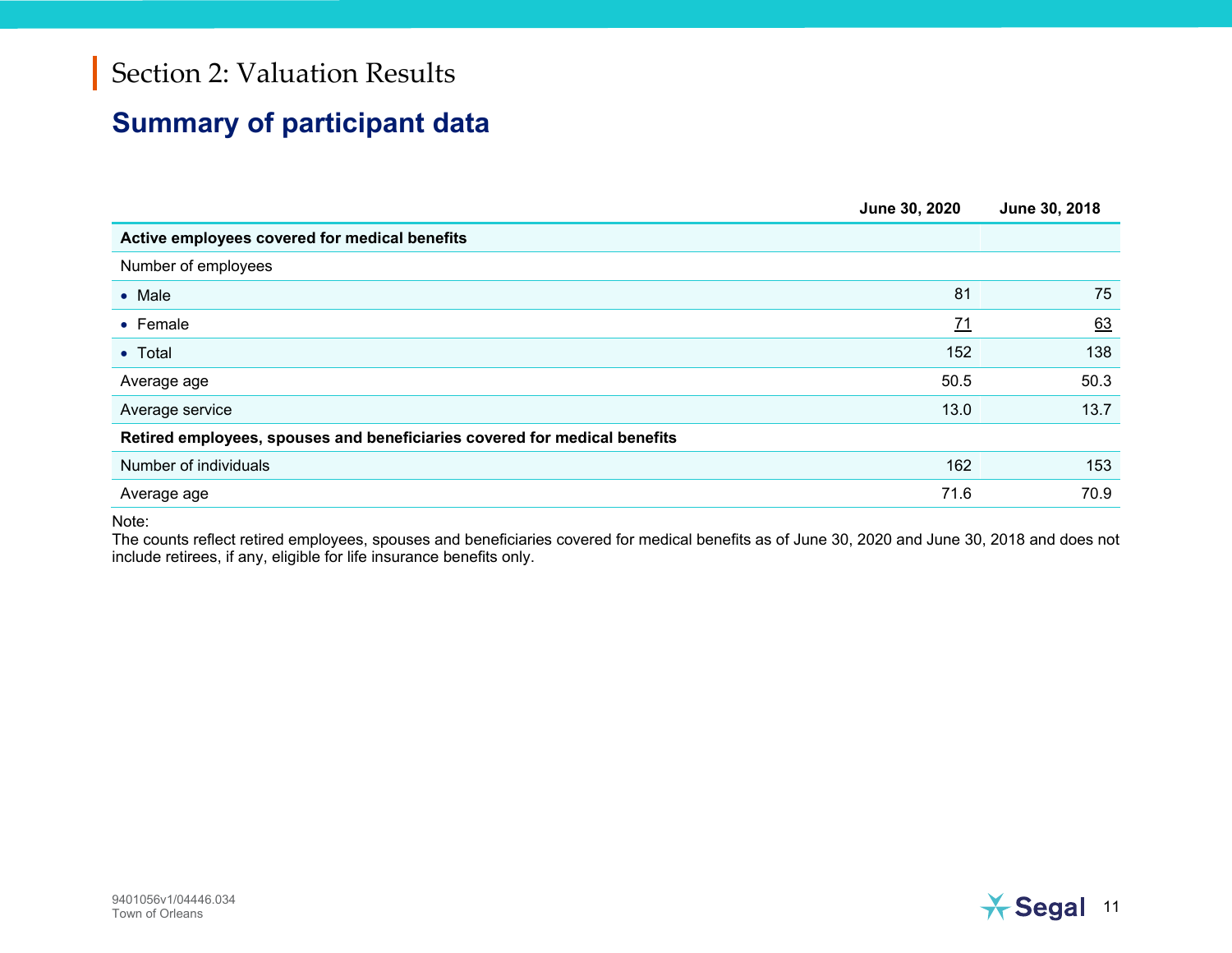#### **General information about the OPEB plan**

#### **Plan Description**

*Plan membership.* At June 30, 2020, the Town of Orleans's plan membership consisted of the following:

|                                                               | <b>June 30, 2020</b> |
|---------------------------------------------------------------|----------------------|
| Retired members or beneficiaries currently receiving benefits | 162                  |
| <b>Active members</b>                                         | <u> 152</u>          |
| Total                                                         | 314                  |

We have assumed other general information about the Plan will be provided by the Town of Orleans's auditors.

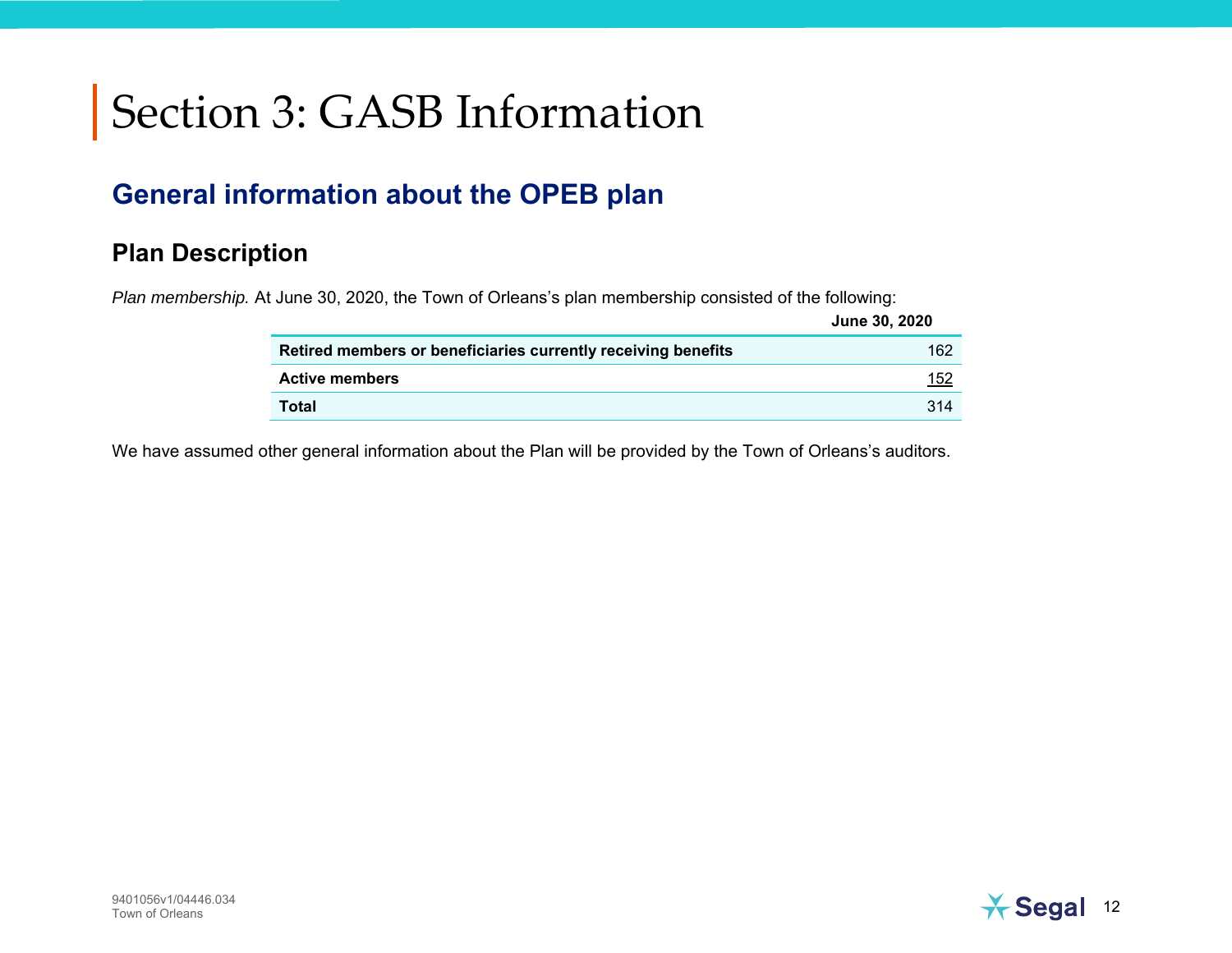#### **Net OPEB liability**

The components of the net OPEB liability of the Town of Orleans are as follows:

| <b>Components of the Net OPEB Liability</b>                              | June 30, 2021 | <b>June 30, 2020</b> |
|--------------------------------------------------------------------------|---------------|----------------------|
| <b>Total OPEB Liability</b>                                              | \$20,359,358  | \$21,175,778         |
| <b>Plan Fiduciary Net Position</b>                                       | 3,322,258     | 2,130,786            |
| Net OPEB Liability                                                       | 17,037,100    | 19,044,992           |
| Plan Fiduciary Net Position as a percentage of the Total OPEB Liability* | 16.32%        | 10.06%               |

\* These funded percentages are not necessarily appropriate for assessing the sufficiency of Plan assets to cover the estimated cost of settling the Plan's benefit obligation or the need for or the amount of future contributions.

*Actuarial assumptions.* The Total OPEB Liability as of June 30, 2021 was measured by an actuarial valuation as of June 30, 2020, using the following actuarial assumptions, applied to all periods included in the measurement, unless otherwise specified:

| <b>Wage inflation</b>     | 3.25%                                                                                                                                             |
|---------------------------|---------------------------------------------------------------------------------------------------------------------------------------------------|
| <b>Salary increases</b>   | • Service-related increases for Group 1 (excluding Teachers) and Group 2 employees: 6.0% decreasing over<br>11 years to an ultimate level of 4.0% |
|                           | • Service-related increases for Group 4 employees: 7.0% decreasing over 8 years to an ultimate level of 4.5%                                      |
|                           | • Service-related increases for Teachers: 7.5% decreasing over 20 years to an ultimate level of 4.0%                                              |
| <b>Discount rate</b>      | 7.0% as of June 30, 2021 and 7.25% as of June 30, 2020                                                                                            |
| Investment rate of return | 7.0% as of June 30, 2021 and 7.25% as of June 30, 2020                                                                                            |

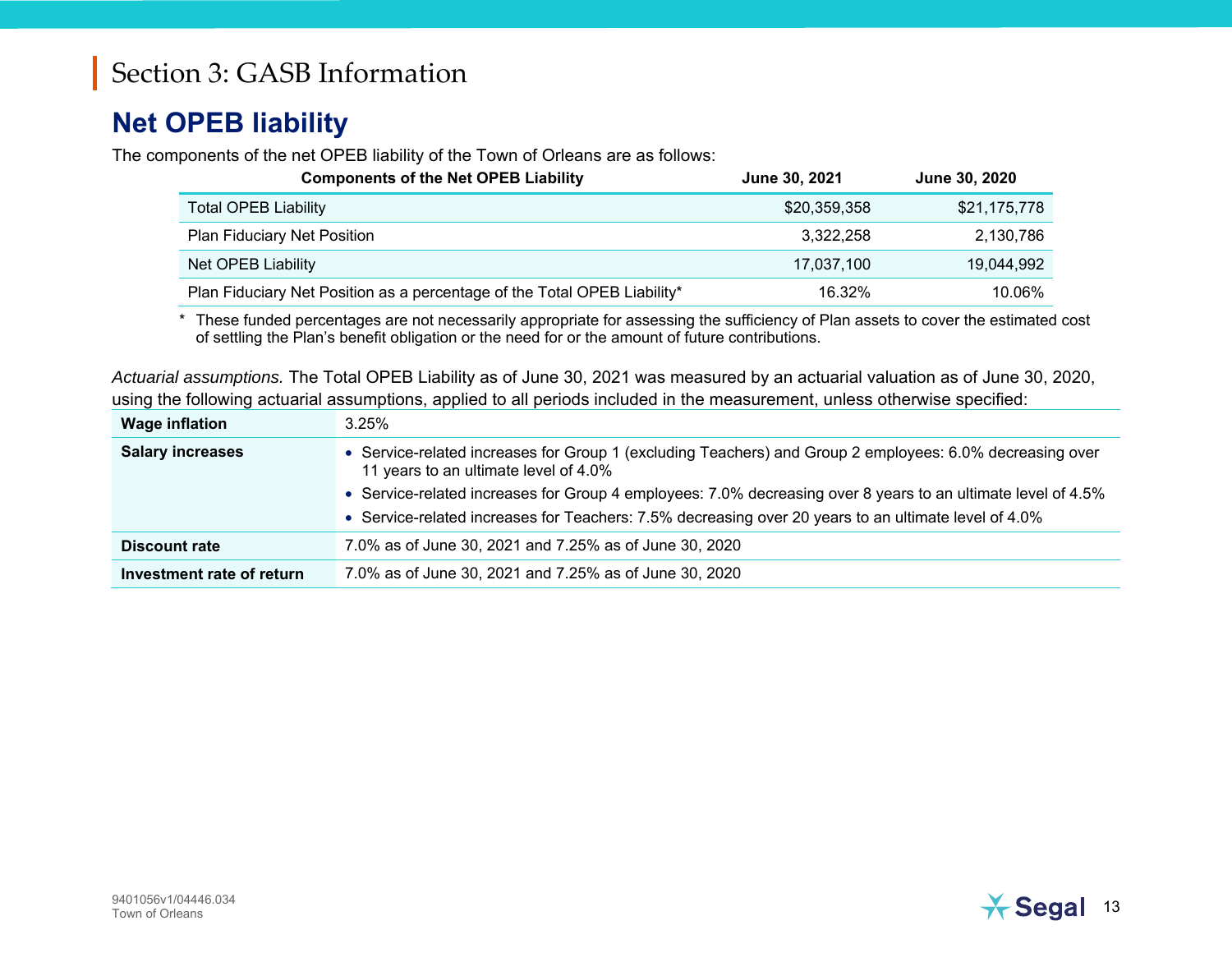| <b>Health care cost trend rates</b> | • CCMHG:                                                                                                                                           |
|-------------------------------------|----------------------------------------------------------------------------------------------------------------------------------------------------|
|                                     | - Non-Medicare*: 2.50% for 1 year, then 6.75% decreasing by 0.25% each year to an ultimate level of<br>4.50% per year                              |
|                                     | - Medicare*: 2.50% for 1 year, then 6.75% decreasing by 0.25% each year to an ultimate level of 4.50% per<br>year                                  |
|                                     | $\bullet$ GIC:                                                                                                                                     |
|                                     | - Non-Medicare: $6.60\%$ , $6.50\%$ , $6.40\%$ , $6.20\%$ , then $6.00\%$ decreasing by 0.25% each year to an ultimate<br>level of 4.50% per year  |
|                                     | - Medicare: $4.80\%$ , $4.70\%$ , $4.60\%$ , $4.70\%$ , then 6.00% decreasing by 0.25% each year to an ultimate level<br>of 4.50% per year         |
|                                     | • Dental: 3.00%                                                                                                                                    |
|                                     | • Part B <sup>*</sup> : 8.70% for 1 year, then $4.50\%$                                                                                            |
|                                     | • Contributions: Retiree contributions are expected to increase with respective trend shown above.                                                 |
|                                     | *First year trends reflect known increases                                                                                                         |
| <b>Mortality rates</b>              | • Preretirement mortality rates:                                                                                                                   |
|                                     | - Healthy Non-Teachers: RP-2014 Blue Collar Employee Mortality Table projected generationally with Scale<br>MP-2017                                |
|                                     | - Healthy Teachers: Pub-2010 Teachers Employee Headcount-Weighted Mortality Table projected<br>generationally with Scale MP-2020                   |
|                                     | • Postretirement mortality rates:                                                                                                                  |
|                                     | - Healthy Non-Teachers: RP-2014 Blue Collar Healthy Annuitant Mortality Table projected generationally<br>with Scale MP-2017                       |
|                                     | - Healthy Teachers: Pub-2010 Teacher Healthy Retiree Headcount-Weighted Mortality Table projected<br>generationally with Scale MP-2020             |
|                                     | - Disabled Non-Teachers: RP-2014 Blue Collar Healthy Annuitant Mortality Table set forward one year<br>projected generationally with Scale MP-2017 |
|                                     | - Disabled Teachers: Pub-2010 Teacher Healthy Retiree Headcount-Weighted Mortality Table projected<br>generationally with Scale MP-2020            |

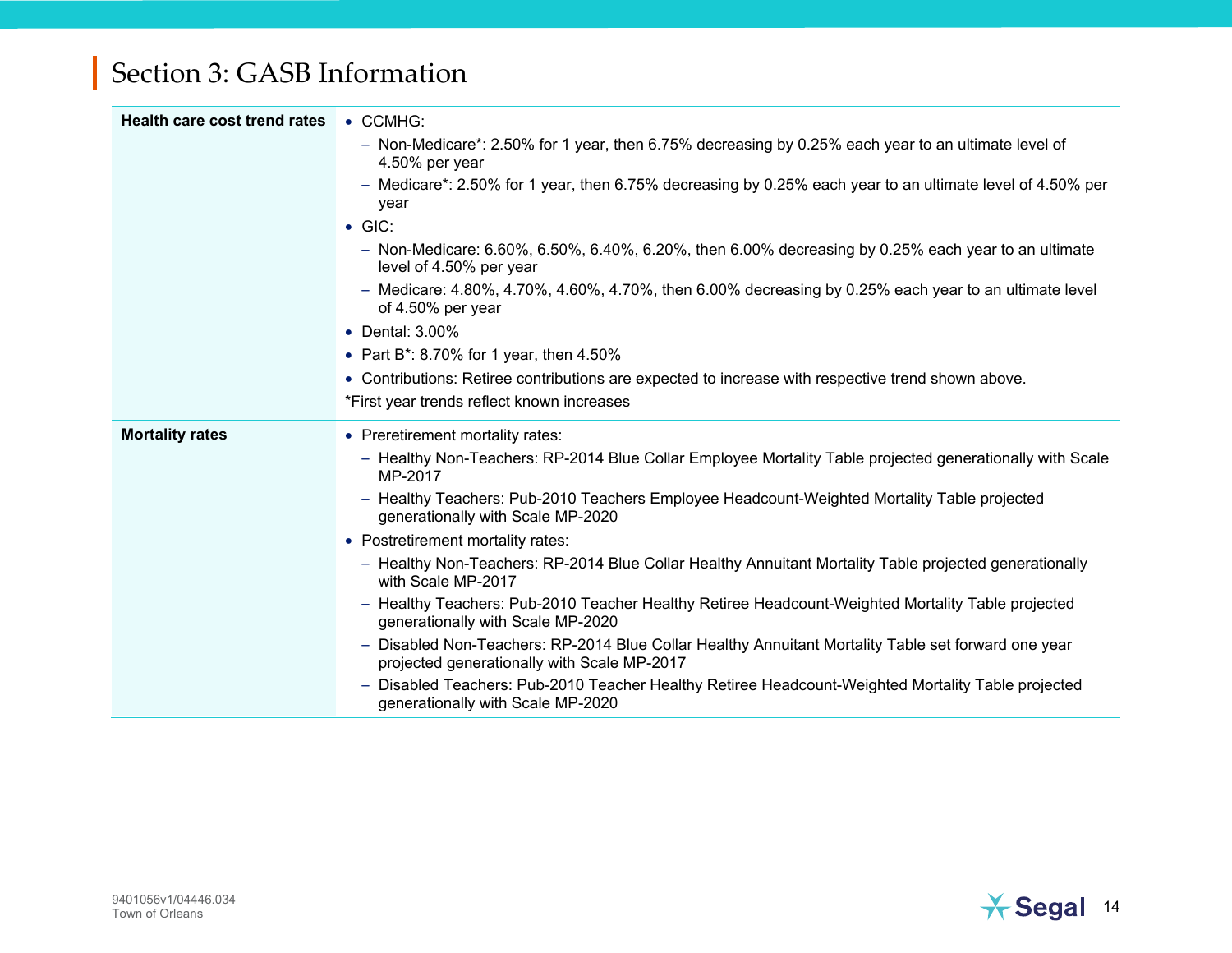#### **Determination of discount rate and investment rate of return**

#### **Development of long-term rate**

The long-term expected rate of return on OPEB plan investments was determined using a building block method in which expected future rates of return (expected returns, net of inflation) are developed for each major asset class. These returns are combined to produce the long-term expected rate of return by weighting the expected future real rates of return by the target asset allocation percentage and by adding expected inflation. The target allocation as of June 30, 2021 and projected arithmetic real rates of return for each major asset class, after deducting inflation, but before investment expenses, used in the derivation of the long-term expected investment rate of return assumption are summarized in the following table:

| <b>Asset Class</b>                     | <b>Target Allocation</b> | <b>Long-Term Expected Real</b><br><b>Rate of Return</b> |
|----------------------------------------|--------------------------|---------------------------------------------------------|
| Domestic equity                        | 22.00%                   | 6.28%                                                   |
| International developed markets equity | 12.00%                   | 7.00%                                                   |
| International emerging markets equity  | 5.00%                    | 8.82%                                                   |
| Core fixed income                      | 15.00%                   | 0.38%                                                   |
| High-yield fixed income                | 8.00%                    | 2.97%                                                   |
| Real estate                            | 10.00%                   | 3.50%                                                   |
| Commodities                            | 4.00%                    | 3.45%                                                   |
| Hedge fund, GTAA, Risk parity          | 10.00%                   | 2.35%                                                   |
| Private equity                         | 14.00%                   | 10.11%                                                  |
| Total                                  | 100.00%                  |                                                         |

Notes:

Some asset classes included in the target asset allocation have been combined. Target allocation of assets invested in the State Retiree Benefits Trust Fund.

Nature of Assets: The assets are in an irrevocable OPEB Trust and the majority are invested in the State Retiree Benefits Trust Fund.

#### **Development of blended discount rate**

The discount rate used to measure the total OPEB liability was 7.00% as of June 30, 2021. The OPEB plan's fiduciary net position was projected to be available to make all projected future benefit payments of current plan members. Therefore, the long-term expected rate of return on OPEB plan investment was applied to all periods of projected benefit payments to determine the total OPEB liability.

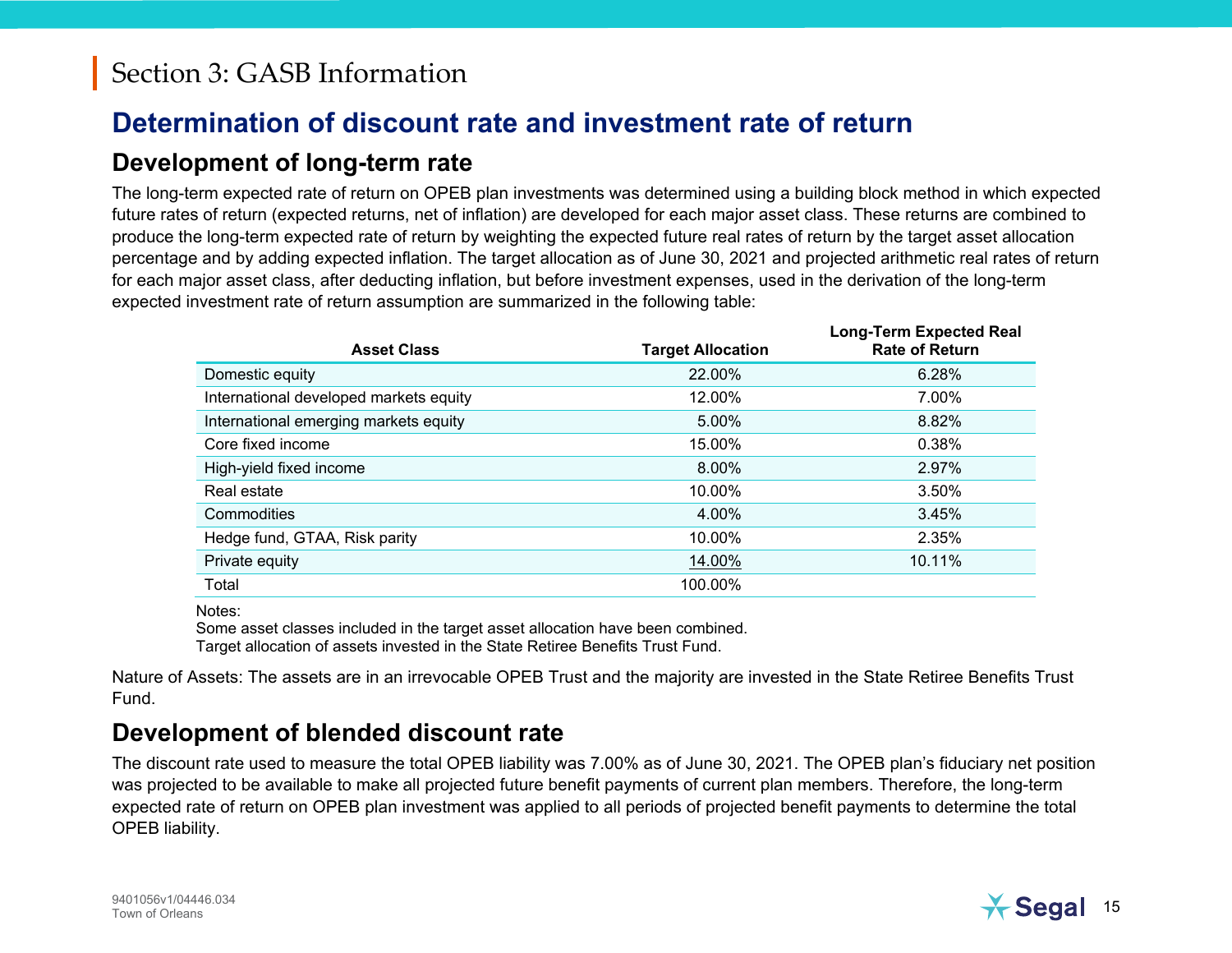#### **Sensitivity**

The following presents the NOL of the Town of Orleans as well as what the NOL would be if it were calculated using a discount rate that is 1-percentage-point lower (6.0%) or 1-percentage-point higher (8.0%) than the current rate. Also, shown is the NOL as if it were calculated using health care cost trend rates that were 1-percentage-point lower or 1-percentage-point higher than the current health care cost trend rates.

|                            | 1% Decrease<br>$(6.0\%)$                                        | <b>Current</b><br><b>Discount Rate</b><br>$(7.0\%)$             | 1% Increase<br>$(8.0\%)$                                        |
|----------------------------|-----------------------------------------------------------------|-----------------------------------------------------------------|-----------------------------------------------------------------|
| Net OPEB Liability (Asset) | \$19,475,067                                                    | \$17,037,100                                                    | \$14,993,326                                                    |
|                            | 1% Decrease in<br><b>Health Care Cost</b><br><b>Trend Rates</b> | <b>Current</b><br><b>Health Care Cost</b><br><b>Trend Rates</b> | 1% Increase in<br><b>Health Care Cost</b><br><b>Trend Rates</b> |
| Net OPEB Liability (Asset) | \$14,610,082                                                    | \$17,037,100                                                    | \$19,995,896                                                    |

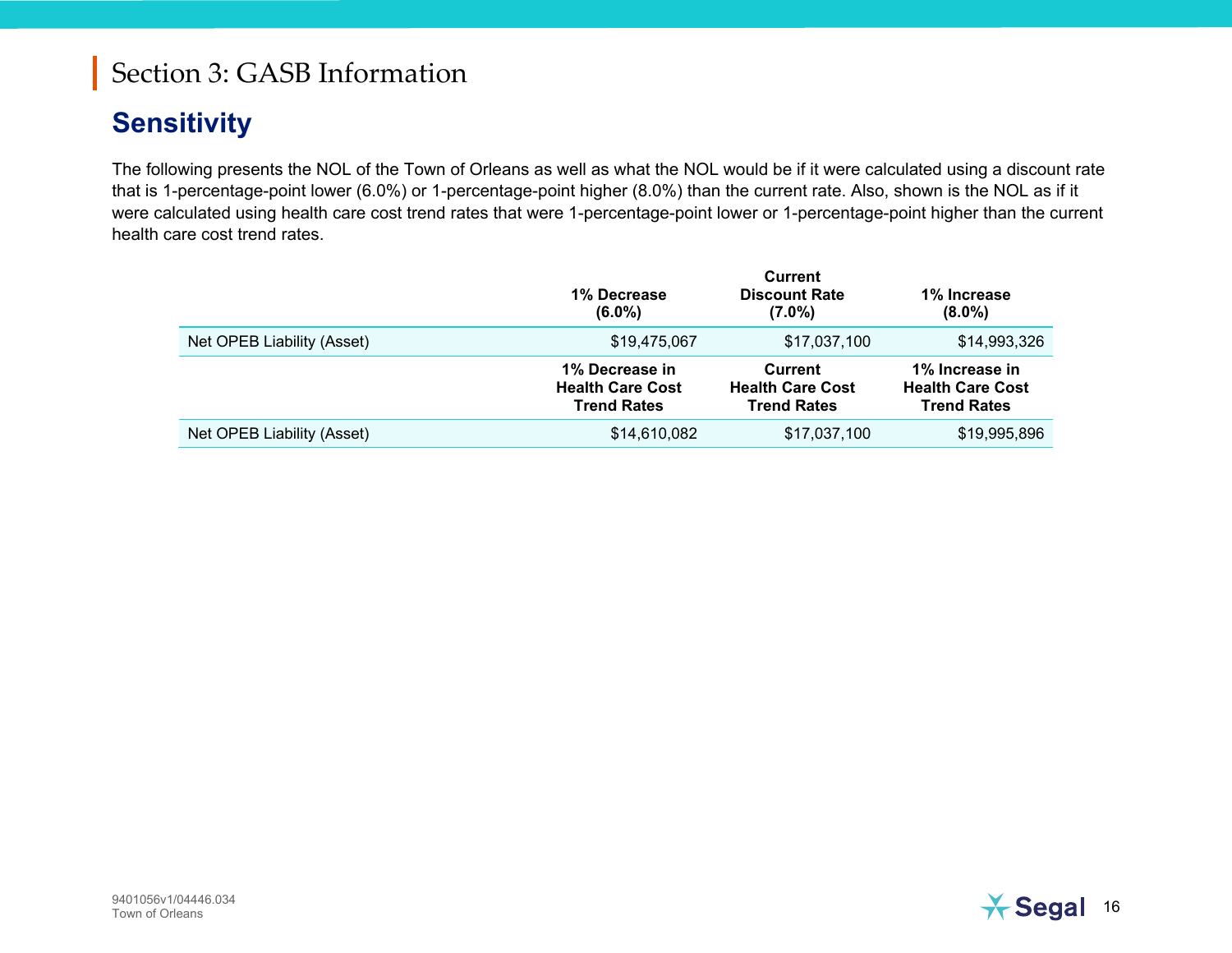#### **Schedule of changes in net OPEB liability – last two fiscal years**

| <b>Reporting Date for Employer under GASB 75</b>                        | June 30, 2021  | June 30, 2020  |
|-------------------------------------------------------------------------|----------------|----------------|
| <b>Measurement Date for Employer under GASB 75</b>                      | June 30, 2021  | June 30, 2020  |
| <b>Total OPEB Liability</b>                                             |                |                |
| Service cost                                                            | \$604,258      | \$613,489      |
| Interest                                                                | 1,547,427      | 1,512,081      |
| Changes of benefit terms                                                | 0              | 0              |
| Differences between expected and actual experience                      | 95,988         | 0              |
| Changes of assumptions                                                  | $-2,176,115$   | $-703,785$     |
| Benefit payments, including refunds of member contributions             | $-887,978$     | $-977,606$     |
| Net change in Total OPEB Liability                                      | $-$ \$816,420  | \$444,179      |
| Total OPEB Liability - beginning                                        | 21,175,778     | 20,731,599     |
| Total OPEB Liability - ending                                           | \$20,359,358   | \$21,175,778   |
| <b>Plan Fiduciary Net Position</b>                                      |                |                |
| Contributions - employer                                                | \$1,337,978    | \$1,427,606    |
| Contributions - employee                                                | 0              | $\Omega$       |
| Net investment income                                                   | 741,472        | 36,081         |
| Benefit payments, including refunds of member contributions             | $-887,978$     | $-977,606$     |
| Administrative expenses                                                 | $\overline{0}$ | $\overline{0}$ |
| Net change in Plan Fiduciary Net Position                               | \$1,191,472    | \$486,081      |
| Plan Fiduciary Net Position - beginning                                 | 2,130,786      | 1,644,705      |
| Plan Fiduciary Net Position - ending                                    | \$3,322,258    | \$2,130,786    |
| Net OPEB Liability - ending                                             | 17,037,100     | 19,044,992     |
| Plan Fiduciary Net Position as a percentage of the Total OPEB Liability | 16.32%         | 10.06%         |
| Covered employee payroll                                                | N/A            | N/A            |
| Plan Net OPEB Liability as percentage of covered employee payroll       | N/A            | N/A            |

#### Note:

Please enter covered payroll for missing years.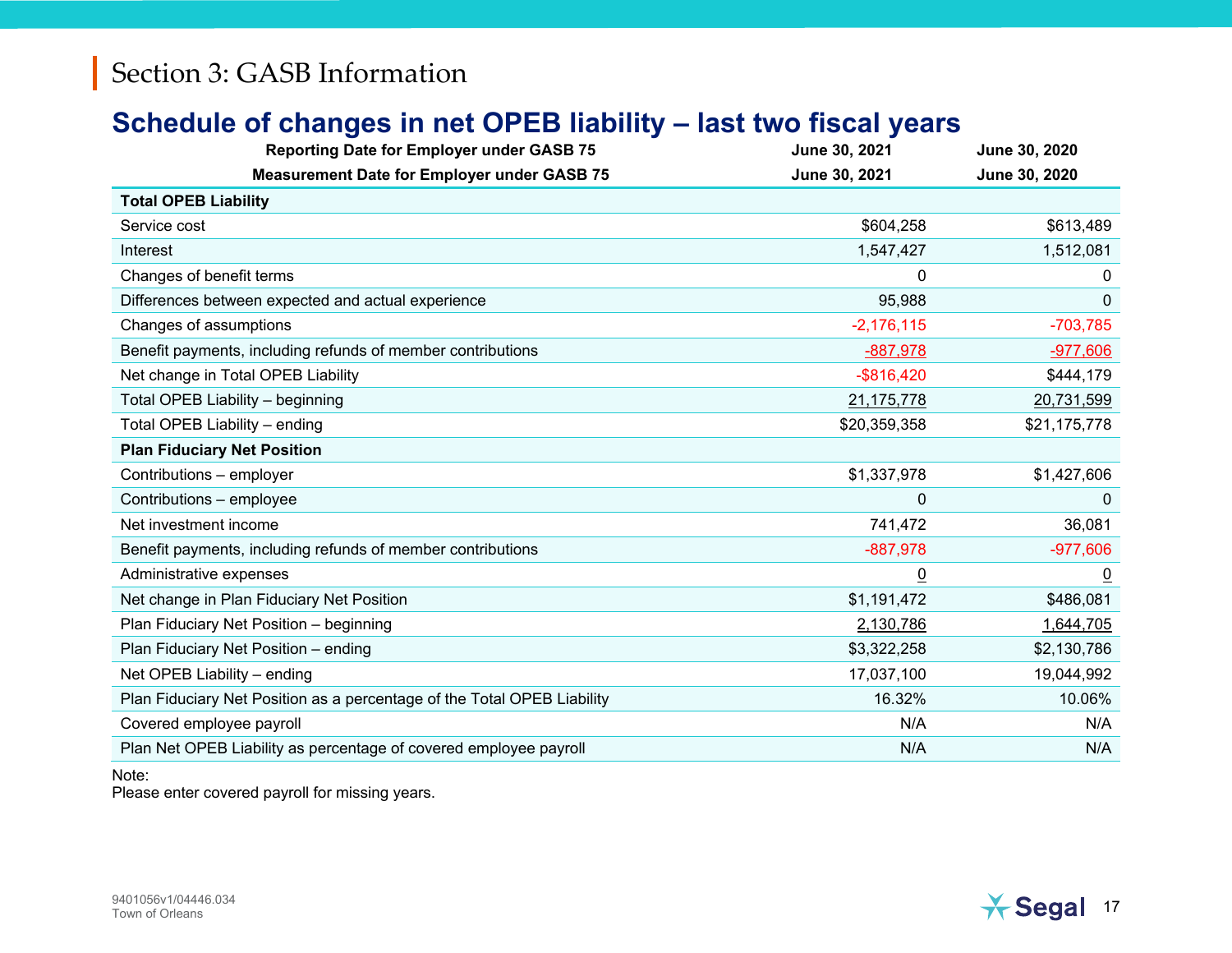#### **Notes to schedule:**

| <b>Changes in Actuarial</b> | Changes as of June 30, 2020:                                                                                                                                                                                                                                                          |
|-----------------------------|---------------------------------------------------------------------------------------------------------------------------------------------------------------------------------------------------------------------------------------------------------------------------------------|
| <b>Assumptions:</b>         | • This valuation includes the repeal of the excise tax on high cost health plans, which was effective<br>December 20, 2019.                                                                                                                                                           |
|                             | Changes as of June 30, 2021:                                                                                                                                                                                                                                                          |
|                             | • Per capita health costs, contributions, and trends for CCMHG retirees were updated to reflect current<br>experience and future expectations.                                                                                                                                        |
|                             | • Per capita health costs, contributions and trends for GIC retirees were updated based on June 30, 2020<br>Commonwealth of Massachusetts Postemployment Benefit Other than Pensions GASB Statement No. 74<br>Valuation Report, dated January 2021, completed by Deloitte Consulting. |
|                             | • The mortality assumption for Teachers was updated to be consistent with the companion pension fund.                                                                                                                                                                                 |
|                             | • The Medicare enrollment assumption for Town of Eastham, Town of Mashpee, Cotuit Fire Department and<br>GIC retirees under age 65 and future retirees was updated.                                                                                                                   |
|                             | • The life insurance enrollment for future retirees was updated, if applicable.                                                                                                                                                                                                       |
|                             | • The discount rate was updated from 7.25% as of June 30, 2020 to 7.00% as of June 30, 2021.                                                                                                                                                                                          |
|                             | • The expected return on assets was lowered from 7.25% to 7.00%                                                                                                                                                                                                                       |
| <b>Changes in Plan</b>      | Changes as of June 30, 2020:                                                                                                                                                                                                                                                          |
| <b>Provisions:</b>          | $\bullet$ None                                                                                                                                                                                                                                                                        |
|                             | Changes as of June 30, 2021:                                                                                                                                                                                                                                                          |
|                             | $\bullet$ None                                                                                                                                                                                                                                                                        |

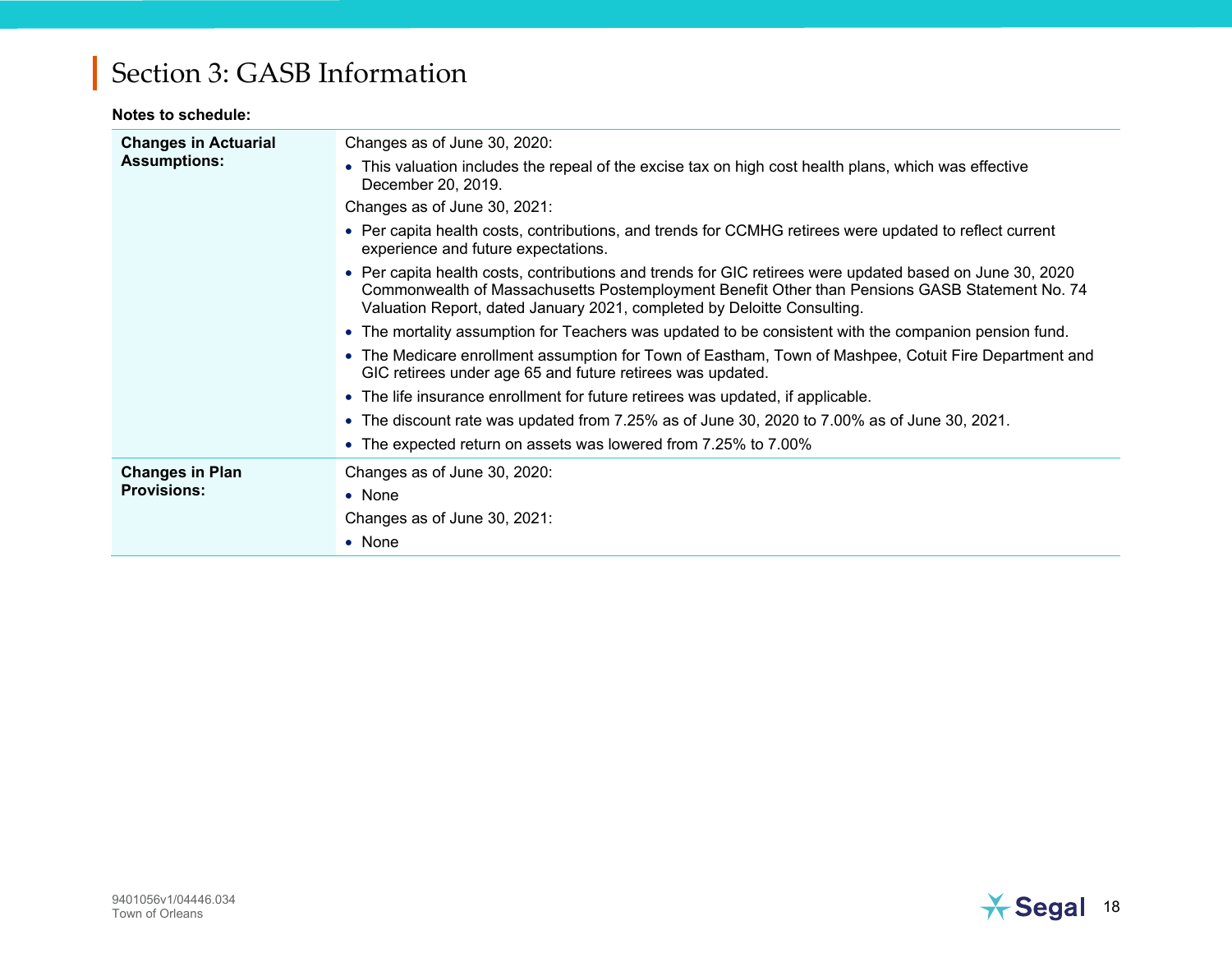#### **OPEB expense**

| <b>Reporting Date for Employer under GASB 75</b>                                                                           | June 30, 2021 | June 30, 2020 |
|----------------------------------------------------------------------------------------------------------------------------|---------------|---------------|
| <b>Measurement Date for Employer under GASB 75</b>                                                                         | June 30, 2021 | June 30, 2020 |
| <b>Components of OPEB Expense</b>                                                                                          |               |               |
| Service cost                                                                                                               | \$604,258     | \$613,489     |
| Interest on the Total OPEB Liability                                                                                       | 1,547,427     | 1,512,081     |
| Current-period benefit changes                                                                                             | 0             | 0             |
| Expensed portion of current-period difference between expected and actual experience in the<br><b>Total OPEB Liability</b> | 15,998        | $\Omega$      |
| Expensed portion of current-period changes of assumptions                                                                  | $-362,685$    | $-117,295$    |
| Member contributions                                                                                                       | $\mathbf 0$   | $\mathbf{0}$  |
| Projected earnings on OPEB plan investments                                                                                | $-170,794$    | $-135,554$    |
| Expensed portion of current-period differences between actual and projected earnings on<br>OPEB plan investments           | $-114, 134$   | 19,893        |
| Administrative expenses                                                                                                    | $\mathbf{0}$  | 0             |
| Recognition of beginning of year deferred outflows of resources as OPEB expense                                            | 596,632       | 576,737       |
| Recognition of beginning of year deferred inflows of resources as OPEB expense                                             | $-1,562,875$  | $-1,445,577$  |
| <b>OPEB Expense</b>                                                                                                        | \$553,827     | \$1,023,774   |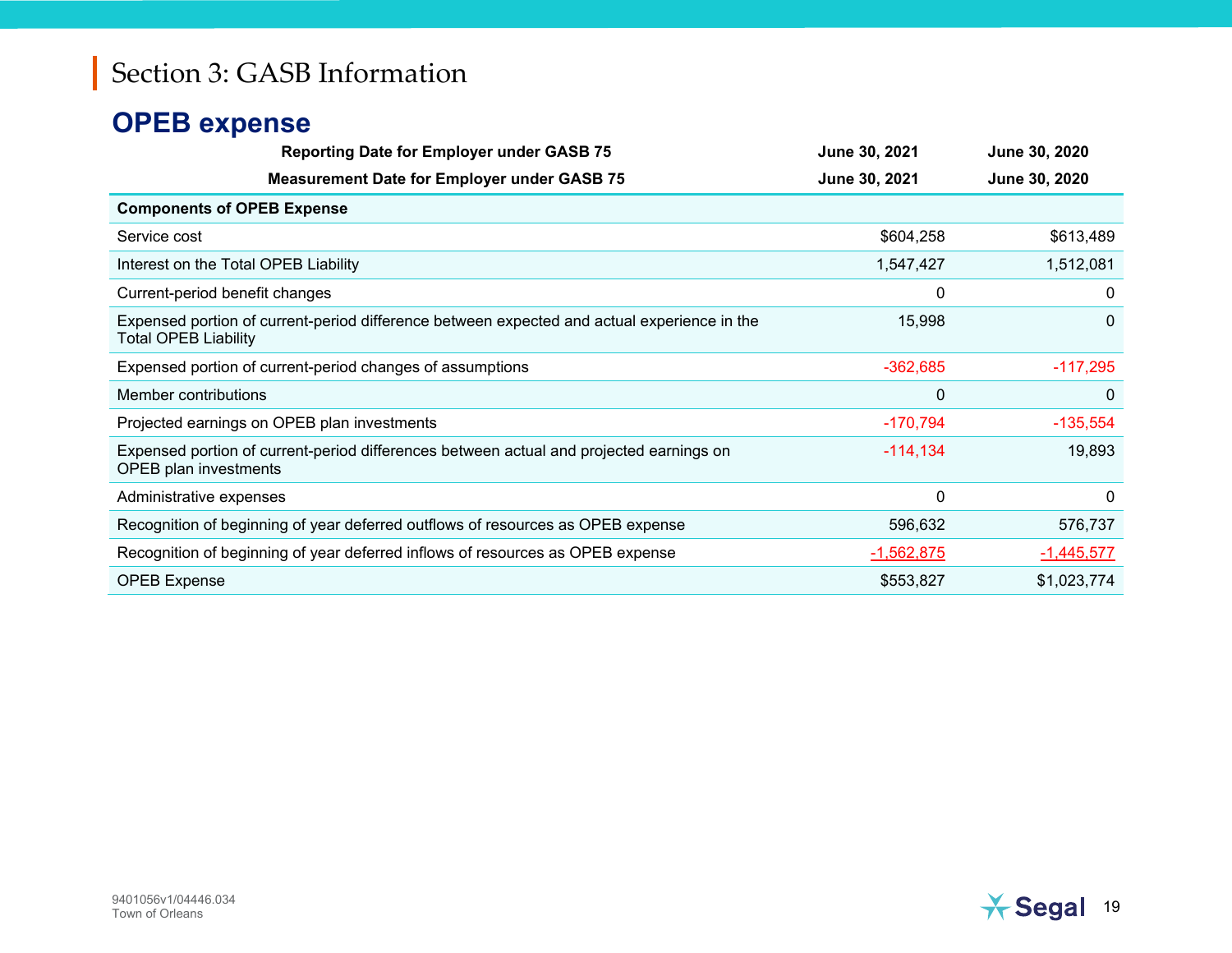#### **Deferred outflows of resources and deferred inflows of resources**

| <b>Reporting Date for Employer under GASB 75</b>                                                                   | June 30, 2021  | June 30, 2020  |
|--------------------------------------------------------------------------------------------------------------------|----------------|----------------|
| <b>Measurement Date for Employer under GASB 75</b>                                                                 | June 30, 2021  | June 30, 2020  |
| <b>Deferred Outflows of Resources</b>                                                                              |                |                |
| Changes of assumptions                                                                                             | \$0            | \$0            |
| Net difference between projected and actual earnings on OPEB plan investments                                      | 0              | 72,885         |
| Difference between expected and actual experience in the Total OPEB Liability                                      | 1,226,992      | 1,720,502      |
| <b>Total Deferred Outflows of Resources</b>                                                                        | \$1,226,992    | \$1,793,387    |
| <b>Deferred Inflows of Resources</b>                                                                               |                |                |
| Changes of assumptions                                                                                             | \$5,149,227    | \$4,886,396    |
| Net difference between projected and actual earnings on OPEB plan investments                                      | 394,515        | 0              |
| Difference between expected and actual experience in the Total OPEB Liability                                      | $\overline{0}$ | $\overline{0}$ |
| <b>Total Deferred Inflows of Resources</b>                                                                         | \$5,543,742    | \$4,886,396    |
| Deferred outflows of resources and deferred inflows of resources related to OPEB<br>will be recognized as follows: |                |                |
| Reporting Date for Employer under GASB 75 Year Ended June 30:                                                      |                |                |
| 2021                                                                                                               | N/A            | $-$ \$966,243  |
| 2022                                                                                                               | $-$1,418,919$  | $-958,095$     |
| 2023                                                                                                               | $-1,414,794$   | $-953,970$     |
| 2024                                                                                                               | $-558,227$     | $-97,403$      |
| 2025                                                                                                               | $-578,122$     | $-117,298$     |
| 2026                                                                                                               | $-346,688$     | 0              |
| Thereafter                                                                                                         | 0              | $\mathbf 0$    |

Note: Average expected remaining service lives as of June 30, 2020 is 6 years.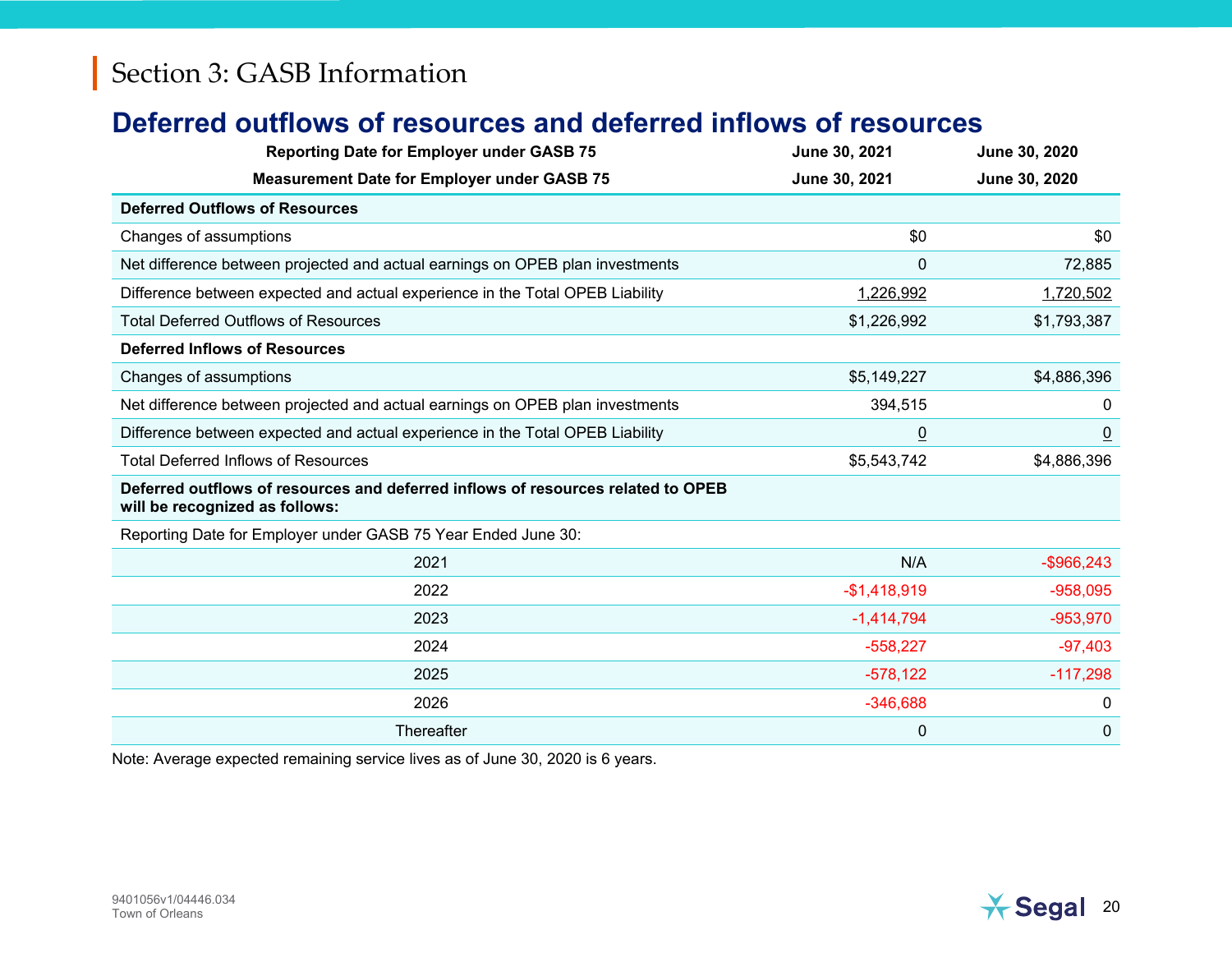#### **Schedule of reconciliation of net OPEB liability**

| <b>Measurement Date</b>                        | June 30, 2021 | <b>June 30, 2020</b> |
|------------------------------------------------|---------------|----------------------|
| Beginning Net OPEB Liability                   | \$19,044,992  | \$19,086,894         |
| OPEB expense                                   | 553.827       | 1,023,774            |
| <b>Employer contributions</b>                  | $-1,337,978$  | $-1,427,606$         |
| New net deferred inflows/outflows              | $-2,189,984$  | $-506,910$           |
| Recognition of prior deferred inflows/outflows | 966,243       | 868,840              |
| <b>Ending Net OPEB Liability</b>               | \$17,037,100  | \$19,044,992         |

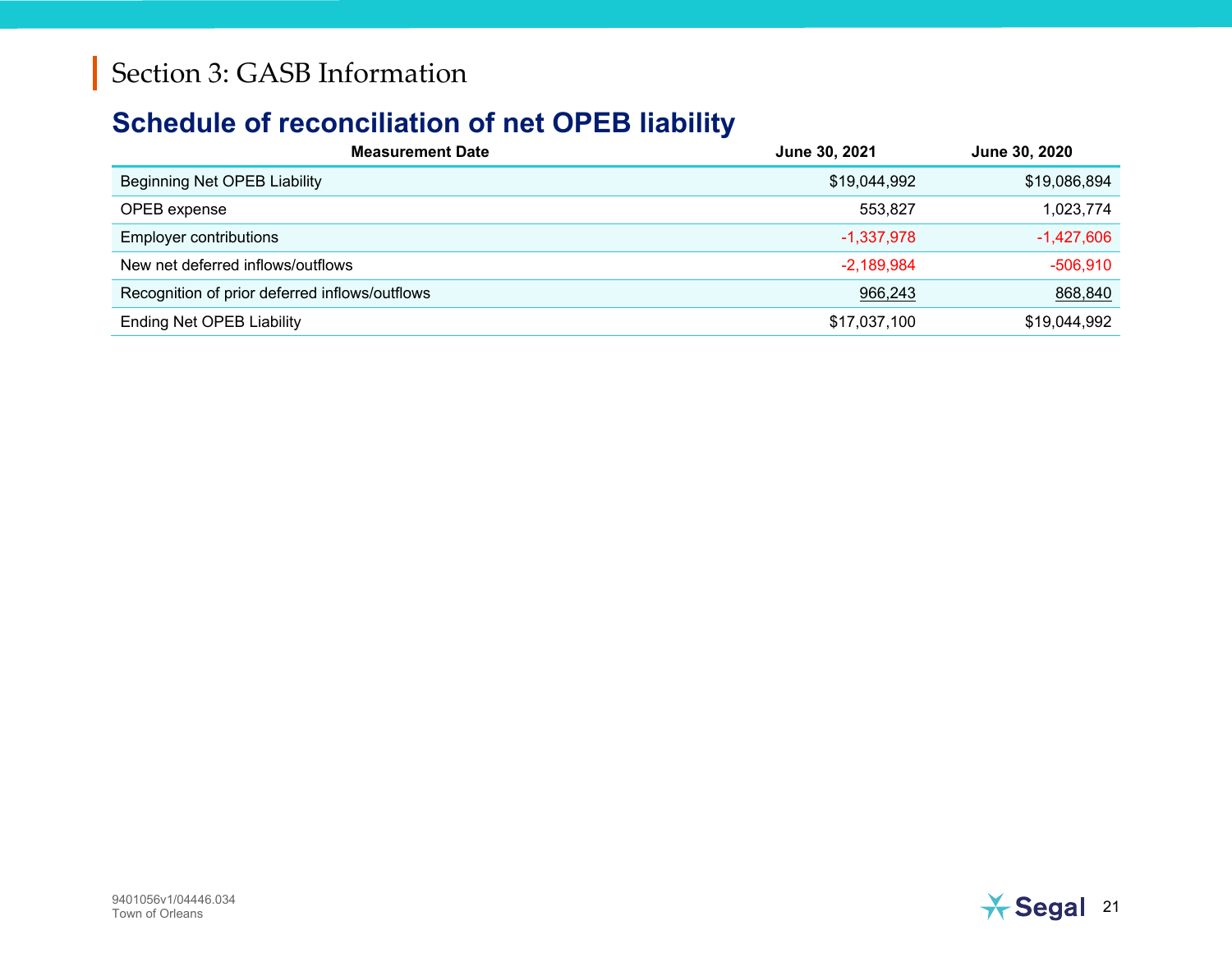#### **Schedule of contributions – last ten fiscal years**

| <b>Year Ended</b><br>June 30 | <b>Actuarially</b><br><b>Determined</b><br>Contribution | <b>Contributions in</b><br><b>Relation to the</b><br><b>Actuarially Determined</b><br><b>Contribution</b> | <b>Contribution</b><br>Deficiency / (Excess) | Covered-<br><b>Employee Payroll</b> | <b>Contributions as a</b><br><b>Percentage of Covered</b><br><b>Employee Payroll</b> |
|------------------------------|---------------------------------------------------------|-----------------------------------------------------------------------------------------------------------|----------------------------------------------|-------------------------------------|--------------------------------------------------------------------------------------|
| 2017                         | \$1,237,882                                             | \$666,195                                                                                                 | \$571,687                                    | N/A                                 | N/A                                                                                  |
| 2018                         | 1,281,208                                               | 713,323                                                                                                   | 567,885                                      | N/A                                 | N/A                                                                                  |
| 2019                         | 1,705,424                                               | 1,151,806                                                                                                 | 553,618                                      | N/A                                 | N/A                                                                                  |
| 2020                         | 1,760,851                                               | 1,427,606                                                                                                 | 333,245                                      | N/A                                 | N/A                                                                                  |
| 2021                         | 1,723,879                                               | 1,337,978                                                                                                 | 385,901                                      | N/A                                 | N/A                                                                                  |

Note:

Please enter covered payroll for the missing years shown.

**Notes to Schedule:**

#### **Methods and assumptions used to establish "actuarially determined contribution" rates:**

| <b>Valuation date</b>                | Actuarially determined contribution for 2021 was determined with the June 30, 2020 actuarial valuation. |
|--------------------------------------|---------------------------------------------------------------------------------------------------------|
| <b>Actuarial cost method</b>         | Entry Age Normal - Level Percentage of Payroll                                                          |
| <b>Amortization method</b>           | Level percent of payroll - payments increase 3.25% per year                                             |
| <b>Remaining amortization period</b> | 26 years from July 1, 2020                                                                              |
| <b>Asset valuation method</b>        | Market value                                                                                            |
| Investment rate of return            | 7.0%                                                                                                    |
| <b>Wage inflation</b>                | 3.25%                                                                                                   |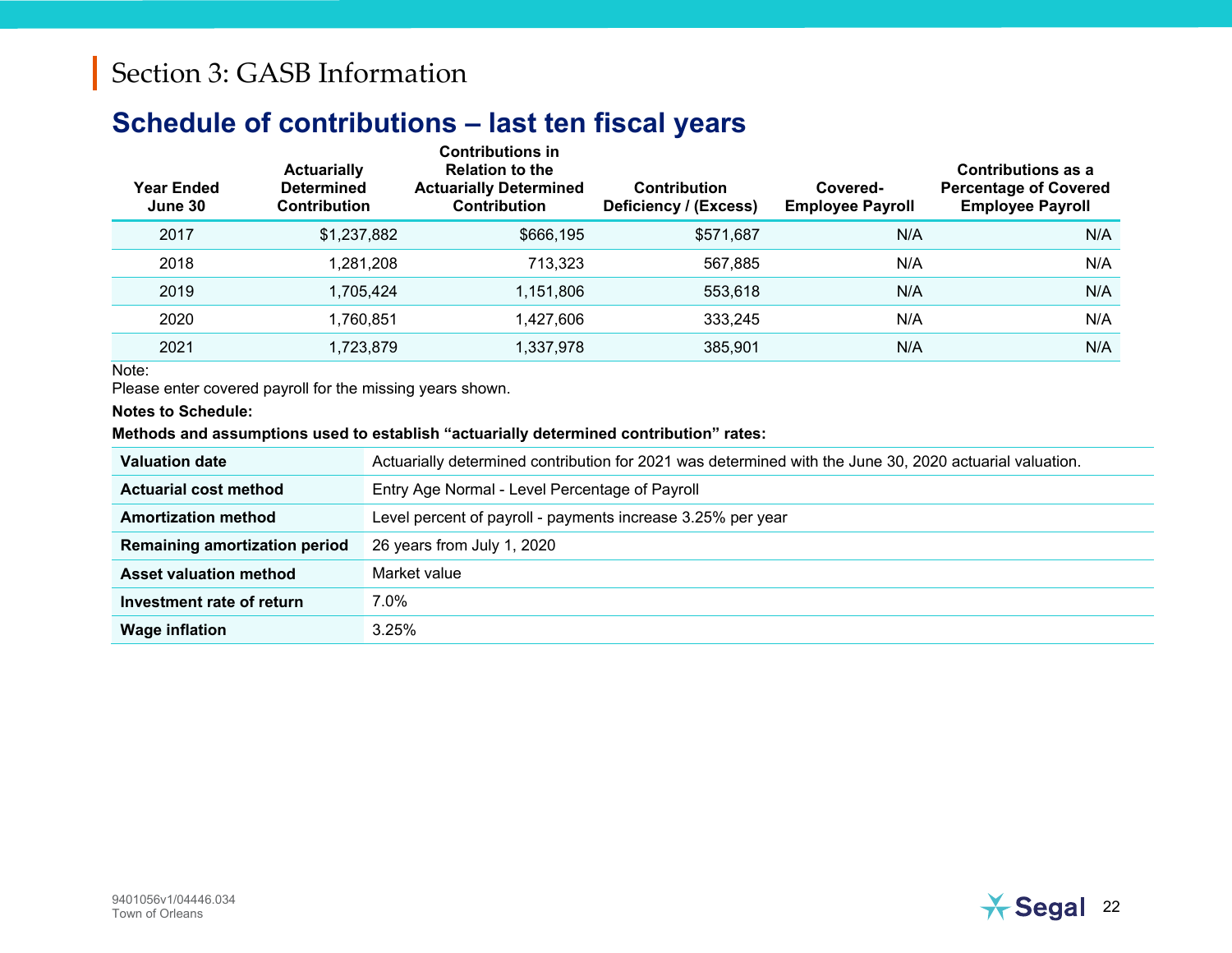| <b>Health care trend cost rates</b> | • CCMHG:                                                                                                                                           |
|-------------------------------------|----------------------------------------------------------------------------------------------------------------------------------------------------|
|                                     | - Non-Medicare*: 2.50% for 1 year, then 6.75% decreasing by 0.25% each year to an ultimate level of 4.50%<br>per year                              |
|                                     | - Medicare*: 2.50% for 1 year, then 6.75% decreasing by 0.25% each year to an ultimate level of 4.50% per<br>year                                  |
|                                     | $\bullet$ GIC:                                                                                                                                     |
|                                     | $-$ Non-Medicare: 6.60%, 6.50%, 6.40%, 6.20%, then 6.00% decreasing by 0.25% each year to an ultimate<br>level of 4.50% per year                   |
|                                     | $-$ Medicare: 4.80%, 4.70%, 4.60%, 4.70%, then 6.00% decreasing by 0.25% each year to an ultimate level of<br>4.50% per year                       |
|                                     | • Dental: 3.00%                                                                                                                                    |
|                                     | • Part B*: 8.70% for 1 year, then $4.50\%$                                                                                                         |
|                                     | • Contributions: Retiree contributions are expected to increase with respective trend shown above.                                                 |
|                                     | *First year trends reflect known increases                                                                                                         |
| <b>Mortality rates</b>              | • Preretirement mortality rates:                                                                                                                   |
|                                     | - Healthy Non-Teachers: RP-2014 Blue Collar Employee Mortality Table projected generationally with Scale<br>MP-2017                                |
|                                     | - Healthy Teachers: Pub-2010 Teachers Employee Headcount-Weighted Mortality Table projected<br>generationally with Scale MP-2020                   |
|                                     | • Postretirement mortality rates:                                                                                                                  |
|                                     | - Healthy Non-Teachers: RP-2014 Blue Collar Healthy Annuitant Mortality Table projected generationally<br>with Scale MP-2017                       |
|                                     | - Healthy Teachers: Pub-2010 Teacher Healthy Retiree Headcount-Weighted Mortality Table projected<br>generationally with Scale MP-2020             |
|                                     | - Disabled Non-Teachers: RP-2014 Blue Collar Healthy Annuitant Mortality Table set forward one year<br>projected generationally with Scale MP-2017 |
|                                     | Disabled Teachers: Pub-2010 Teacher Healthy Retiree Headcount-Weighted Mortality Table projected<br>generationally with Scale MP-2020              |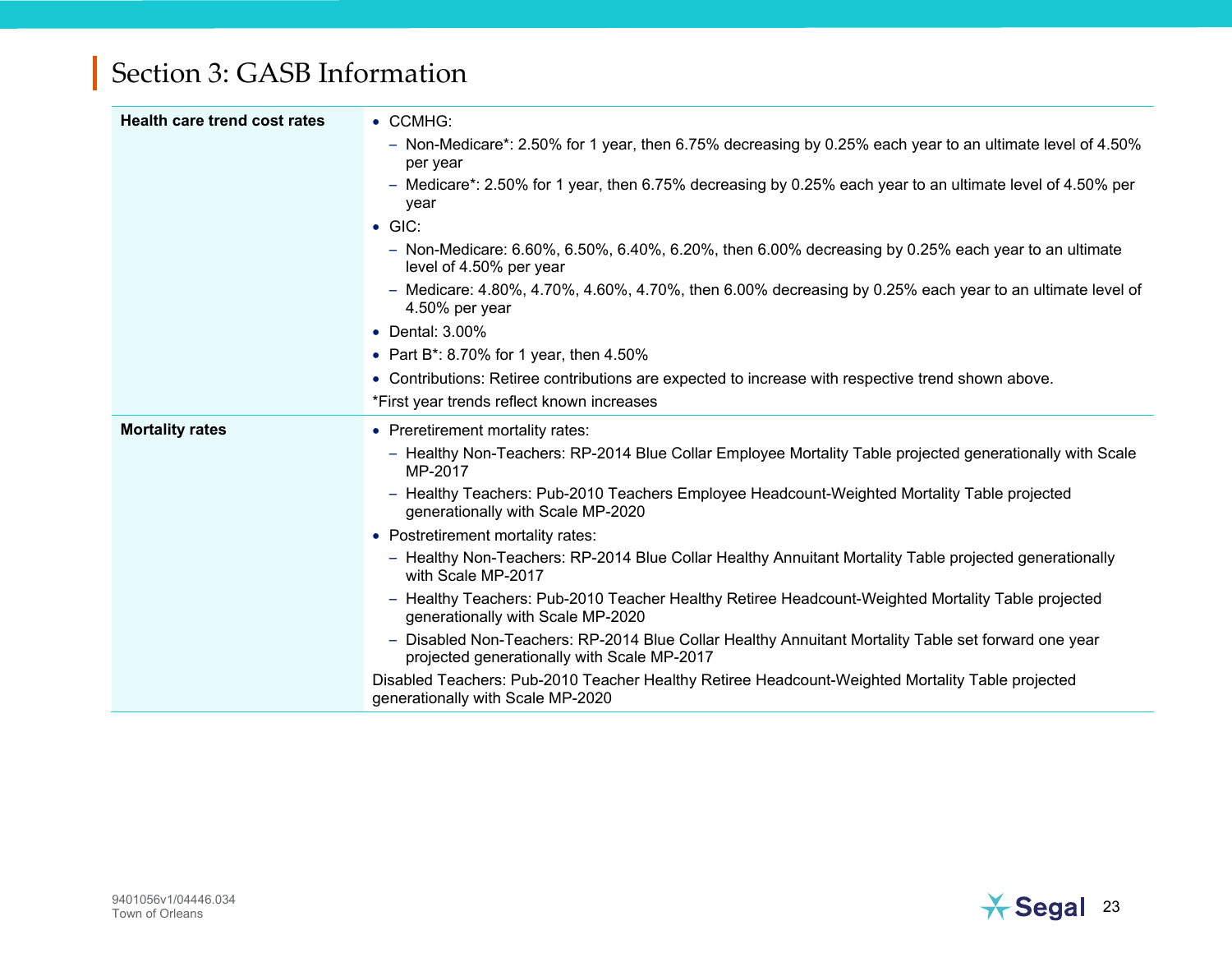#### **Exhibit I – Statements of Actuarial Assumption, Methods and Models**

| Entry Age Normal - Level percentage of payroll<br><b>Actuarial Cost Method:</b><br>Medical and Prescription Drug: Per capita claims costs were based on the funding rates charged by the Cape<br><b>Per Capita Cost</b>                                                                                                                                                                                                                                                                                                                                                                                                                                                                                                                                                                                                                                  | Data:                     | Detailed census data, claims experience, premium rates, and summary plan descriptions for postemployment<br>welfare benefits were provided by the employers.                                                                |  |  |  |  |  |
|----------------------------------------------------------------------------------------------------------------------------------------------------------------------------------------------------------------------------------------------------------------------------------------------------------------------------------------------------------------------------------------------------------------------------------------------------------------------------------------------------------------------------------------------------------------------------------------------------------------------------------------------------------------------------------------------------------------------------------------------------------------------------------------------------------------------------------------------------------|---------------------------|-----------------------------------------------------------------------------------------------------------------------------------------------------------------------------------------------------------------------------|--|--|--|--|--|
|                                                                                                                                                                                                                                                                                                                                                                                                                                                                                                                                                                                                                                                                                                                                                                                                                                                          |                           |                                                                                                                                                                                                                             |  |  |  |  |  |
| <b>Retirees</b><br>Medicare plans renew on January 1, so the costs for these plans were based on the average of the calendar<br>year 2020 and 2021 premium rates.) Premiums were combined by taking a weighted average based on the<br>and spouse costs by age and by gender.<br>Dental: Per capita claims costs were based on the Delta Dental funding rates charged by the CCMHG to the<br>member units for the period July 1, 2020 through June 30, 2021.<br>Segal did not review the accuracy of the underlying claims experience.                                                                                                                                                                                                                                                                                                                   | <b>Development: CCMHG</b> | Cod Municipal Health Group to the member units for the period July 1, 2020 through June 30, 2021. (The<br>number of participants in each plan. Actuarial factors were applied to the premium to estimate individual retiree |  |  |  |  |  |
| Per capita costs for retired Teachers participating in the Group Insurance Commission's (GIC) Retired<br><b>Per Capita Cost</b><br><b>Development: Retired GIC</b><br>Municipal Teachers plan were taken from the June 30, 2020 Commonwealth of Massachusetts<br><b>Teachers from the Towns</b><br>Postemployment Benefit Plans Other than Pensions GASB Statement No. 74 Valuation Report, dated January<br>2021, completed by Deloitte Consulting. Costs for each plan offering were combined by taking a weighted<br>of Barnstable, Eastham,<br>average based on the number of participants enrolled in each plan, and were then trended to the midpoint of<br><b>Wellfleet and Upper Cape</b><br>the valuation year at assumed trend rates.<br><b>Cod RTS</b><br>Segal did not review the accuracy of the costs or the underlying claims experience. |                           |                                                                                                                                                                                                                             |  |  |  |  |  |
| <b>Valuation Date:</b><br>June 30, 2020                                                                                                                                                                                                                                                                                                                                                                                                                                                                                                                                                                                                                                                                                                                                                                                                                  |                           |                                                                                                                                                                                                                             |  |  |  |  |  |
| <b>Roll-Forward Technique:</b><br>The liabilities as of June 30, 2020 were adjusted forward using standard actuarial techniques to determine the<br>Total OPEB Liability as of the June 30, 2021 measurement date.                                                                                                                                                                                                                                                                                                                                                                                                                                                                                                                                                                                                                                       |                           |                                                                                                                                                                                                                             |  |  |  |  |  |
| <b>Expected Return on</b><br>7.0% (previously 7.25%)<br>Assets:<br>The long-term expected rate of return on OPEB investments was determined using a building-block method in<br>which best-estimate ranges of expected future real rates of return (expected returns, net of pension plan<br>investment expense and inflation) are developed for each major asset class. These ranges are combined to<br>produce a long-term expected rate of return by weighting the expected future real rates of return by the target<br>asset allocation percentage and by adding expected inflation.                                                                                                                                                                                                                                                                |                           |                                                                                                                                                                                                                             |  |  |  |  |  |
| <b>Discount Rate:</b><br>7.0% as of June 30, 2021 and 7.25% as of June 30, 2020<br>The discount rate is equal to the expected return on assets.                                                                                                                                                                                                                                                                                                                                                                                                                                                                                                                                                                                                                                                                                                          |                           |                                                                                                                                                                                                                             |  |  |  |  |  |

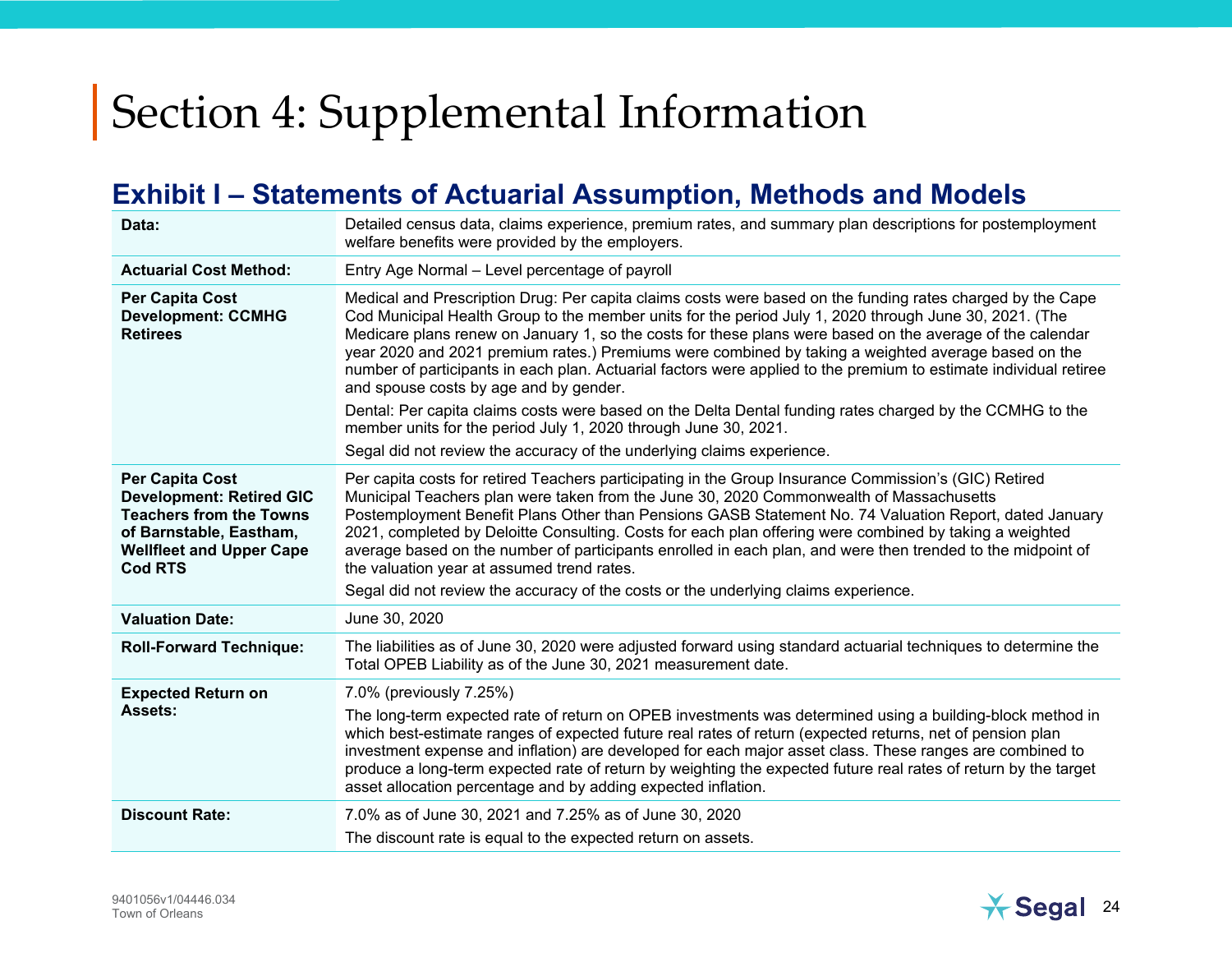| <b>Salary Increases:</b>                  |                         |                                                                                                                                                                                                                                                            | Rate per year (%) |                 |
|-------------------------------------------|-------------------------|------------------------------------------------------------------------------------------------------------------------------------------------------------------------------------------------------------------------------------------------------------|-------------------|-----------------|
|                                           | <b>Years of Service</b> | Groups 1 and 2                                                                                                                                                                                                                                             | Group 4           | <b>Teachers</b> |
|                                           | $\pmb{0}$               | 6.00                                                                                                                                                                                                                                                       | 7.00              | 7.50            |
|                                           | 1                       | 5.50                                                                                                                                                                                                                                                       | 6.50              | 7.10            |
|                                           | $\overline{2}$          | 5.50                                                                                                                                                                                                                                                       | 6.00              | 7.00            |
|                                           | 3                       | 5.25                                                                                                                                                                                                                                                       | 5.75              | 6.90            |
|                                           | 4                       | 5.25                                                                                                                                                                                                                                                       | 5.25              | 6.80            |
|                                           | 5                       | 4.75                                                                                                                                                                                                                                                       | 5.25              | 6.70            |
|                                           | 6                       | 4.75                                                                                                                                                                                                                                                       | 4.75              | 6.60            |
|                                           | 7                       | 4.50                                                                                                                                                                                                                                                       | 4.75              | 6.50            |
|                                           | 8                       | 4.50                                                                                                                                                                                                                                                       | 4.50              | 6.30            |
|                                           | 9                       | 4.25                                                                                                                                                                                                                                                       | 4.50              | 6.10            |
|                                           | 10                      | 4.25                                                                                                                                                                                                                                                       | 4.50              | 5.90            |
|                                           | 11                      | 4.00                                                                                                                                                                                                                                                       | 4.50              | 5.70            |
|                                           | 12                      | 4.00                                                                                                                                                                                                                                                       | 4.50              | 5.20            |
|                                           | 13                      | 4.00                                                                                                                                                                                                                                                       | 4.50              | 4.70            |
|                                           | 14                      | 4.00                                                                                                                                                                                                                                                       | 4.50              | 4.35            |
|                                           | $15 - 16$               | 4.00                                                                                                                                                                                                                                                       | 4.50              | 4.20            |
|                                           | $17 - 19$               | 4.00                                                                                                                                                                                                                                                       | 4.50              | 4.10            |
|                                           | 20 and later            | 4.00                                                                                                                                                                                                                                                       | 4.50              | 4.00            |
|                                           |                         | Includes an allowance for inflation of 3.25%                                                                                                                                                                                                               |                   |                 |
| <b>Pre-Retirement Mortality</b><br>Rates: | 2017                    | Healthy Non-Teachers: RP-2014 Blue Collar Employee Mortality Table projected generationally with Scale MP-                                                                                                                                                 |                   |                 |
|                                           |                         | Healthy Teachers: Healthy Teachers: Pub-2010 Teacher Employee Headcount-Weighted Mortality Table<br>projected generationally with Scale MP-2020 (previously, RP-2014 White Collar Employee Mortality Table<br>projected generationally with Scale MP-2016) |                   |                 |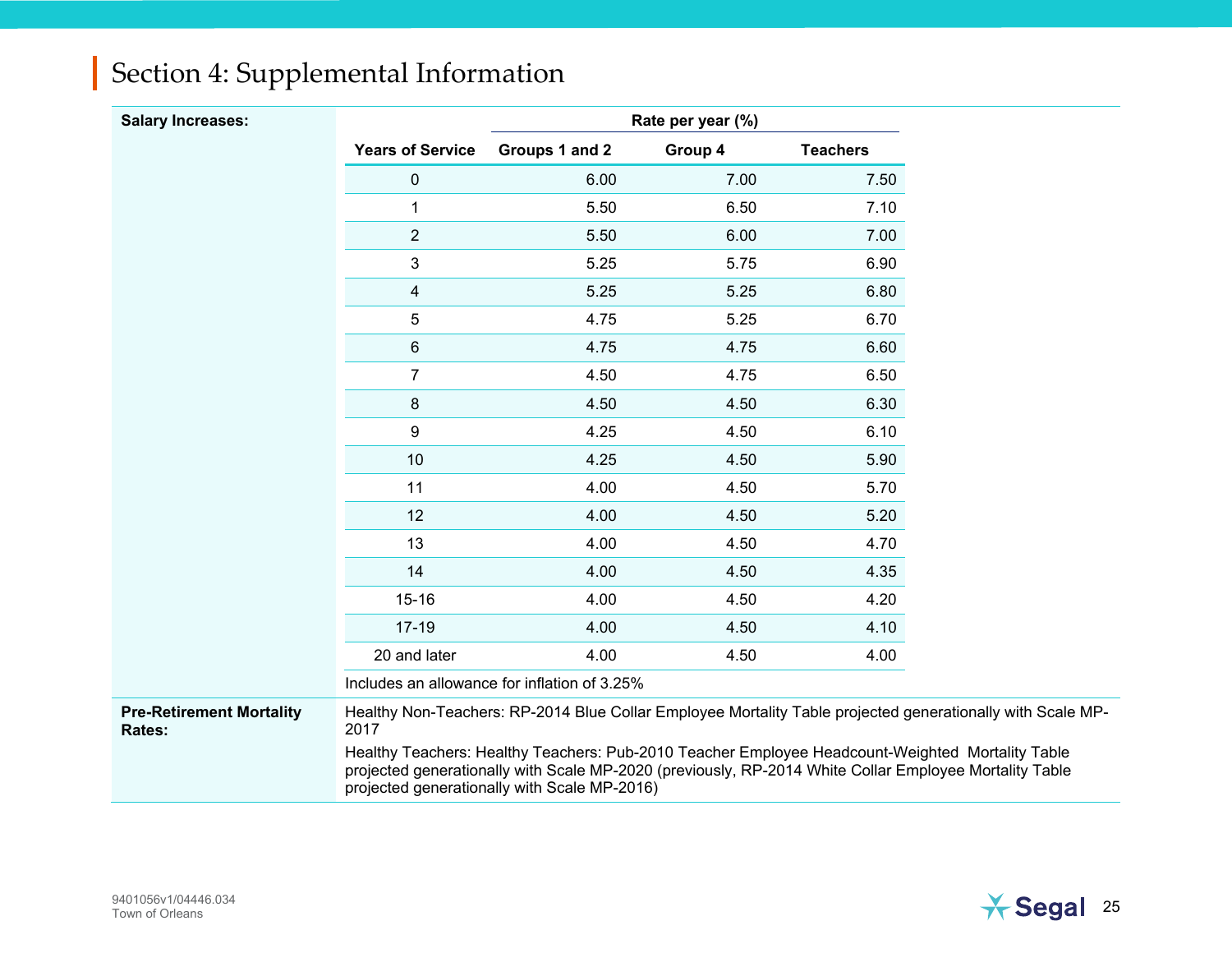| <b>Postretirement Mortality</b><br>Rates:               | Healthy Non-Teachers: RP-2014 Blue Collar Healthy Annuitant Mortality Table projected generationally with<br>Scale MP-2017                                                                                                                                                                                                                                                         |             |                                              |                   |               |                                                                                                                                                                                                           |  |  |
|---------------------------------------------------------|------------------------------------------------------------------------------------------------------------------------------------------------------------------------------------------------------------------------------------------------------------------------------------------------------------------------------------------------------------------------------------|-------------|----------------------------------------------|-------------------|---------------|-----------------------------------------------------------------------------------------------------------------------------------------------------------------------------------------------------------|--|--|
|                                                         | Healthy Teachers: Pub-2010 Teacher Healthy Retiree Headcount-Weighted Mortality Table projected<br>generationally with Scale MP-2020 (previously, RP-2014 White Collar Healthy Annuitant Mortality Table<br>projected generationally with Scale MP-2016)                                                                                                                           |             |                                              |                   |               |                                                                                                                                                                                                           |  |  |
|                                                         |                                                                                                                                                                                                                                                                                                                                                                                    |             | projected generationally with Scale MP-2017  |                   |               | Disabled Non-Teachers: RP-2014 Blue Collar Healthy Annuitant Mortality Table set forward one year and                                                                                                     |  |  |
|                                                         |                                                                                                                                                                                                                                                                                                                                                                                    |             | projected generationally with Scale MP-2016) |                   |               | Disabled Teachers: Pub-2010 Teacher Healthy Retiree Headcount-Weighted Mortality Table projected<br>generationally with Scale MP-2020 (previously, RP-2014 White Collar Healthy Annuitant Mortality Table |  |  |
|                                                         | The underlying tables with generational projection to the ages of participants as of the measurement date<br>reasonably reflect the mortality experience of the plan as of the measurement date. The mortality tables were<br>then adjusted to future years using generational projection to reflect future mortality improvement between the<br>measurement date and those years. |             |                                              |                   |               |                                                                                                                                                                                                           |  |  |
| <b>Non-Teacher Annuitant</b><br><b>Mortality Rates:</b> |                                                                                                                                                                                                                                                                                                                                                                                    |             | Rate per year (%)                            |                   |               |                                                                                                                                                                                                           |  |  |
|                                                         |                                                                                                                                                                                                                                                                                                                                                                                    | Healthy     |                                              | <b>Disability</b> |               |                                                                                                                                                                                                           |  |  |
|                                                         | Age                                                                                                                                                                                                                                                                                                                                                                                | <b>Male</b> | Female                                       | Male              | <b>Female</b> |                                                                                                                                                                                                           |  |  |
|                                                         | 60                                                                                                                                                                                                                                                                                                                                                                                 | 0.85        | 0.57                                         | 0.91              | 0.62          |                                                                                                                                                                                                           |  |  |
|                                                         | 70                                                                                                                                                                                                                                                                                                                                                                                 | 1.97        | 1.40                                         | 2.16              | 1.54          |                                                                                                                                                                                                           |  |  |
|                                                         | 80                                                                                                                                                                                                                                                                                                                                                                                 | 5.19        | 3.82                                         | 5.74              | 4.24          |                                                                                                                                                                                                           |  |  |
|                                                         |                                                                                                                                                                                                                                                                                                                                                                                    |             |                                              |                   |               |                                                                                                                                                                                                           |  |  |
|                                                         | 90                                                                                                                                                                                                                                                                                                                                                                                 | 14.64       | 11.19                                        | 16.18             | 12.43         |                                                                                                                                                                                                           |  |  |

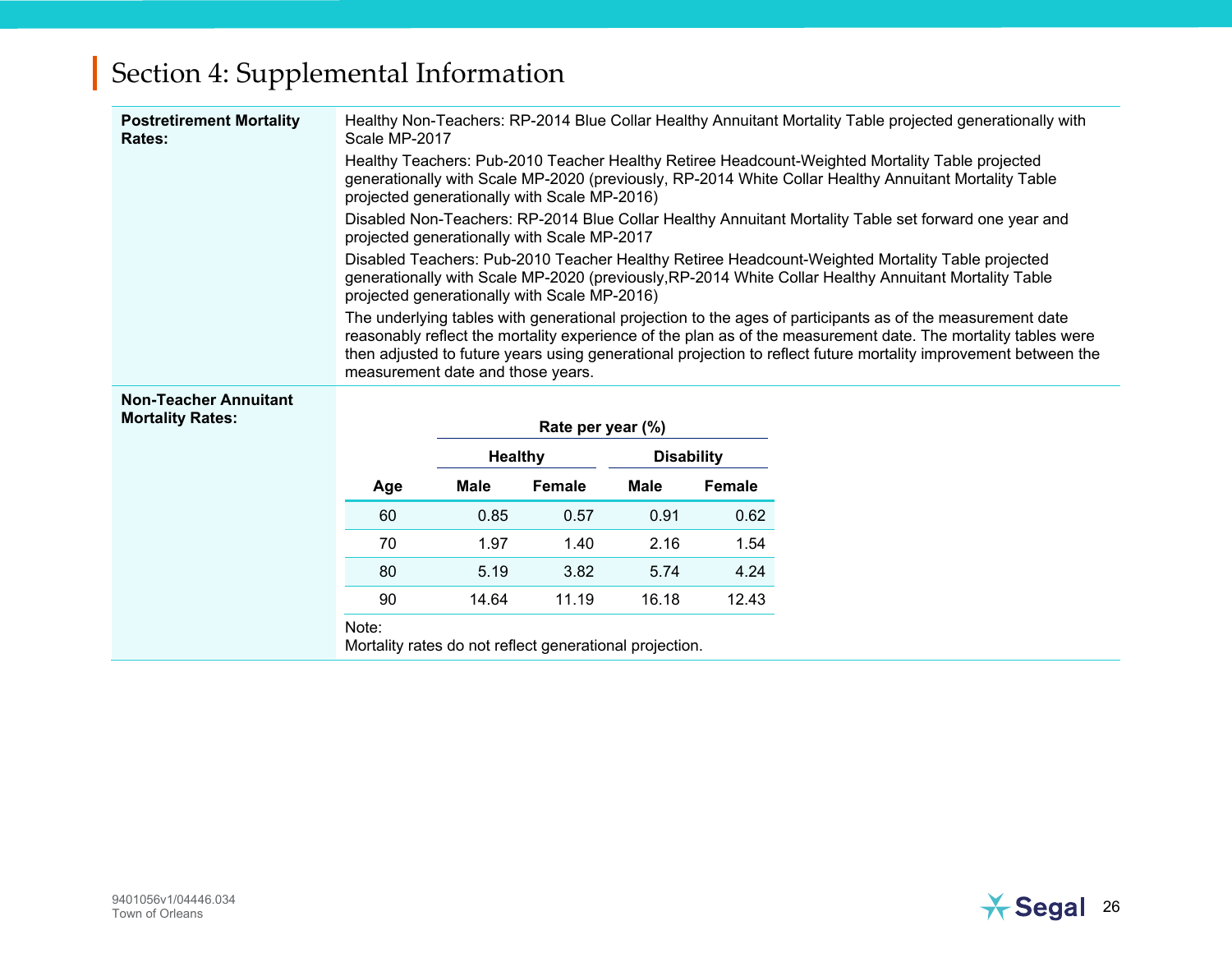| <b>Teacher Annuitant Mortality</b>                    | Teachers - Rate per year (%)                                                                                                           |                |                                       |                   |                 |                   |        |             |        |
|-------------------------------------------------------|----------------------------------------------------------------------------------------------------------------------------------------|----------------|---------------------------------------|-------------------|-----------------|-------------------|--------|-------------|--------|
| Rates:                                                |                                                                                                                                        | <b>Healthy</b> |                                       |                   | <b>Disabled</b> |                   |        |             |        |
|                                                       |                                                                                                                                        | <b>Current</b> |                                       | <b>Previously</b> |                 | <b>Current</b>    |        | Previously  |        |
|                                                       | Age                                                                                                                                    | <b>Male</b>    | Female                                | <b>Male</b>       | Female          | <b>Male</b>       | Female | <b>Male</b> | Female |
|                                                       | 60                                                                                                                                     | 0.42           | 0.32                                  | 0.52              | 0.39            | 0.42              | 0.32   | 1.02        | 0.74   |
|                                                       | 70                                                                                                                                     | 1.16           | 0.80                                  | 1.24              | 1.06            | 1.16              | 0.80   | 2.43        | 1.90   |
|                                                       | 80                                                                                                                                     | 4.09           | 2.88                                  | 3.73              | 3.04            | 4.09              | 2.88   | 6.93        | 5.40   |
|                                                       | 90                                                                                                                                     | 13.75          | 10.40                                 | 12.62             | 10.02           | 13.75             | 10.40  | 20.11       | 16.30  |
|                                                       | Note:<br>Mortality rates do not reflect generational projection.                                                                       |                |                                       |                   |                 |                   |        |             |        |
| <b>Termination Rates Before</b><br><b>Retirement:</b> |                                                                                                                                        |                | Groups 1 and 2 (excluding Teachers) - | Rate per year (%) |                 |                   |        |             |        |
|                                                       | Age                                                                                                                                    |                | <b>Male</b>                           | Female            |                 | <b>Disability</b> |        |             |        |
|                                                       | 20                                                                                                                                     |                | 0.05                                  |                   | 0.02            | 0.01              |        |             |        |
|                                                       | 25                                                                                                                                     |                | 0.06                                  |                   | 0.02            | 0.02              |        |             |        |
|                                                       | 30                                                                                                                                     |                | 0.06                                  |                   | 0.02            | 0.03              |        |             |        |
|                                                       | 35                                                                                                                                     |                | 0.07                                  |                   | 0.03            | 0.06              |        |             |        |
|                                                       | 40                                                                                                                                     |                | 0.08                                  |                   | 0.04            | 0.10              |        |             |        |
|                                                       | 45                                                                                                                                     |                | 0.13                                  |                   | 0.07            | 0.15              |        |             |        |
|                                                       | 50                                                                                                                                     |                | 0.22                                  |                   | 0.12            | 0.19              |        |             |        |
|                                                       | 55                                                                                                                                     |                | 0.36                                  |                   | 0.19            | 0.24              |        |             |        |
|                                                       | 60                                                                                                                                     |                | 0.61                                  |                   | 0.27            | 0.28              |        |             |        |
|                                                       | Notes:<br>Mortality rates do not reflect generational projection.<br>55% of the rates shown represent accidental disability and death. |                |                                       |                   |                 |                   |        |             |        |

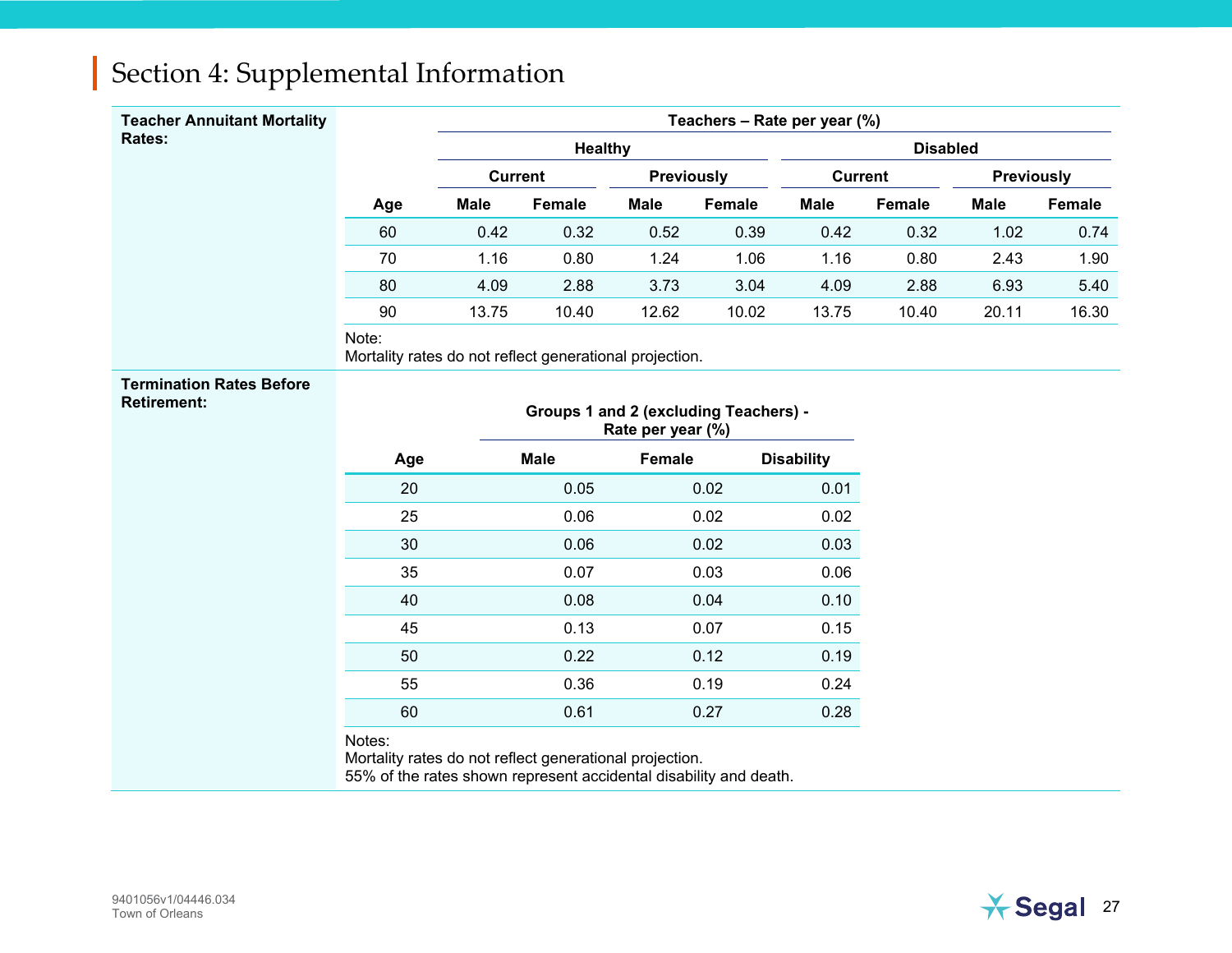|     | Group 4 – Rate per year (%) |               |                   |  |  |  |  |
|-----|-----------------------------|---------------|-------------------|--|--|--|--|
| Age | <b>Male</b>                 | <b>Female</b> | <b>Disability</b> |  |  |  |  |
| 20  | 0.05                        | 0.02          | 0.10              |  |  |  |  |
| 25  | 0.06                        | 0.02          | 0.20              |  |  |  |  |
| 30  | 0.06                        | 0.02          | 0.30              |  |  |  |  |
| 35  | 0.07                        | 0.03          | 0.30              |  |  |  |  |
| 40  | 0.08                        | 0.04          | 0.30              |  |  |  |  |
| 45  | 0.13                        | 0.07          | 1.00              |  |  |  |  |
| 50  | 0.22                        | 0.12          | 1.25              |  |  |  |  |
| 55  | 0.36                        | 0.19          | 1.20              |  |  |  |  |
| 60  | 0.61                        | 0.27          | 0.85              |  |  |  |  |

Notes:

Mortality rates do not reflect generational projection.

90% of the rates shown represent accidental disability and death.

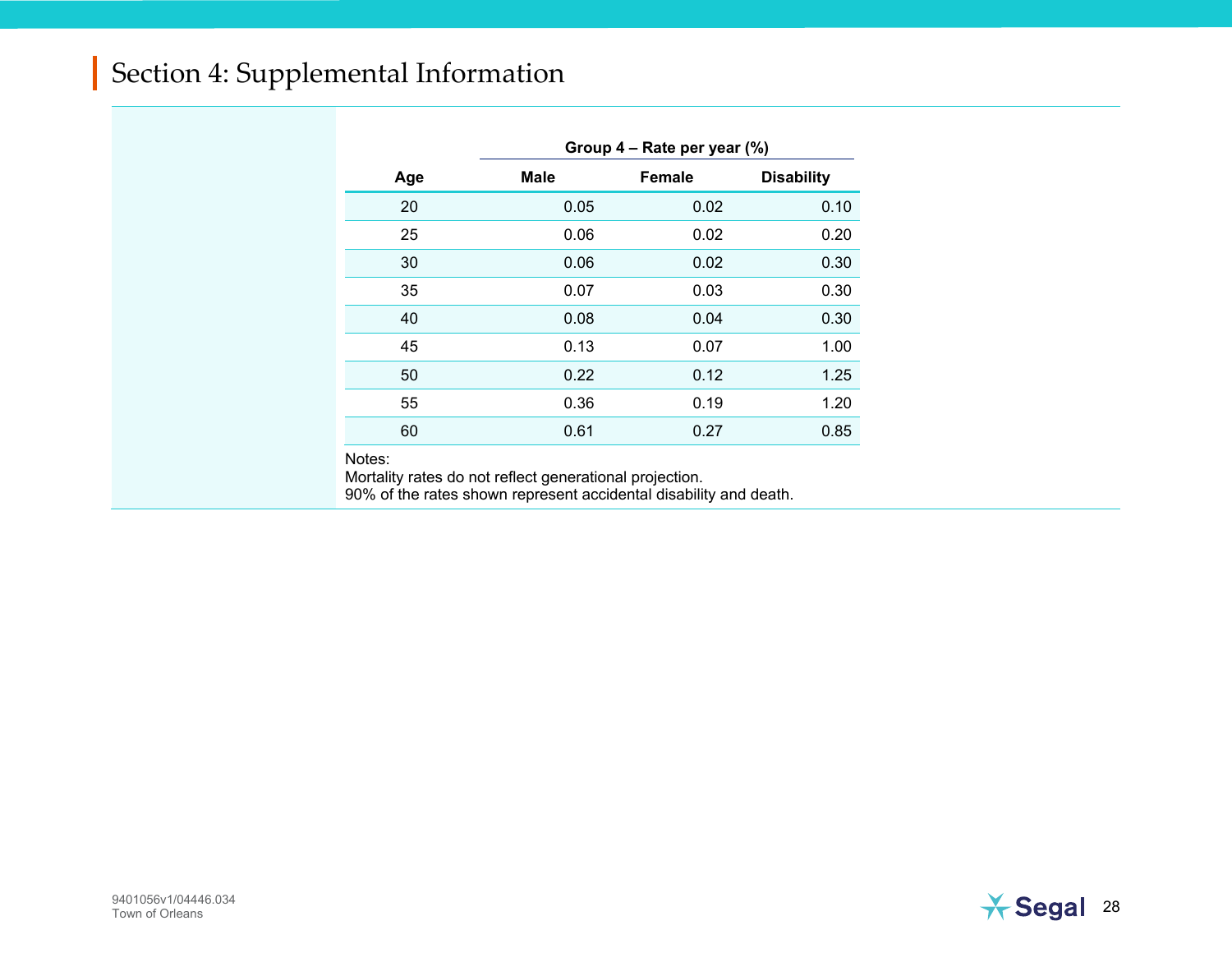|     |                | <b>Mortality</b> |      |                 |                   |  |  |  |  |
|-----|----------------|------------------|------|-----------------|-------------------|--|--|--|--|
|     | <b>Current</b> |                  |      | <b>Previous</b> |                   |  |  |  |  |
| Age | Male           | Female           | Male | <b>Female</b>   | <b>Disability</b> |  |  |  |  |
| 20  | 0.04           | 0.01             | 0.03 | 0.01            | 0.00              |  |  |  |  |
| 25  | 0.02           | 0.01             | 0.03 | 0.01            | 0.01              |  |  |  |  |
| 30  | 0.03           | 0.02             | 0.03 | 0.02            | 0.01              |  |  |  |  |
| 35  | 0.04           | 0.02             | 0.04 | 0.02            | 0.01              |  |  |  |  |
| 40  | 0.05           | 0.03             | 0.04 | 0.03            | 0.01              |  |  |  |  |
| 45  | 0.08           | 0.05             | 0.07 | 0.06            | 0.03              |  |  |  |  |
| 50  | 0.13           | 0.08             | 0.12 | 0.09            | 0.05              |  |  |  |  |
| 55  | 0.19           | 0.12             | 0.20 | 0.14            | 0.07              |  |  |  |  |
| 60  | 0.29           | 0.18             | 0.33 | 0.21            | 0.07              |  |  |  |  |

Notes:

Mortality rates do not reflect generational projection.

35% of the death rates shown represent accidental death.

75% of the disability rates shown represent accidental disability.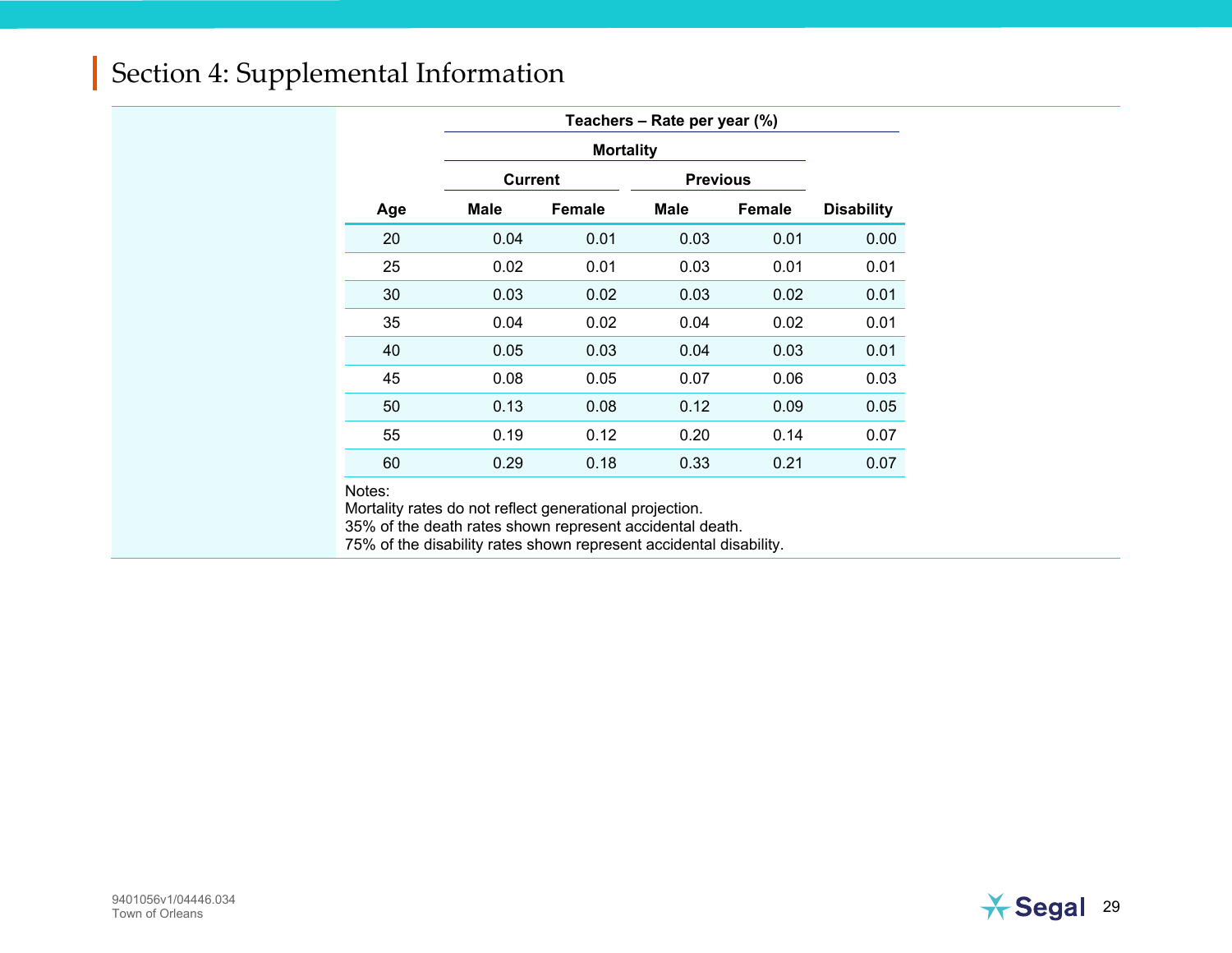| <b>Withdrawal Rates:</b> |                                   | Rate per year (%)          |                            |         |
|--------------------------|-----------------------------------|----------------------------|----------------------------|---------|
|                          | <b>Years of</b><br><b>Service</b> | <b>Groups</b><br>1 and $2$ | Years of<br><b>Service</b> | Group 4 |
|                          | $\pmb{0}$                         | 15.0                       | $0 - 10$                   | 1.5     |
|                          | $\mathbf{1}$                      | 12.0                       | $11 +$                     | 0.0     |
|                          | $\sqrt{2}$                        | 10.0                       |                            |         |
|                          | $\ensuremath{\mathsf{3}}$         | $9.0\,$                    |                            |         |
|                          | $\overline{\mathbf{4}}$           | $8.0\,$                    |                            |         |
|                          | $\,$ 5 $\,$                       | 7.6                        |                            |         |
|                          | $\,6\,$                           | $7.5\,$                    |                            |         |
|                          | $\overline{7}$                    | $6.7\,$                    |                            |         |
|                          | $\bf 8$                           | 6.3                        |                            |         |
|                          | $\boldsymbol{9}$                  | 5.9                        |                            |         |
|                          | $10\,$                            | 5.4                        |                            |         |
|                          | 11                                | $5.0\,$                    |                            |         |
|                          | 12                                | 4.6                        |                            |         |
|                          | 13                                | 4.1                        |                            |         |
|                          | 14                                | 3.7                        |                            |         |
|                          | 15                                | 3.3                        |                            |         |
|                          | $16 - 20$                         | 2.0                        |                            |         |
|                          | $21 - 29$                         | $1.0\,$                    |                            |         |
|                          | $30+$                             | $0.0\,$                    |                            |         |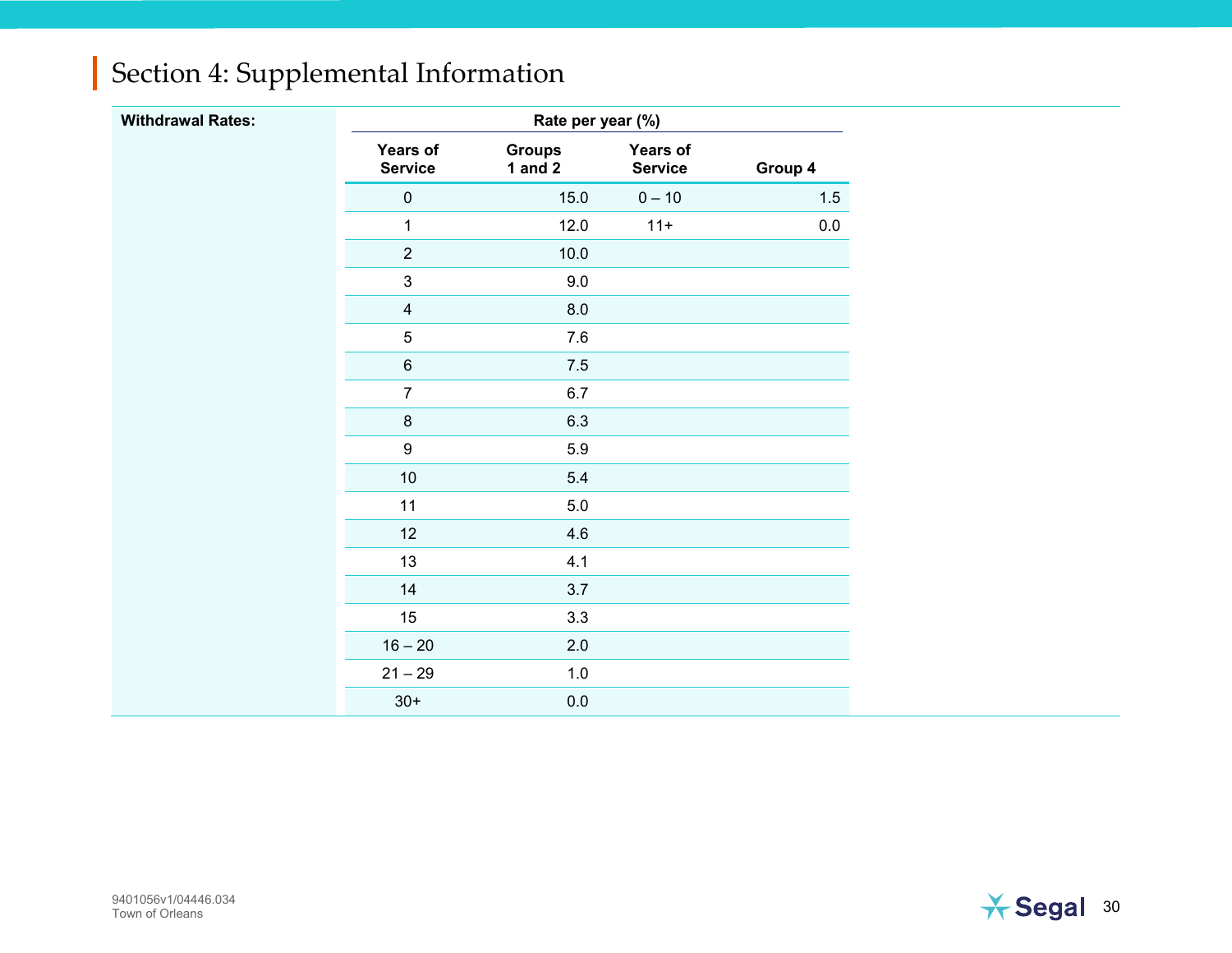|     | Teachers - Rate per year (%) |        |                        |        |                      |        |  |
|-----|------------------------------|--------|------------------------|--------|----------------------|--------|--|
|     | 0 – 4 Years of Service       |        | 5 – 9 Years of Service |        | 10+ Years of Service |        |  |
| Age | Male                         | Female | <b>Male</b>            | Female | <b>Male</b>          | Female |  |
| 20  | 13.0                         | 10.0   | 5.5                    | 7.0    | $1.5\,$              | 5.0    |  |
| 30  | 15.0                         | 15.0   | 5.4                    | 8.8    | 1.5                  | 4.5    |  |
| 40  | 13.3                         | 10.5   | 5.2                    | 5.0    | 1.7                  | 2.2    |  |
| 50  | 16.2                         | 9.8    | 7.0                    | 5.0    | 2.3                  | 2.0    |  |

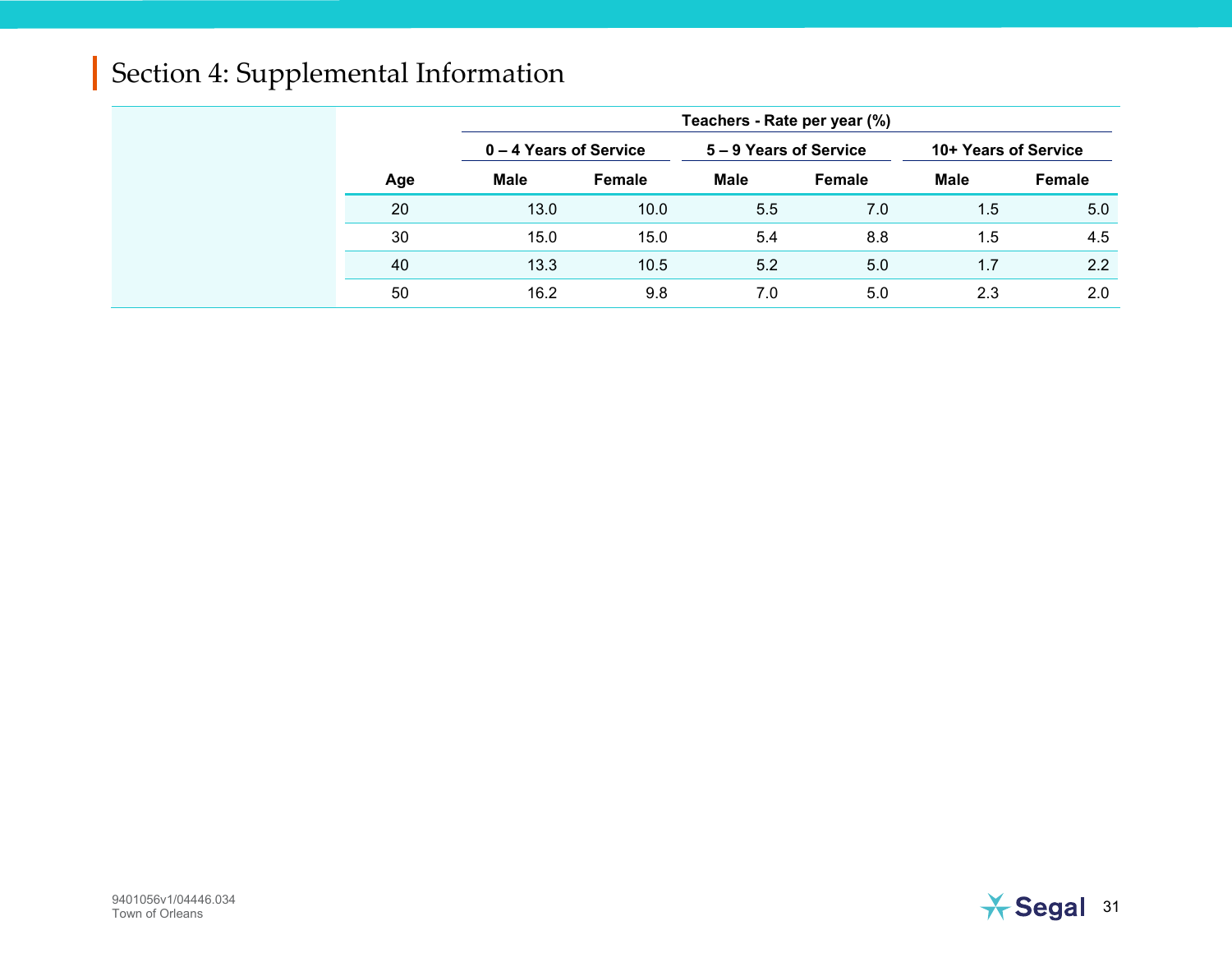| <b>Retirement Rates:</b> |           | Rate per year (%) |               |               |  |  |
|--------------------------|-----------|-------------------|---------------|---------------|--|--|
|                          |           | Groups 1 and 2    |               |               |  |  |
|                          | Age       | <b>Male</b>       | Female        | Group 4       |  |  |
|                          | $45 - 49$ | $\sim$ $\sim$     | $\sim$ $\sim$ | 1.0           |  |  |
|                          | $50 - 51$ | 1.0               | $1.5$         | 2.0           |  |  |
|                          | 52        | $1.0\,$           | $2.0\,$       | 2.0           |  |  |
|                          | 53        | $1.0$             | $2.5\,$       | $5.0\,$       |  |  |
|                          | 54        | 2.0               | $2.5\,$       | 7.5           |  |  |
|                          | 55        | 2.0               | $5.5\,$       | 15.0          |  |  |
|                          | $56 - 57$ | 2.5               | $6.5\,$       | 10.0          |  |  |
|                          | 58        | 5.0               | $6.5\,$       | 10.0          |  |  |
|                          | 59        | 6.5               | $6.5\,$       | 15.0          |  |  |
|                          | 60        | 12.0              | $5.0\,$       | 20.0          |  |  |
|                          | 61        | 20.0              | 13.0          | 20.0          |  |  |
|                          | 62        | 30.0              | 15.0          | 25.0          |  |  |
|                          | 63        | 25.0              | 12.5          | 25.0          |  |  |
|                          | 64        | 22.0              | 18.0          | 30.0          |  |  |
|                          | 65        | 40.0              | 15.0          | 100.0         |  |  |
|                          | $66 - 67$ | 25.0              | 20.0          | $\sim$ $\sim$ |  |  |
|                          | 68        | 30.0              | 25.0          |               |  |  |
|                          | 69        | 30.0              | 20.0          | - -           |  |  |
|                          | $70\,$    | 100.0             | 100.0         | - -           |  |  |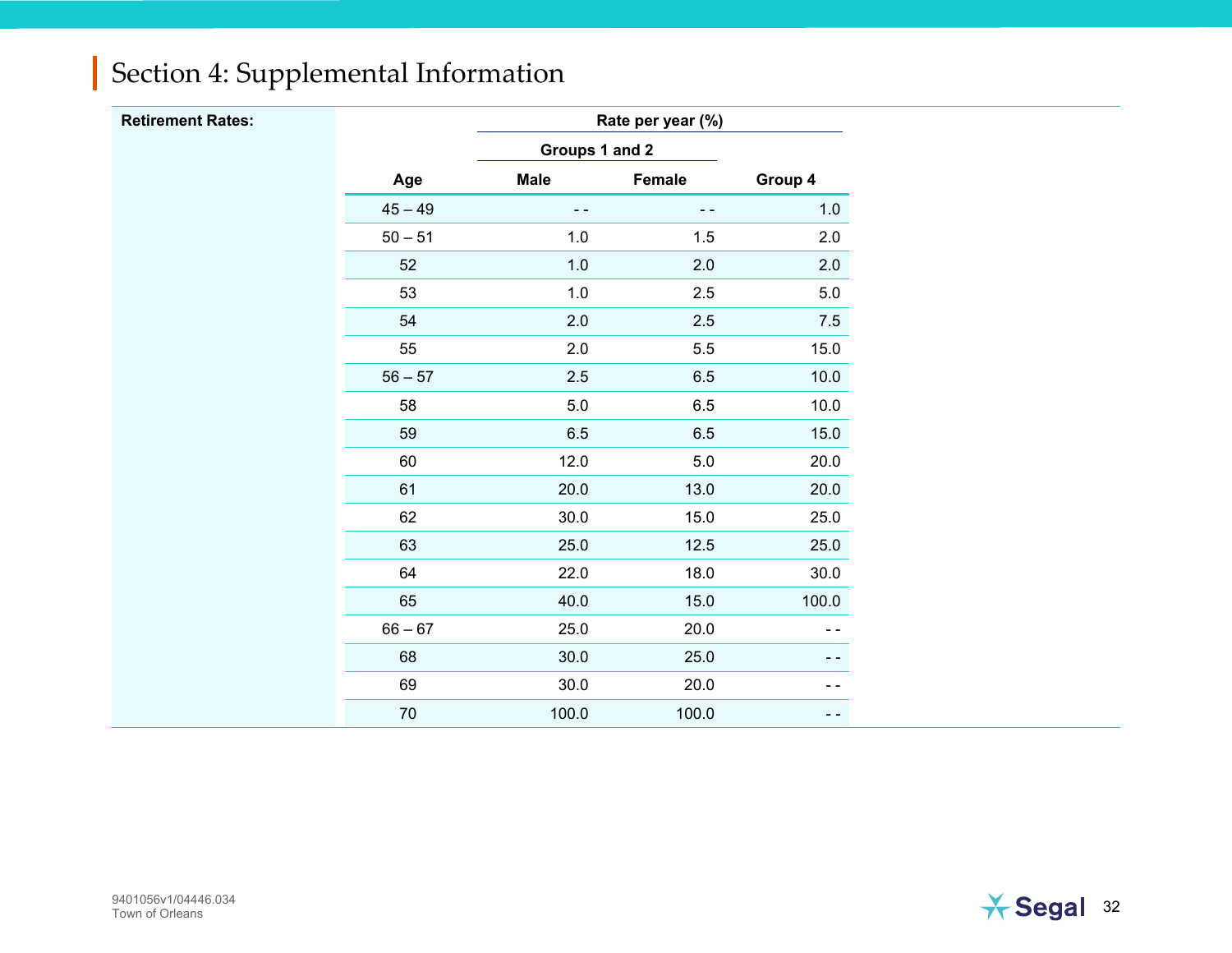|           | Teachers - Rate per year (%) |        |             |        |             |               |  |  |
|-----------|------------------------------|--------|-------------|--------|-------------|---------------|--|--|
|           | <b>Years of Service</b>      |        |             |        |             |               |  |  |
|           | Less than 20                 |        | $20 - 29$   |        | 30 or more  |               |  |  |
| Age       | <b>Male</b>                  | Female | <b>Male</b> | Female | <b>Male</b> | <b>Female</b> |  |  |
| $50 - 52$ |                              | ٠.     | 1.0         | 1.0    | 2.0         | 1.5           |  |  |
| 53        | - -                          | - -    | 1.5         | 1.0    | 2.0         | 1.5           |  |  |
| 54        |                              | - -    | 2.5         | 1.0    | 2.0         | 2.0           |  |  |
| 55        | 5.0                          | 3.0    | 3.0         | 3.0    | 6.0         | 5.0           |  |  |
| 56        | 5.0<br>3.0                   |        | 6.0         | 5.0    | 20.0        | 15.0          |  |  |
| 57        | 5.0<br>4.0                   |        | 10.0        | 8.0    | 40.0        | 35.0          |  |  |
| 58        | 8.0<br>5.0                   |        | 15.0        | 10.0   | 50.0        | 35.0          |  |  |
| 59        | 10.0                         | 8.0    |             | 15.0   | 50.0        | 35.0          |  |  |
| 60        | 10.0                         | 10.0   | 25.0        | 20.0   | 40.0        | 35.0          |  |  |
| 61        | 20.0                         | 12.0   | 30.0        | 25.0   | 40.0        | 35.0          |  |  |
| 62        | 20.0                         | 12.0   | 35.0        | 30.0   | 35.0        | 35.0          |  |  |
| 63        | 25.0                         | 15.0   | 40.0        | 30.0   | 35.0        | 35.0          |  |  |
| 64        | 25.0                         | 20.0   | 40.0        | 30.0   | 35.0        | 35.0          |  |  |
| 65        | 25.0                         | 25.0   | 40.0        | 40.0   | 35.0        | 35.0          |  |  |
| 66        | 30.0                         | 25.0   | 30.0        | 30.0   | 40.0        | 35.0          |  |  |
| 67        | 30.0                         | 30.0   | 30.0        | 30.0   | 40.0        | 30.0          |  |  |
| 68        | 30.0                         | 30.0   | 30.0        | 30.0   | 40.0        | 30.0          |  |  |
| 69        | 30.0                         | 30.0   | 30.0        | 30.0   | 40.0        | 30.0          |  |  |
| 70        | 100.0                        | 100.0  | 100.0       | 100.0  | 100.0       | 100.0         |  |  |

**Dependents:** Demographic data was available for spouses of current retirees. For future retirees, husbands were assumed to be three years older than their wives. For future retirees who elect to continue their health coverage at retirement, 65% were assumed to have an eligible spouse who also opts for health coverage at that time.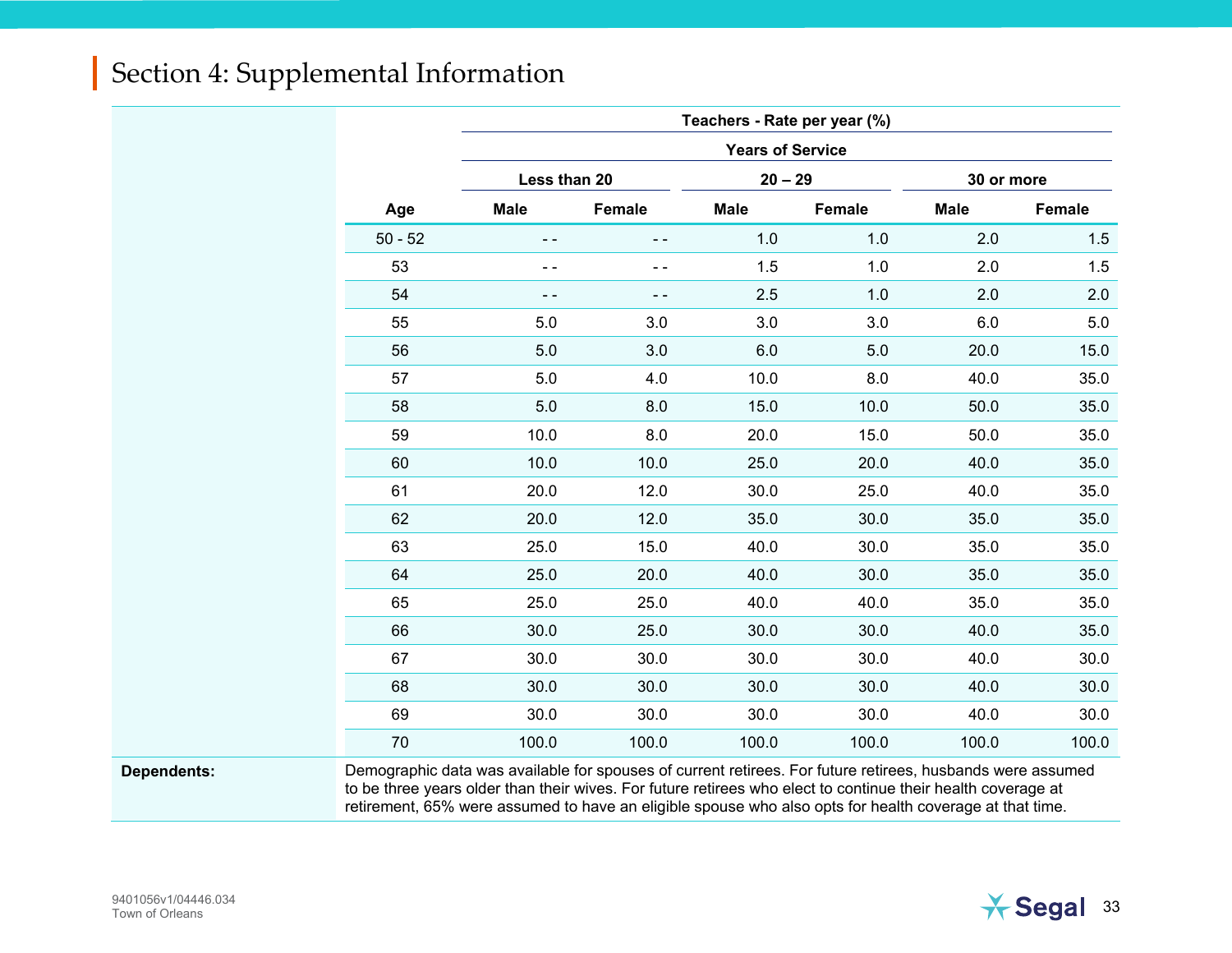**Per Capita Health Costs:** Fiscal year 2020 – 2021 medical and prescription drug claims costs are shown in the table below for retirees and for spouses at selected ages. These costs are net of deductibles and other benefit plan cost sharing provisions. Fiscal year 2020 – 2021 dental cost for CCMHG retirees is \$570.

|     | <b>CCMHG</b>              |          |               |               |                       |         |               |         |  |  |  |
|-----|---------------------------|----------|---------------|---------------|-----------------------|---------|---------------|---------|--|--|--|
|     | <b>Non-Medicare Plans</b> |          |               |               | <b>Medicare Plans</b> |         |               |         |  |  |  |
|     | <b>Retiree</b>            |          | <b>Spouse</b> |               | <b>Retiree</b>        |         | <b>Spouse</b> |         |  |  |  |
| Age | Male                      | Female   | <b>Male</b>   | <b>Female</b> | <b>Male</b>           | Female  | <b>Male</b>   | Female  |  |  |  |
| 45  | \$9,922                   | \$12,446 | \$6,154       | \$9,290       | N/A                   | N/A     | N/A           | N/A     |  |  |  |
| 50  | 11,776                    | 13,413   | 8,225         | 10,770        | N/A                   | N/A     | N/A           | N/A     |  |  |  |
| 55  | 13,985                    | 14,439   | 11,007        | 12,466        | N/A                   | N/A     | N/A           | N/A     |  |  |  |
| 60  | 16,608                    | 15,563   | 14,735        | 14,458        | N/A                   | N/A     | N/A           | N/A     |  |  |  |
| 65  | 19,725                    | 16,766   | 19,725        | 16,766        | \$4,198               | \$3,568 | \$4,198       | \$3,568 |  |  |  |
| 70  | 22,861                    | 18,068   | 22,861        | 18,068        | 4,865                 | 3,845   | 4,865         | 3,845   |  |  |  |
| 75  | 24,637                    | 19,449   | 24,637        | 19,449        | 5,243                 | 4,139   | 5,243         | 4,139   |  |  |  |
| 80  | 26,530                    | 20,968   | 26,530        | 20,968        | 5,646                 | 4,462   | 5,646         | 4,462   |  |  |  |

#### **GIC Plans**

|     | <b>Retiree and Spouse, Male and Female</b> |                       |  |  |  |  |
|-----|--------------------------------------------|-----------------------|--|--|--|--|
| Age | <b>Non-Medicare Plans</b>                  | <b>Medicare Plans</b> |  |  |  |  |
| 45  | \$6,765                                    | N/A                   |  |  |  |  |
| 50  | 8,250                                      | N/A                   |  |  |  |  |
| 55  | 10,131                                     | N/A                   |  |  |  |  |
| 60  | 12,382                                     | N/A                   |  |  |  |  |
| 65  | 15,472                                     | \$3,716               |  |  |  |  |
| 70  | 18,589                                     | 4,106                 |  |  |  |  |
| 75  | 22,015                                     | 4,431                 |  |  |  |  |
| 80  | 25.584                                     | 4.669                 |  |  |  |  |

Costs for GIC Plans were blended based on current plan enrollment: for non-Medicare plans 80% Indemnity/ 12% PPO/ 8% HMO; for Medicare plans 100% Indemnity/ 0% HMO.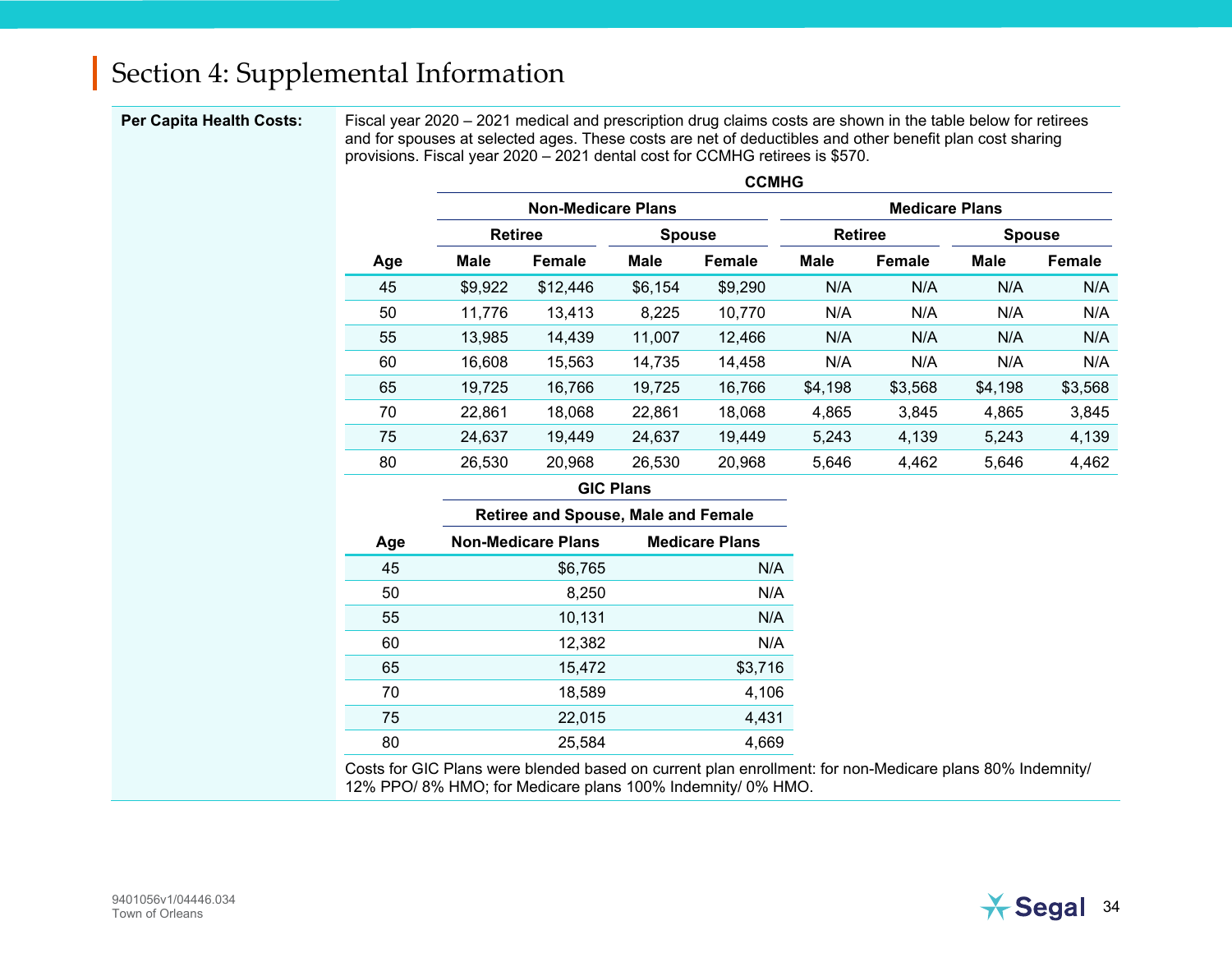| <b>Weighted Average Annual</b>         |                                                                                                                                                                                                                                                                                                                                                                                                                                                                                                                 | <b>CCMHG</b>                |  |  |  |  |
|----------------------------------------|-----------------------------------------------------------------------------------------------------------------------------------------------------------------------------------------------------------------------------------------------------------------------------------------------------------------------------------------------------------------------------------------------------------------------------------------------------------------------------------------------------------------|-----------------------------|--|--|--|--|
| <b>Retiree Contribution</b><br>Amount: | Non-Medicare Plans                                                                                                                                                                                                                                                                                                                                                                                                                                                                                              | \$13,704                    |  |  |  |  |
|                                        | Medicare Plans<br>\$4,087                                                                                                                                                                                                                                                                                                                                                                                                                                                                                       |                             |  |  |  |  |
|                                        | Cost-sharing for CCMHG retirees is based on retiree contribution percentages provided by each member unit<br>and applied to the weighted average annual retiree contribution amount listed above. The weighted average<br>annual retiree contribution amount for CCMHG plans was based on current enrollment in each plan using the<br>July 1, 2020 premium rates.                                                                                                                                              |                             |  |  |  |  |
|                                        |                                                                                                                                                                                                                                                                                                                                                                                                                                                                                                                 | <b>GIC Plans - Teachers</b> |  |  |  |  |
|                                        | Non-Medicare Plans                                                                                                                                                                                                                                                                                                                                                                                                                                                                                              | \$13,226                    |  |  |  |  |
|                                        | Medicare Plans                                                                                                                                                                                                                                                                                                                                                                                                                                                                                                  | \$4,844                     |  |  |  |  |
|                                        | Cost-sharing for GIC retired Teachers is based on date of retirement and applied to the weighted average<br>annual retiree contribution amount listed above. The weighted average annual retiree contribution amount for<br>GIC plans was based on current enrollment in each plan using an average of the July 1, 2019 and July 1, 2020<br>premium rates, trended forward to July 1, 2020 at assumed trend rates, consistent with how per capita costs<br>were developed, per the Commonwealth GASB 74 report. |                             |  |  |  |  |

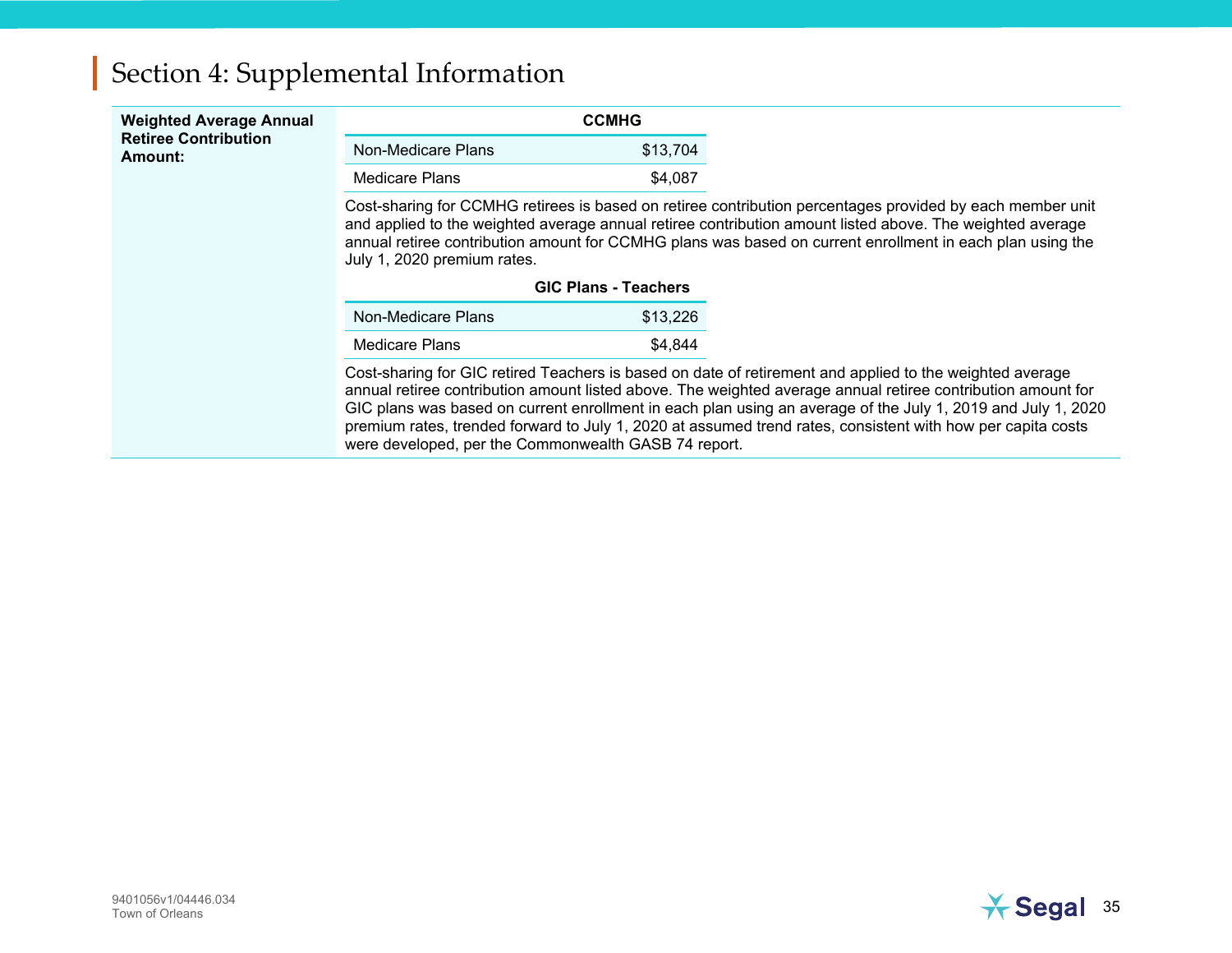#### **Health Care Cost Trend Rates:**

Health care trend measures the anticipated overall rate at which health plan costs are expected to increase in future years. The rates shown below are "net" and are applied to the net per capita costs shown above. The trend shown for a particular plan year is the rate that is applied to that year's cost to yield the next year's projected cost.

|                          |                         | Rate (%)        |                                  |                                                                                                                                                                                                                                                                                                                                                                           |        |      |  |
|--------------------------|-------------------------|-----------------|----------------------------------|---------------------------------------------------------------------------------------------------------------------------------------------------------------------------------------------------------------------------------------------------------------------------------------------------------------------------------------------------------------------------|--------|------|--|
|                          |                         |                 | <b>Medical/Prescription Drug</b> |                                                                                                                                                                                                                                                                                                                                                                           |        |      |  |
| Year                     | <b>CCMHG</b>            |                 |                                  |                                                                                                                                                                                                                                                                                                                                                                           |        |      |  |
| <b>Ending</b><br>June 30 | Non-<br><b>Medicare</b> | <b>Medicare</b> | Non-<br><b>Medicare</b>          | <b>GIC</b><br><b>Dental</b><br><b>Medicare</b><br>(CCMHG)<br>4.80<br>3.00<br>4.70<br>3.00<br>3.00<br>4.60<br>4.70<br>3.00<br>6.00<br>3.00<br>3.00<br>5.75<br>3.00<br>5.50<br>5.25<br>3.00<br>5.00<br>3.00<br>3.00<br>4.75<br>4.50<br>3.00<br>4.50<br>3.00<br>The trend rate assumptions were developed using Segal's internal guidelines, which are established each year | Part B |      |  |
| 2021*                    | 2.50                    | 2.50            | 6.60                             |                                                                                                                                                                                                                                                                                                                                                                           |        | 8.70 |  |
| 2022                     | 6.75                    | 6.75            | 6.50                             |                                                                                                                                                                                                                                                                                                                                                                           |        | 4.50 |  |
| 2023                     | 6.50                    | 6.50            | 6.40                             |                                                                                                                                                                                                                                                                                                                                                                           |        | 4.50 |  |
| 2024                     | 6.25                    | 6.25            | 6.20                             |                                                                                                                                                                                                                                                                                                                                                                           |        | 4.50 |  |
| 2025                     | 6.00                    | 6.00            | 6.00                             |                                                                                                                                                                                                                                                                                                                                                                           |        | 4.50 |  |
| 2026                     | 5.75                    | 5.75            | 5.75                             |                                                                                                                                                                                                                                                                                                                                                                           |        | 4.50 |  |
| 2027                     | 5.50                    | 5.50            | 5.50                             |                                                                                                                                                                                                                                                                                                                                                                           |        | 4.50 |  |
| 2028                     | 5.25                    | 5.25            | 5.25                             |                                                                                                                                                                                                                                                                                                                                                                           |        | 4.50 |  |
| 2029                     | 5.00                    | 5.00            | 5.00                             |                                                                                                                                                                                                                                                                                                                                                                           |        | 4.50 |  |
| 2030                     | 4.75                    | 4.75            | 4.75                             |                                                                                                                                                                                                                                                                                                                                                                           |        | 4.50 |  |
| 2031                     | 4.50                    | 4.50            | 4.50                             |                                                                                                                                                                                                                                                                                                                                                                           |        | 4.50 |  |
| 2032 & later             | 4.50                    | 4.50            | 4.50                             |                                                                                                                                                                                                                                                                                                                                                                           |        | 4.50 |  |

Trend assumptions for the first 4 years of the GIC Plans are the same as the rates used in the June 30, 2020 Commonwealth of Massachusetts Postemployment Benefit Other than Pensions GASB Statement No. 74 Valuation Report, dated January 2021, completed by Deloitte Consulting.

*\* reflects known increases in CCMHG and Part B premium rates*.

**Retiree Contribution Increase Rate:** Retiree contributions for medical and prescription drug coverage are expected to increase with medical trend.

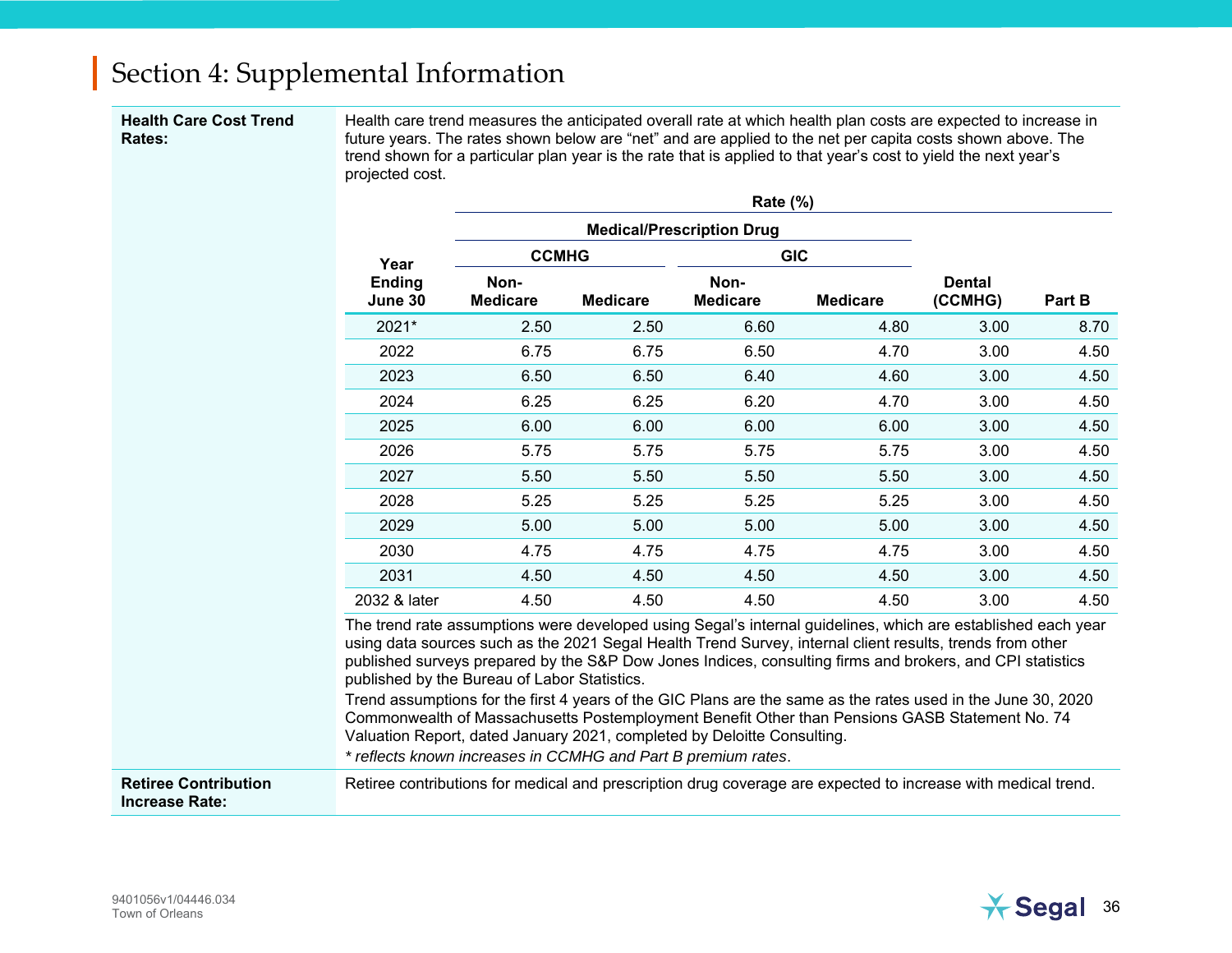| <b>Participation and Coverage</b><br>Election:  | 100% of active employees with coverage are assumed to elect retiree coverage.<br>100% of retirees over age 65 are assumed to remain in their current medical plan for life and continue dental<br>and life insurance coverage, if elected.<br>70% (previously 50%) of future retirees with medical coverage are assumed to have life insurance coverage,<br>and 90% are assumed to have dental benefits if the retirees are eligible for those benefits according to unit.<br>The following is the assumed plan enrollment for current retirees under age 65 and future retirees hired prior to<br>1986 upon reaching age 65: |                                                     |                                                              |  |  |  |  |  |
|-------------------------------------------------|-------------------------------------------------------------------------------------------------------------------------------------------------------------------------------------------------------------------------------------------------------------------------------------------------------------------------------------------------------------------------------------------------------------------------------------------------------------------------------------------------------------------------------------------------------------------------------------------------------------------------------|-----------------------------------------------------|--------------------------------------------------------------|--|--|--|--|--|
|                                                 |                                                                                                                                                                                                                                                                                                                                                                                                                                                                                                                                                                                                                               | <b>Enrolled in</b><br><b>Medicare</b><br>Plan $(%)$ | <b>Enrolled in</b><br>Non-<br><b>Medicare</b><br>Plan $(\%)$ |  |  |  |  |  |
|                                                 | Towns of Chatham, Falmouth, and Wellfleet                                                                                                                                                                                                                                                                                                                                                                                                                                                                                                                                                                                     | 90                                                  | 10                                                           |  |  |  |  |  |
|                                                 | Towns of Dennis, Harwich, Orleans, Provincetown, and<br>Dennis-Yarmouth Regional School District                                                                                                                                                                                                                                                                                                                                                                                                                                                                                                                              | 95                                                  | 5                                                            |  |  |  |  |  |
|                                                 | All other member units                                                                                                                                                                                                                                                                                                                                                                                                                                                                                                                                                                                                        | 100                                                 |                                                              |  |  |  |  |  |
|                                                 | <b>GIC Retired Teachers</b>                                                                                                                                                                                                                                                                                                                                                                                                                                                                                                                                                                                                   | 95                                                  | 5                                                            |  |  |  |  |  |
|                                                 | Town of Eastham and Town of Mashpee: previously 95% enrolled in Medicare and 5% enrolled in Non-<br>Medicare.                                                                                                                                                                                                                                                                                                                                                                                                                                                                                                                 |                                                     |                                                              |  |  |  |  |  |
|                                                 | Cotuit Fire Department and GIC retired teachers: previously 90% enrolled in Medicare and 10% enrolled in<br>Non-Medicare.                                                                                                                                                                                                                                                                                                                                                                                                                                                                                                     |                                                     |                                                              |  |  |  |  |  |
| <b>Plan Design:</b>                             | Development of plan liabilities was based on the substantive plan of benefits in effect as described in Exhibit II.                                                                                                                                                                                                                                                                                                                                                                                                                                                                                                           |                                                     |                                                              |  |  |  |  |  |
| <b>Administrative Expenses:</b>                 | Administrative expenses for insured plans were assumed to be included in the fully insured premium rates.                                                                                                                                                                                                                                                                                                                                                                                                                                                                                                                     |                                                     |                                                              |  |  |  |  |  |
| <b>Missing Participant Data:</b>                | A missing census item for a given participant was assumed to equal the average value of that item over all<br>other participants of the same status for whom the item is known.                                                                                                                                                                                                                                                                                                                                                                                                                                               |                                                     |                                                              |  |  |  |  |  |
| <b>Health Care Reform</b><br><b>Assumption:</b> | This valuation does not include the potential impact of any future changes due to the Patient Protection and<br>Affordable Care Act (PPACA) and the Health Care and Education Reconciliation Act (HCERA) of 2010 other<br>than those previously adopted as of the valuation date.                                                                                                                                                                                                                                                                                                                                             |                                                     |                                                              |  |  |  |  |  |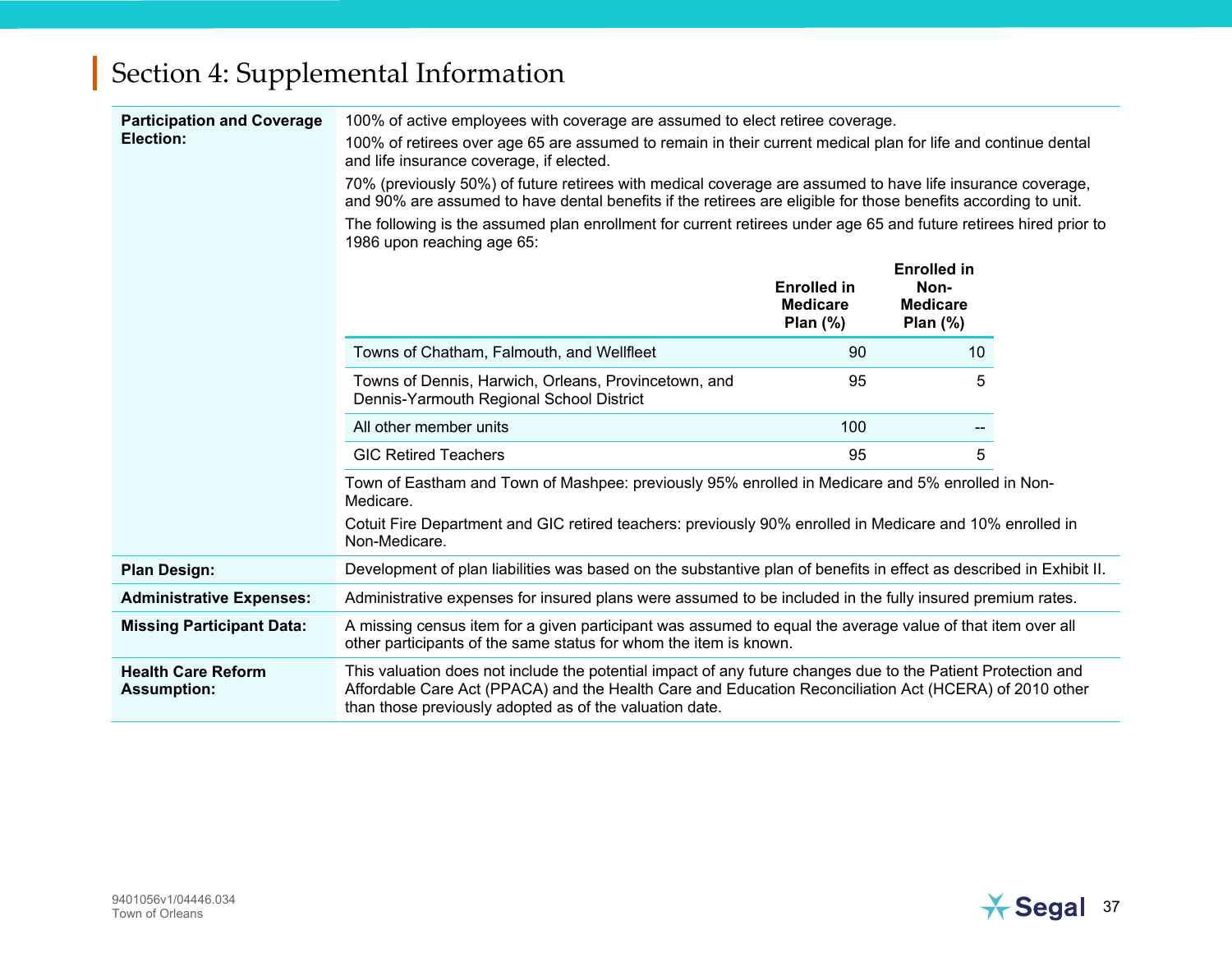| <b>Demographic and Salary</b><br><b>Increase Assumptions:</b>                   | Many of the demographic assumptions for non-teachers used in this valuation (including mortality, disability,<br>turnover and retirement) and the salary increase assumption are the same as used in the Barnstable County<br>Retirement Association Actuarial Valuation as of January 1, 2020, dated July 20, 2020, completed by Segal,<br>and the Massachusetts Teachers' Retirement System Actuarial Valuation Report as of January 1, 2021, dated<br>November 4, 2021, completed by PERAC. A review of the demographic assumptions is beyond the scope of<br>this assignment, however, we have no reason to doubt the reasonableness of the assumptions.<br>The remaining demographic assumptions, such as percent married and enrollment elections, were based on<br>the experience of the Plan and the experience of similar plans.                                                                                                                                                                                                                                                                                                                                                                                                                                                                                                                                                                                                                           |
|---------------------------------------------------------------------------------|---------------------------------------------------------------------------------------------------------------------------------------------------------------------------------------------------------------------------------------------------------------------------------------------------------------------------------------------------------------------------------------------------------------------------------------------------------------------------------------------------------------------------------------------------------------------------------------------------------------------------------------------------------------------------------------------------------------------------------------------------------------------------------------------------------------------------------------------------------------------------------------------------------------------------------------------------------------------------------------------------------------------------------------------------------------------------------------------------------------------------------------------------------------------------------------------------------------------------------------------------------------------------------------------------------------------------------------------------------------------------------------------------------------------------------------------------------------------|
| <b>Actuarial Models:</b>                                                        | Segal valuation results are based on proprietary actuarial modeling software. The actuarial valuation models<br>generate a comprehensive set of liability and cost calculations that are presented to meet regulatory, legislative<br>and client requirements. Our Actuarial Technology and Systems Unit, comprised of both actuaries and<br>programmers, is responsible for the initial development and maintenance of these models. The models have a<br>modular structure that allows for a high degree of accuracy, flexibility and user control. The client team<br>programs the assumptions and the plan provisions, validates the model and reviews the test lives and results,<br>under the supervision of the responsible actuary.<br>Our claims costs assumptions are based on proprietary modeling software as well as models that were<br>developed by others. These models generate per capita claims cost calculations that are used in our valuation<br>software. Our Health Technical Services Unit, comprised of actuaries and programmers, is responsible for the<br>initial development and maintenance of our health models. They are also responsible for testing models that<br>we purchase from other vendors for reasonableness. The client team inputs the paid claims, enrollments, plan<br>provisions and assumptions into these models and reviews the results for reasonableness, under the<br>supervision of the responsible actuary. |
| Justification for<br><b>Assumption Changes Since</b><br><b>Prior Valuation:</b> | Based on past experience and future expectations, the following actuarial assumptions were changed:<br>• Per capita health costs, contributions, and trends for CCMHG retirees were updated.<br>• Per capita health costs, contributions and trends for GIC retirees were updated based on June 30, 2020<br>Commonwealth of Massachusetts Postemployment Benefit Other than Pensions GASB Statement No. 74<br>Valuation Report, dated January 2021, completed by Deloitte Consulting.<br>• The mortality assumption for Teachers was updated to be consistent with the companion pension fund.<br>• The Medicare enrollment assumption for Town of Eastham, Town of Mashpee, Cotuit Fire Department and<br>GIC retirees under age 65 and future retirees was updated.<br>• The life insurance enrollment for future retirees was updated, if applicable.<br>• The discount rate was updated from 7.25% as of June 30, 2020 to 7.00% as of June 30, 2021.<br>• The expected return on assets was lowered from 7.25% to 7.00%                                                                                                                                                                                                                                                                                                                                                                                                                                         |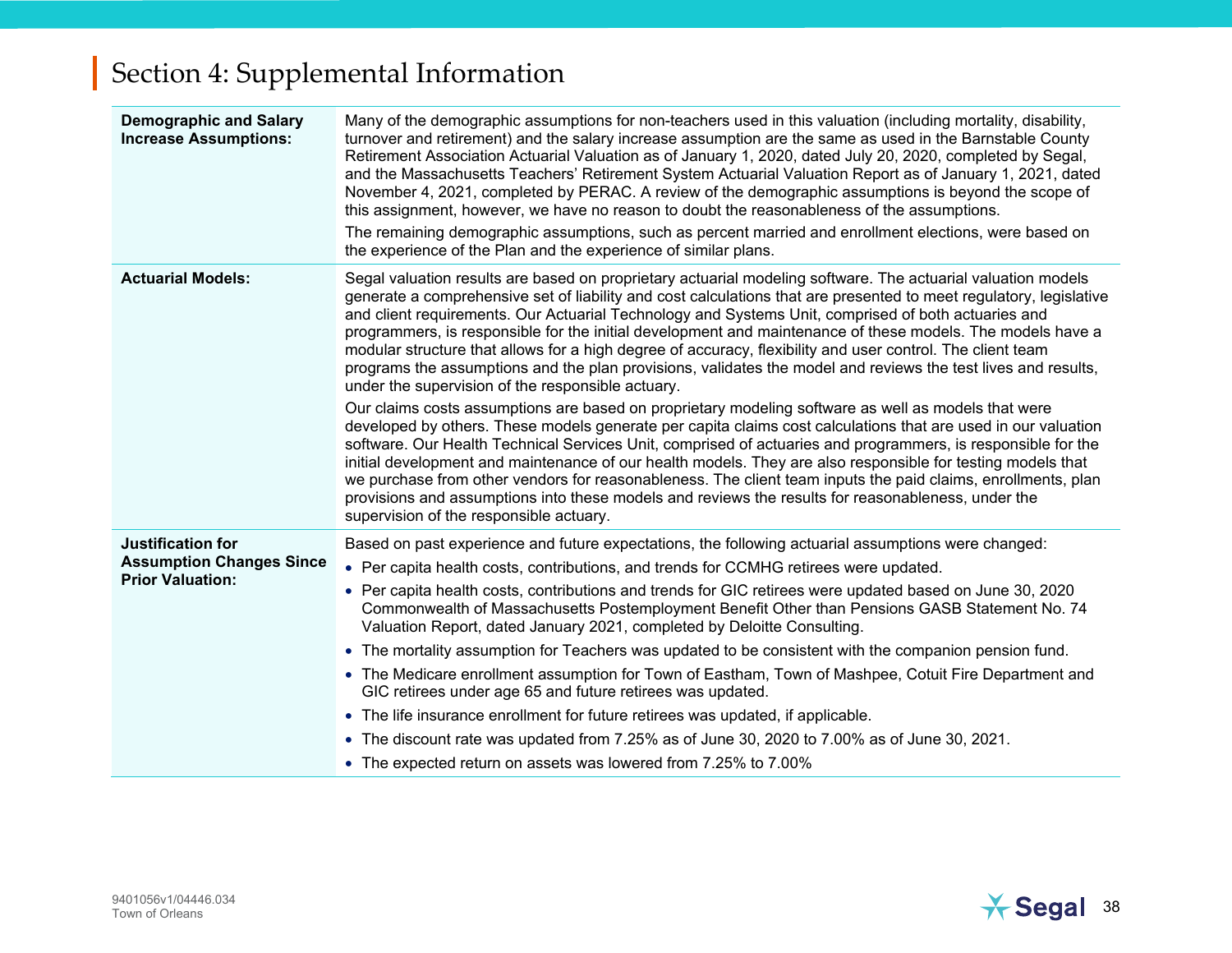#### **Exhibit II – Summary of Plan**

This exhibit summarizes the major benefit provisions as included in the valuation. To the best of our knowledge, the summary represents the substantive plans as of the measurement date. It is not intended to be, nor should it be interpreted as, a complete statement of all benefit provisions.

| <b>Eligibility:</b>           | Retired and receiving a pension from the Barnstable County Retirement Association, the Falmouth Retirement<br>System or the Massachusetts Teachers' Retirement System.<br>• Members hired before April 2, 2012<br>- Group 1 and Group 2 (including Teachers):<br>• Retirees with at least 10 years of creditable service are eligible at age 55;<br>• Retirees with at least 20 years of creditable service are eligible at any age.<br>$-$ Group 4<br>• Retirees are eligible at age 55;<br>• Retirees with at least 20 years of creditable service are eligible at any age.<br>• Members hired on or after April 2, 2012<br>- Group 1 (including Teachers):<br>• Retirees with at least 10 years of creditable service are eligible at age 60.<br>$-$ Group 2<br>• Retirees with at least 10 years of creditable service are eligible at age 55.<br>$-$ Group 4<br>• Retirees are eligible at age 55;<br>• Retirees with at least 10 years of creditable service are eligible at age 50. |
|-------------------------------|--------------------------------------------------------------------------------------------------------------------------------------------------------------------------------------------------------------------------------------------------------------------------------------------------------------------------------------------------------------------------------------------------------------------------------------------------------------------------------------------------------------------------------------------------------------------------------------------------------------------------------------------------------------------------------------------------------------------------------------------------------------------------------------------------------------------------------------------------------------------------------------------------------------------------------------------------------------------------------------------|
| Disability:                   | Accidental (job-related) Disability has no age or service requirement.<br>Ordinary (non-job related) Disability has no age requirement but requires 10 years of creditable service.                                                                                                                                                                                                                                                                                                                                                                                                                                                                                                                                                                                                                                                                                                                                                                                                        |
| <b>Pre-Retirement Death:</b>  | Surviving spouses of members who die in active service on Accidental (job-related) Death are eligible at any<br>age.<br>Surviving spouses of members who die in active service on Ordinary (non-job related) Death are eligible after<br>two years of service.                                                                                                                                                                                                                                                                                                                                                                                                                                                                                                                                                                                                                                                                                                                             |
| <b>Post-Retirement Death:</b> | Surviving spouse is eligible.                                                                                                                                                                                                                                                                                                                                                                                                                                                                                                                                                                                                                                                                                                                                                                                                                                                                                                                                                              |

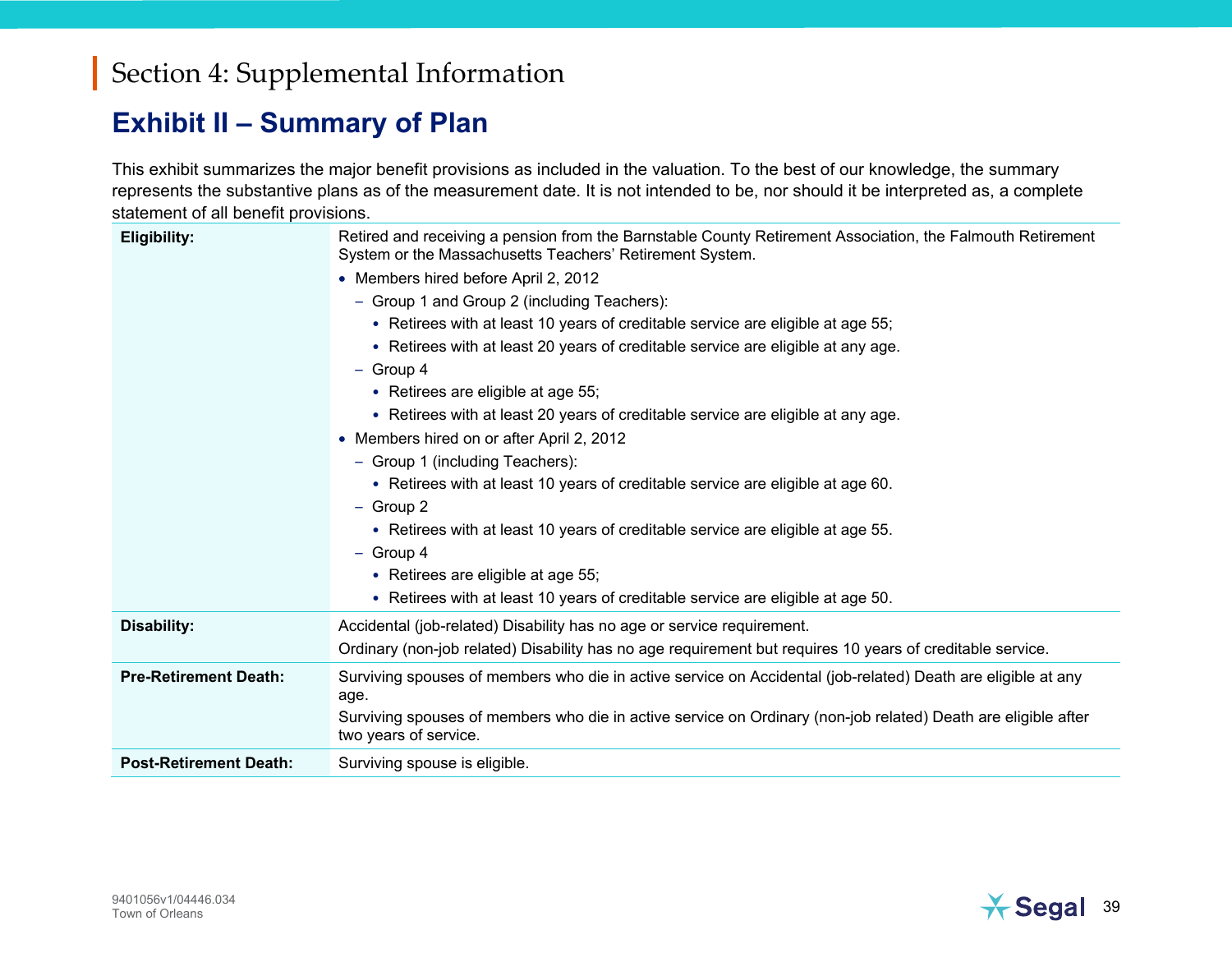| <b>Employer Percentage</b>                               | <b>Employer Contribution Percentage</b>     |                                                         |                    |                        |                    |        |                   |                             |  |
|----------------------------------------------------------|---------------------------------------------|---------------------------------------------------------|--------------------|------------------------|--------------------|--------|-------------------|-----------------------------|--|
| <b>Contribution:</b>                                     | <b>Medical</b>                              |                                                         |                    |                        |                    |        |                   |                             |  |
|                                                          |                                             | <b>Retirees and Spouses</b><br><b>Surviving Spouses</b> |                    |                        |                    |        |                   | <b>Retiree Life</b>         |  |
|                                                          | <b>Unit</b>                                 | <b>Under Age</b><br>65                                  | Age 65 and<br>Over | <b>Under Age</b><br>65 | Age 65 and<br>Over | Dental | Life<br>Insurance | Insurance<br><b>Benefit</b> |  |
|                                                          | <b>Barnstable County</b>                    | 75%                                                     | 75%                | 75%                    | 75%                | 75%    | 75%               | \$10,000                    |  |
|                                                          | <b>Barnstable Fire District</b>             | 80%                                                     | 80%                | 80%                    | 80%                | 80%    | 80%               | \$10,000                    |  |
|                                                          | <b>Bourne Water District</b>                | 75%                                                     | 75%                | 50%                    | 50%                | 75%    | 75%               | \$5,000                     |  |
|                                                          | <b>Buzzards Bay Water District</b>          | 75%                                                     | 75%                | 75%                    | 75%                | 75%    | 75%               | \$5,000                     |  |
|                                                          | Cape Cod Regional Technical School          | 65%                                                     | 65%                | 65%                    | 65%                | 65%    | 99%               | \$10,000                    |  |
|                                                          | Cape Cod Regional Transit Authority         | 50-75%                                                  | 50-75%             | 50-75%                 | 50-75%             | 0%     | None              | None                        |  |
|                                                          | C.O.M.M. Fire District                      | 70-90%                                                  | 80%                | 70-90%                 | 80%                | 80%    | 80%               | \$1,000                     |  |
|                                                          | Cape Light Compact                          | 75%                                                     | 75%                | 75%                    | 75%                | 75%    | None              | None                        |  |
|                                                          | <b>Cotuit Fire District</b>                 | 75%                                                     | 75%                | 0%                     | 0%                 | 75%    | 75%               | \$2,000                     |  |
|                                                          | Dennis Water District                       | 75%                                                     | 75%                | 50%                    | 50%                | 75%    | 75%               | \$5,000                     |  |
|                                                          | Dennis-Yarmouth Regional School District    | 60%                                                     | 60%                | 0%                     | 0%                 | 60%    | 60%               | \$1,000                     |  |
|                                                          | <b>Hyannis Fire District</b>                | 90%                                                     | 90%                | 90%                    | 90%                | 90%    | 90%               | \$5,000                     |  |
|                                                          | Mashpee Water District                      | 75%                                                     | 75%                | 75%                    | 75%                | 75%    | None              | None                        |  |
|                                                          | Monomoy Regional School District            | 70%                                                     | 70%                | 70%                    | 70%                | 70%    | 70%               | \$5,000                     |  |
|                                                          | Nauset Regional School District             | 50%                                                     | 50%                | 50%                    | 50%                | 0%     | 50%               | \$2,000                     |  |
|                                                          | North Sagamore Water District               | 75%                                                     | 75%                | 50%                    | 50%                | 75%    | 75%               | \$5,000                     |  |
|                                                          | Sandwich Water District                     | 90%                                                     | 90%                | 90%                    | 90%                | 90%    | 90%               | \$2,000                     |  |
|                                                          | Town of Barnstable                          | 50%                                                     | 50%                | 0%                     | 0%                 | None   | 50%               | \$2,000                     |  |
|                                                          | Town of Brewster                            | 50%                                                     | 50%                | 50%                    | 50%                | 0%     | 50%               | \$1,000                     |  |
|                                                          | Town of Chatham                             | 50%                                                     | 50%                | 50%                    | 50%                | 50%    | 50%               | \$5,000                     |  |
|                                                          | Town of Dennis                              | 60%                                                     | 60%                | 50%                    | 50%                | 60%    | 60%               | \$2,000                     |  |
|                                                          | Town of Eastham                             | 65%                                                     | 65%                | 65%                    | 65%                | 65%    | 50%               | \$5,000                     |  |
|                                                          | Town of Falmouth                            | 65-75%                                                  | 50%                | 65-75%                 | 50%                | 0%     | 50%               | \$1,000                     |  |
|                                                          | Town of Harwich                             | 75%                                                     | 75%                | 50%                    | 50%                | 0%     | 75%               | \$2,000                     |  |
|                                                          | Town of Mashpee                             | 75%                                                     | 75%                | 75%                    | 75%                | 0%     | 75%               | \$4,000                     |  |
|                                                          | Town of Orleans                             | 65-75%                                                  | 65-75%             | 0%                     | 100%               | 0%     | 75%               | \$2,000                     |  |
|                                                          | Town of Provincetown                        | 70-80%                                                  | 70-80%             | 0%                     | 0%                 | None   | 50%               | \$1,000                     |  |
|                                                          | Town of Truro                               | 65%                                                     | 65%                | 0%                     | 0%                 | 0%     | 65%               | \$1,000                     |  |
|                                                          | Town of Wellfleet                           | 50%                                                     | 50%                | 50%                    | 50%                | 0%     | 50%               | \$5,000                     |  |
|                                                          | Town of Yarmouth                            | 50%                                                     | 50%                | 50%                    | 50%                | 0%     | 50%               | \$5,000                     |  |
|                                                          | Upper Cape Cod Regional Technical<br>School | 70%                                                     | 70%                | 70%                    | 70%                | None   | 50%               | \$10,000                    |  |
|                                                          | West Barnstable Fire District               | 50-75%                                                  | 50-75%             | 50-75%                 | 50-75%             | 50-75% | 50-75%            | \$2,000                     |  |
| <b>Plan Changes Since the</b><br><b>Prior Valuation:</b> | None.                                       |                                                         |                    |                        |                    |        |                   |                             |  |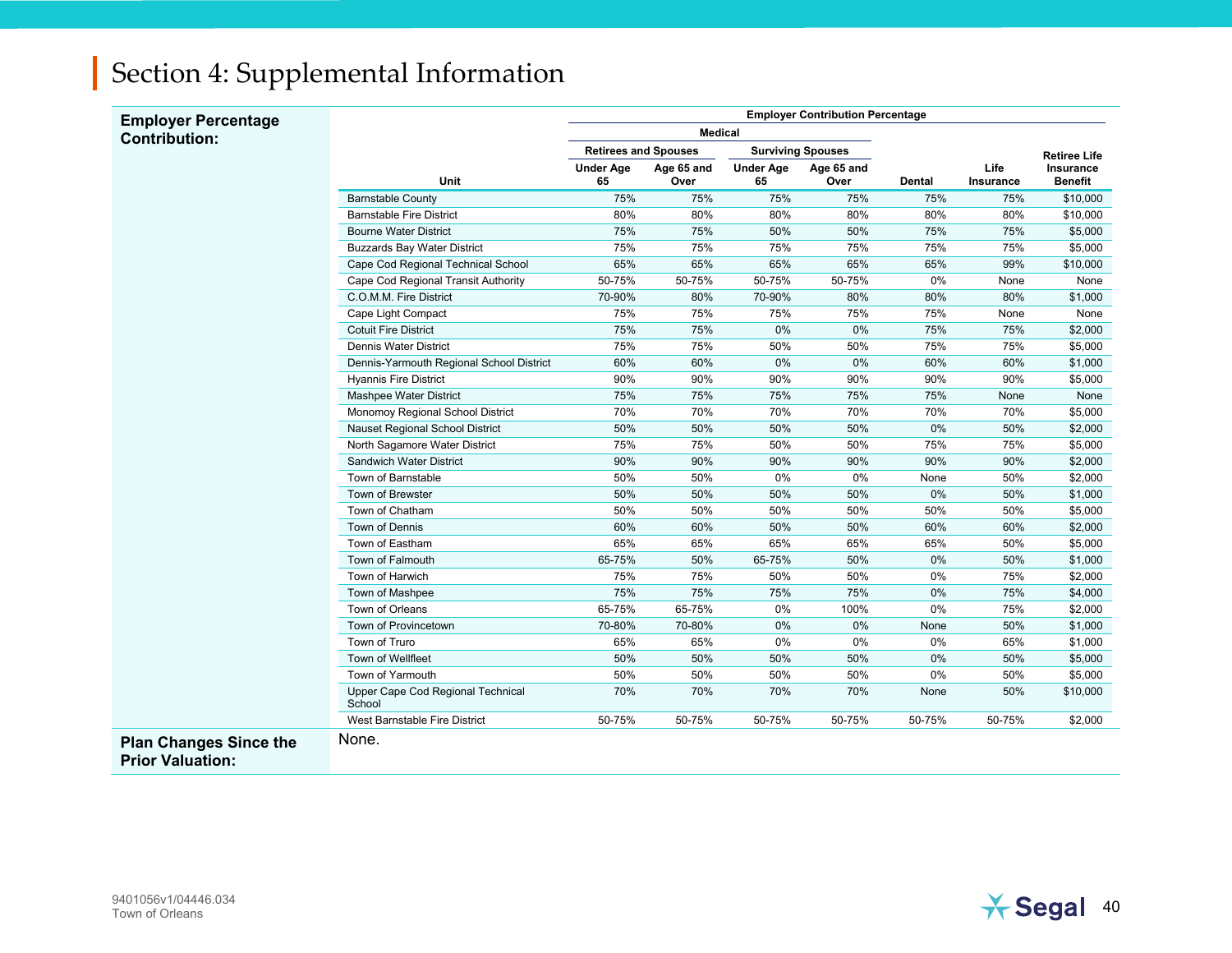#### **Cape Cod Municipal Health Group**

| <b>Benefit Types:</b>        | Medical and prescription drug benefits are provided to all eligible retirees through a variety of plans offered<br>through the Cape Cod Municipal Health Group (CCMHG) provided by Blue Cross Blue Shield of Massachusetts,<br>Harvard Pilgrim Health Plan and Tufts Health Plan. The CCMHG also provides contributory and voluntary dental<br>coverage through Delta Dental. |                                                    |  |
|------------------------------|-------------------------------------------------------------------------------------------------------------------------------------------------------------------------------------------------------------------------------------------------------------------------------------------------------------------------------------------------------------------------------|----------------------------------------------------|--|
| <b>Duration of Coverage:</b> | Lifetime.                                                                                                                                                                                                                                                                                                                                                                     |                                                    |  |
| <b>Dependent Benefits:</b>   | Medical, prescription drug, and dental.                                                                                                                                                                                                                                                                                                                                       |                                                    |  |
| <b>Dependent Coverage:</b>   | Benefits are payable to a spouse for their lifetime, regardless of when the retiree dies.                                                                                                                                                                                                                                                                                     |                                                    |  |
| <b>Contribution Rates:</b>   | CCMHG current premium rates are summarized below:                                                                                                                                                                                                                                                                                                                             |                                                    |  |
|                              | <b>Non-Medicare Plans</b>                                                                                                                                                                                                                                                                                                                                                     | <b>Monthly Premium</b><br>(Effective July 1, 2020) |  |
|                              | <b>BCBS Master Health Plus</b>                                                                                                                                                                                                                                                                                                                                                |                                                    |  |
|                              | • Individual                                                                                                                                                                                                                                                                                                                                                                  | \$1,640.00                                         |  |
|                              | • Double                                                                                                                                                                                                                                                                                                                                                                      | \$3,285.00                                         |  |
|                              | $\bullet$ Family                                                                                                                                                                                                                                                                                                                                                              | \$4,099.00                                         |  |
|                              | <b>BCBS Blue Care Elect Pref. PPO</b>                                                                                                                                                                                                                                                                                                                                         |                                                    |  |
|                              | • Individual                                                                                                                                                                                                                                                                                                                                                                  | \$1,121.00                                         |  |
|                              | • Double                                                                                                                                                                                                                                                                                                                                                                      | \$2,249.00                                         |  |
|                              | • Family                                                                                                                                                                                                                                                                                                                                                                      | \$2,808.00                                         |  |
|                              | <b>BCBS Network Blue HMO</b>                                                                                                                                                                                                                                                                                                                                                  |                                                    |  |
|                              | • Individual                                                                                                                                                                                                                                                                                                                                                                  | \$858.00                                           |  |
|                              | • Double                                                                                                                                                                                                                                                                                                                                                                      | \$1,731.00                                         |  |
|                              | • Family                                                                                                                                                                                                                                                                                                                                                                      | \$2,303.00                                         |  |
|                              | Harvard Pilgrim HMO (EPO)                                                                                                                                                                                                                                                                                                                                                     |                                                    |  |
|                              | • Individual                                                                                                                                                                                                                                                                                                                                                                  | \$852.00                                           |  |
|                              | $\bullet$ Double                                                                                                                                                                                                                                                                                                                                                              | \$1,704.00                                         |  |
|                              | • Family                                                                                                                                                                                                                                                                                                                                                                      | \$2,279.00                                         |  |
|                              | <b>Harvard Pilgrim PPO</b>                                                                                                                                                                                                                                                                                                                                                    |                                                    |  |
|                              | • Individual                                                                                                                                                                                                                                                                                                                                                                  | \$935.00                                           |  |
|                              | • Double                                                                                                                                                                                                                                                                                                                                                                      | \$1,870.00                                         |  |
|                              | • Family                                                                                                                                                                                                                                                                                                                                                                      | \$2,474.00                                         |  |

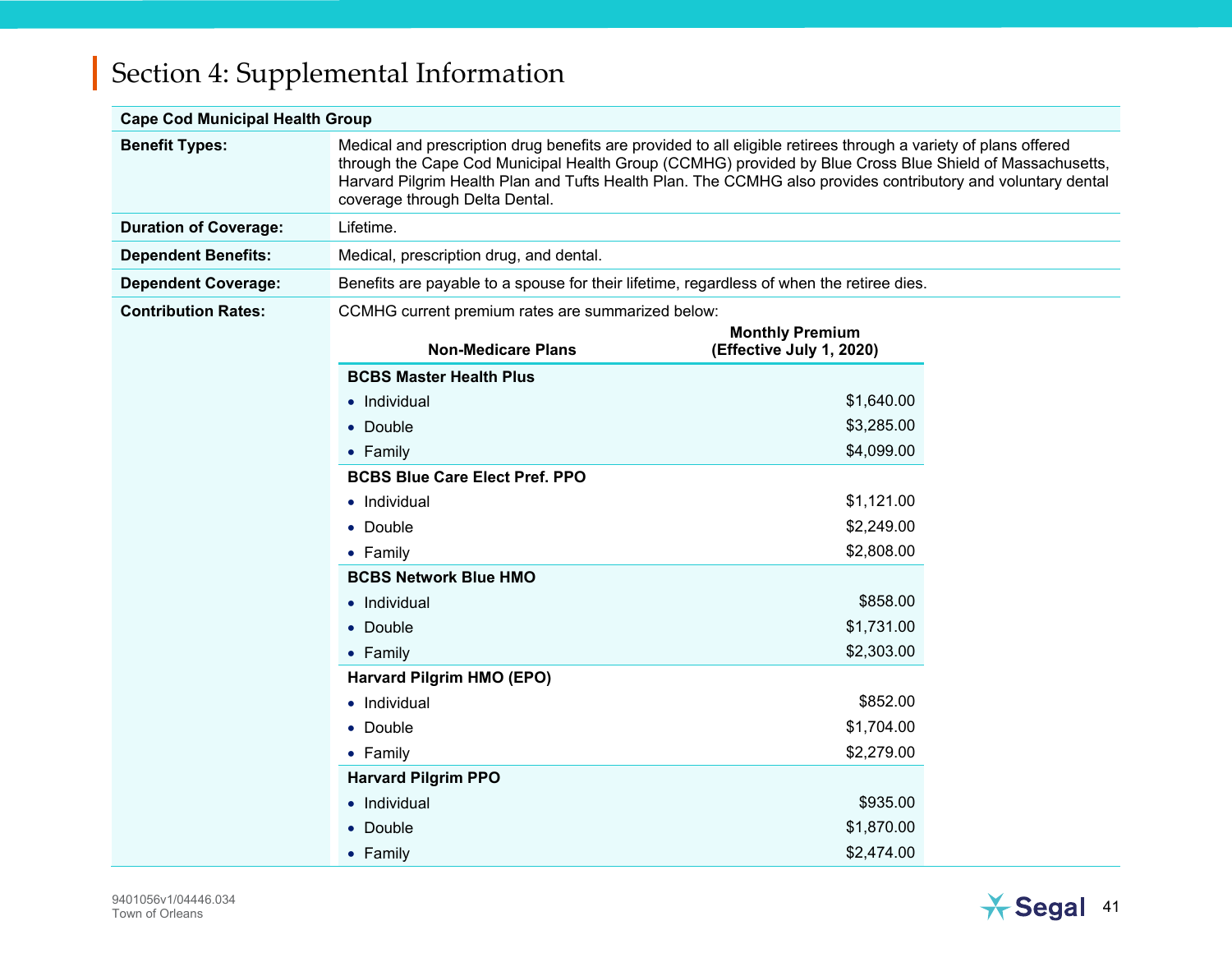| <b>Blue Care Elect Preferred PPO (HD)</b>      |                                                       |  |
|------------------------------------------------|-------------------------------------------------------|--|
| Individual                                     | \$935.00                                              |  |
| Double<br>$\bullet$                            | \$1,878.00                                            |  |
| • Family                                       | \$2,345.00                                            |  |
| <b>Network Blue NE HMO</b>                     |                                                       |  |
| Individual<br>$\bullet$                        | \$718.00                                              |  |
| Double                                         | \$1,450.00                                            |  |
| Family                                         | \$1,927.00                                            |  |
| <b>HP HSAQ PPO</b>                             |                                                       |  |
| Individual<br>$\bullet$                        | \$740.00                                              |  |
| Double                                         | \$1,499.00                                            |  |
| • Family                                       | \$1,991.00                                            |  |
| <b>HP HSAQ HMO</b>                             |                                                       |  |
| Individual                                     | \$672.00                                              |  |
| Double<br>$\bullet$                            | \$1,363.00                                            |  |
| • Family                                       | \$1,810.00                                            |  |
| <b>Delta Dental Premier</b>                    |                                                       |  |
| Individual                                     | \$40.00                                               |  |
| Double<br>$\bullet$                            | \$79.00                                               |  |
| • Family                                       | \$103.00                                              |  |
| <b>Medicare Plans</b>                          | <b>Monthly Premium</b><br>(Effective January 1, 2021) |  |
| <b>Tufts Medicare Supplement with PDP Plus</b> | \$428.00                                              |  |
| <b>BCBS Medex (EGWP)</b>                       | \$376.00                                              |  |
| <b>HPHC Medicare Enhanced (EGWP)</b>           | \$374.00                                              |  |
| <b>Managed Blue for Seniors</b>                | \$376.00                                              |  |
| <b>Medicare HMO Blue</b>                       | \$410.03                                              |  |
| <b>Tufts Medicare Preferred HMO</b>            | \$341.00                                              |  |

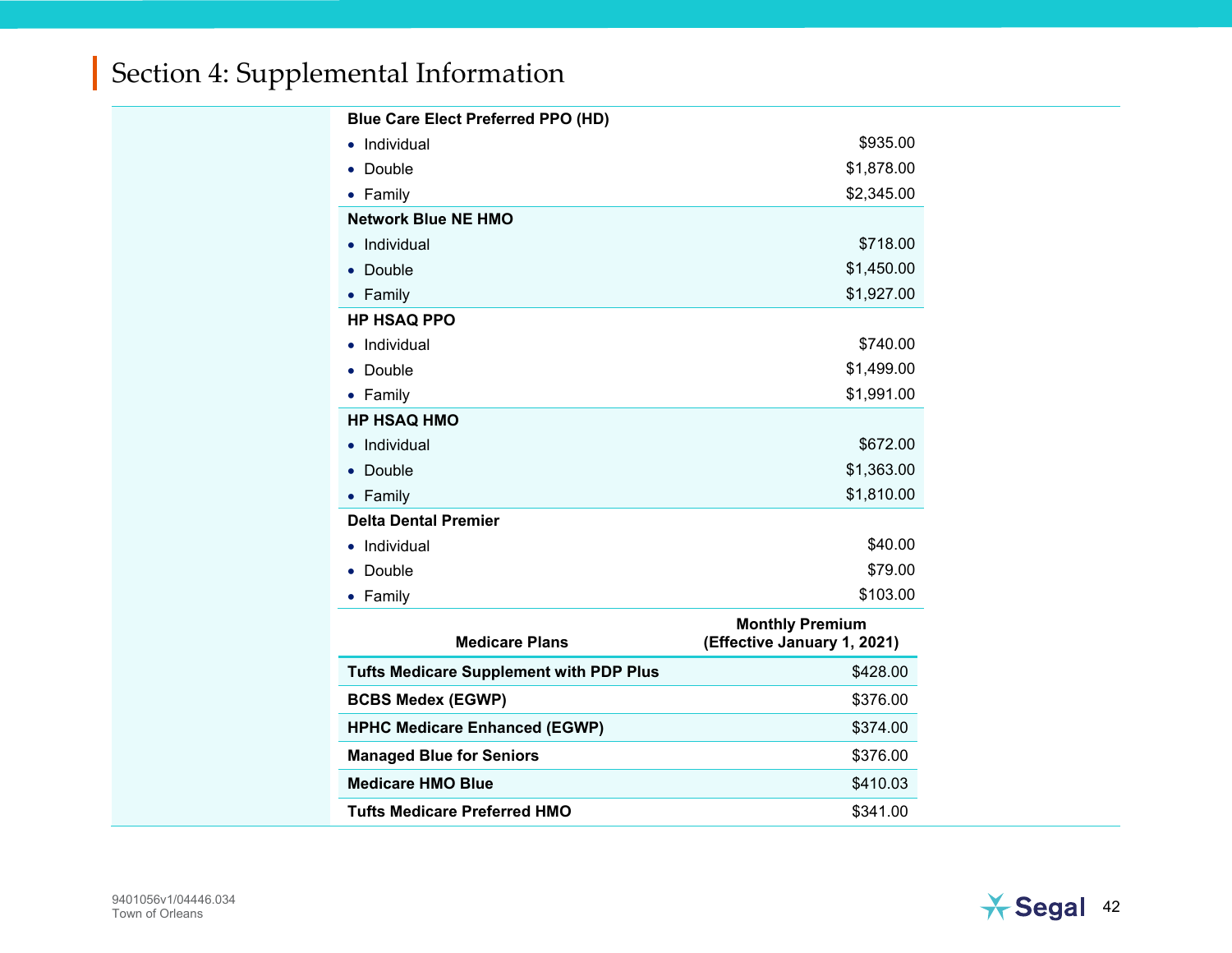| Employers Participating in the Group Insurance Commission (GIC) for Retired Teachers: |                                                                                                                                                                    |                                                          |                                                                                   |                                                                                |
|---------------------------------------------------------------------------------------|--------------------------------------------------------------------------------------------------------------------------------------------------------------------|----------------------------------------------------------|-----------------------------------------------------------------------------------|--------------------------------------------------------------------------------|
| <b>Benefit Types:</b>                                                                 | Medical and prescription drug benefits are provided to all eligible retirees through a variety of plans provided<br>through the Commonwealth of Massachusetts GIC. |                                                          |                                                                                   |                                                                                |
| <b>Duration of Coverage:</b>                                                          | Lifetime.                                                                                                                                                          |                                                          |                                                                                   |                                                                                |
| <b>Dependent Benefits:</b>                                                            | Medical and prescription drug.                                                                                                                                     |                                                          |                                                                                   |                                                                                |
| <b>Dependent Coverage:</b>                                                            | Benefits are payable to a spouse for their lifetime, regardless of when the retiree dies.                                                                          |                                                          |                                                                                   |                                                                                |
| <b>Contribution Rates:</b>                                                            | Current premium rates are summarized below:                                                                                                                        |                                                          |                                                                                   |                                                                                |
|                                                                                       | <b>Non-Medicare Plans</b>                                                                                                                                          | <b>Monthly</b><br>Premium<br>(Effective<br>July 1, 2020) | <b>Teachers</b><br>retired on or<br>before July 1,<br>1990<br>(10% of<br>premium) | <b>Teachers</b><br>retired after<br><b>July 1, 1990</b><br>(15% of<br>premium) |
|                                                                                       | <b>Fallon Select - HMO</b>                                                                                                                                         |                                                          |                                                                                   |                                                                                |
|                                                                                       | • Individual                                                                                                                                                       | \$833.27                                                 | \$83.33                                                                           | \$124.99                                                                       |
|                                                                                       | $\bullet$ Family                                                                                                                                                   | \$2,025.95                                               | \$202.60                                                                          | \$303.89                                                                       |
|                                                                                       | <b>Harvard Pilgrim Primary Choice HMO</b>                                                                                                                          |                                                          |                                                                                   |                                                                                |
|                                                                                       | • Individual                                                                                                                                                       | \$663.11                                                 | \$66.31                                                                           | \$99.47                                                                        |
|                                                                                       | $\bullet$ Family                                                                                                                                                   | \$1,691.10                                               | \$169.11                                                                          | \$253.67                                                                       |
|                                                                                       | Harvard Pilgrim Independence - POS                                                                                                                                 |                                                          |                                                                                   |                                                                                |
|                                                                                       | • Individual                                                                                                                                                       | \$913.98                                                 | \$91.40                                                                           | \$137.10                                                                       |
|                                                                                       | • Family                                                                                                                                                           | \$2,231.38                                               | \$223.14                                                                          | \$334.71                                                                       |
|                                                                                       | Allways Health Partners Complete - HMO                                                                                                                             |                                                          |                                                                                   |                                                                                |
|                                                                                       | • Individual                                                                                                                                                       | \$685.47                                                 | \$68.55                                                                           | \$102.82                                                                       |
|                                                                                       | • Family                                                                                                                                                           | \$1,783.21                                               | \$178.32                                                                          | \$267.48                                                                       |
|                                                                                       | <b>Unicare Basic/CIC (GIC) Indemnity</b>                                                                                                                           |                                                          |                                                                                   |                                                                                |
|                                                                                       | • Individual                                                                                                                                                       | \$1,159.70                                               | \$115.97                                                                          | \$173.96                                                                       |
|                                                                                       | $\bullet$ Family                                                                                                                                                   | \$2,573.70                                               | \$257.37                                                                          | \$386.06                                                                       |
|                                                                                       | <b>Unicare Plus PPO</b>                                                                                                                                            |                                                          |                                                                                   |                                                                                |
|                                                                                       | • Individual                                                                                                                                                       | \$721.22                                                 | \$72.12                                                                           | \$108.18                                                                       |
|                                                                                       | $\bullet$ Family                                                                                                                                                   | \$1,716.49                                               | \$171.65                                                                          | \$257.47                                                                       |

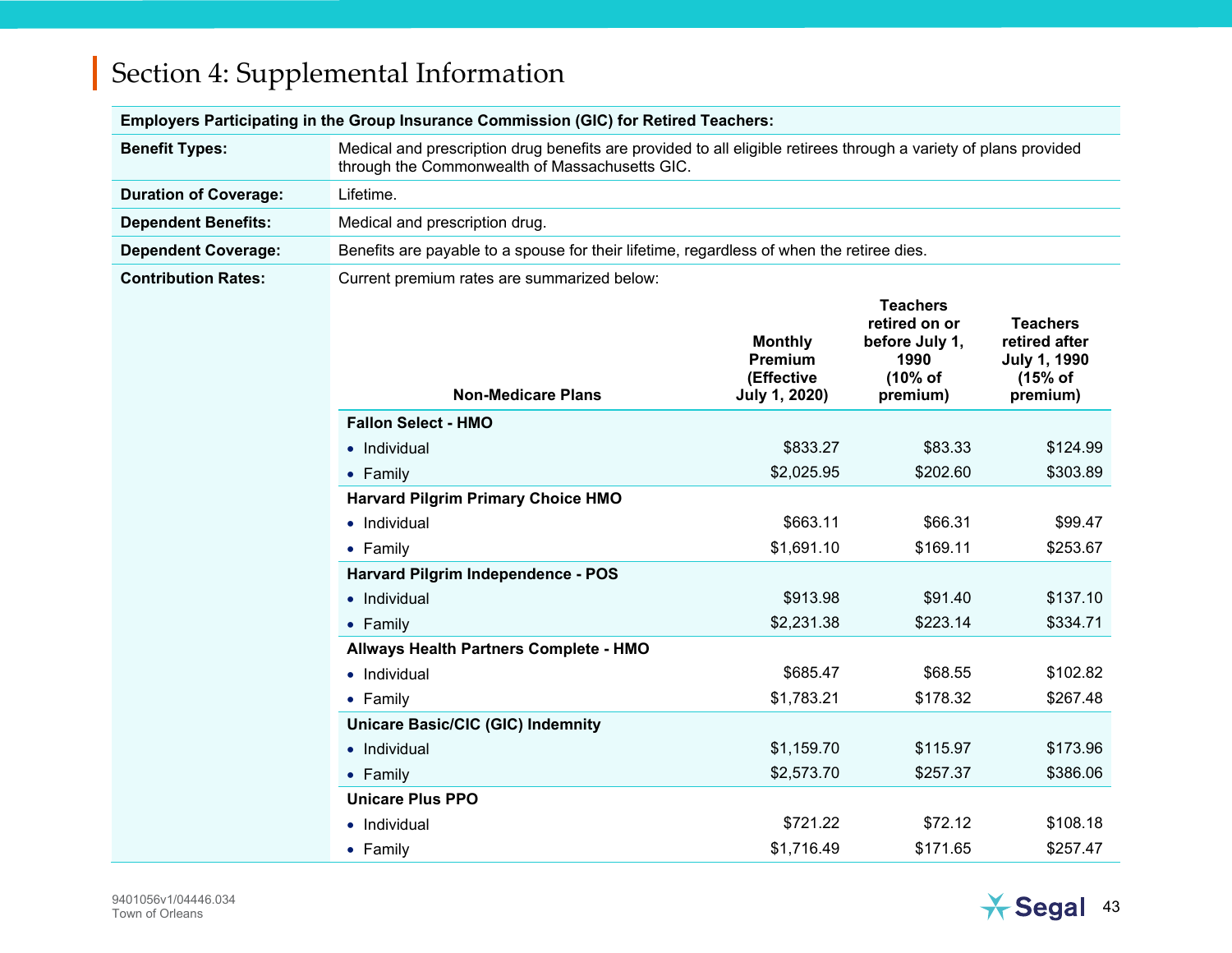| <b>Unicare Community Choice PPO</b>        |                                                                 |                                                                                   |                                                                                |
|--------------------------------------------|-----------------------------------------------------------------|-----------------------------------------------------------------------------------|--------------------------------------------------------------------------------|
| • Individual                               | \$550.64                                                        | \$55.06                                                                           | \$82.60                                                                        |
| $\bullet$ Family                           | \$1,363.28                                                      | \$136.33                                                                          | \$204.49                                                                       |
| <b>Tufts Navigator - POS</b>               |                                                                 |                                                                                   |                                                                                |
| $\bullet$ Individual                       | \$796.25                                                        | \$79.63                                                                           | \$119.44                                                                       |
| $\bullet$ Family                           | \$1,944.65                                                      | \$194.47                                                                          | \$291.70                                                                       |
| <b>Tufts Spirit HMO</b>                    |                                                                 |                                                                                   |                                                                                |
| $\bullet$ Individual                       | \$604.56                                                        | \$60.46                                                                           | \$90.68                                                                        |
| $\bullet$ Family                           | \$1,456.45                                                      | \$145.65                                                                          | \$218.47                                                                       |
|                                            |                                                                 |                                                                                   |                                                                                |
| <b>Medicare Plans</b>                      | <b>Monthly</b><br><b>Premium</b><br>(Effective<br>July 1, 2020) | <b>Teachers</b><br>retired on or<br>before July 1,<br>1990<br>(10% of<br>premium) | <b>Teachers</b><br>retired after<br><b>July 1, 1990</b><br>(15% of<br>premium) |
| <b>Unicare OME/CIC Indemnity</b>           | \$398.47                                                        | \$39.85                                                                           | \$59.77                                                                        |
| Unicare OME W/O CIC Indemnity              | \$387.44                                                        | \$38.74                                                                           | \$58.12                                                                        |
| <b>HPHC Medicare Enhance Indemnity</b>     | \$402.63                                                        | \$40.26                                                                           | \$60.39                                                                        |
| <b>Tufts Medicare Complement Indemnity</b> | \$382.54                                                        | \$38.25                                                                           | \$57.38                                                                        |